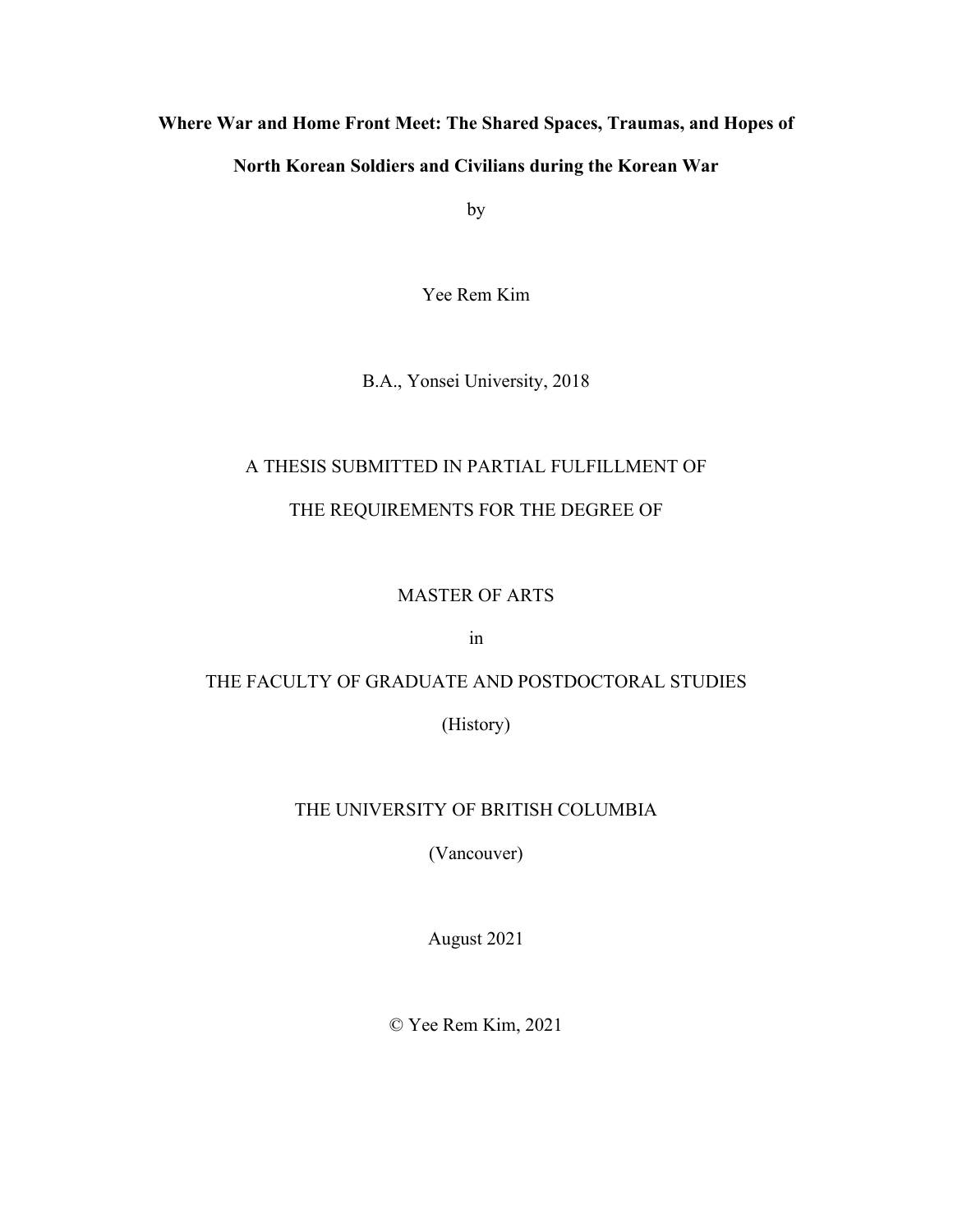The following individuals certify that they have read, and recommend to the Faculty of Graduate and Postdoctoral Studies for acceptance, the thesis entitled:

Where War and Home Front Meet: The Shared Spaces, Traumas, and Hopes of North Korean Soldiers and Civilians during the Korean War

| submitted by Yee Rem Kim                                    | in partial fulfillment of the requirements<br>for |  |
|-------------------------------------------------------------|---------------------------------------------------|--|
| the degree of Master of Arts                                |                                                   |  |
| <b>History</b><br>1n                                        |                                                   |  |
| <b>Examining Committee:</b>                                 |                                                   |  |
| Steven Lee, Associate Professor, Department of History, UBC |                                                   |  |
| Supervisor                                                  |                                                   |  |
| Timothy Cheek, Professor, Department of History, UBC        |                                                   |  |
| <b>Supervisory Committee Member</b>                         |                                                   |  |
|                                                             |                                                   |  |

Donald Baker, Professor, Department of Asian Studies, UBC

Supervisory Committee Member

ii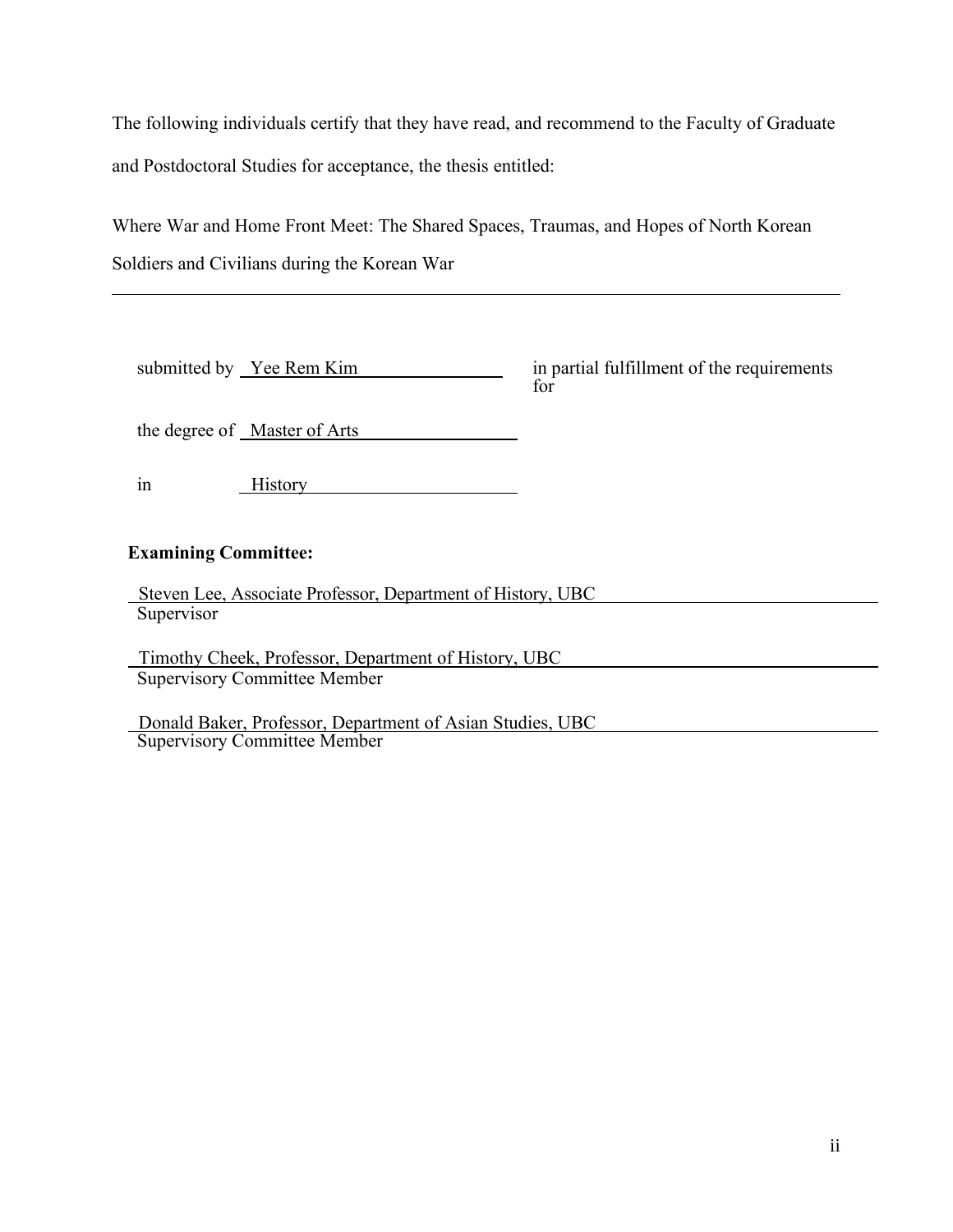#### **Abstract**

As the fall of 1950 deepened, the Korean War literally came home with the retreat of the North Korean troops back across the 38<sup>th</sup> parallel, complicating the distinction between who belonged to the war front or the home front. This thesis examines letters written by North Korean soldiers and civilians that demonstrate their shared experiences, traumas, and hopes. They reflect soldiers' fluid identity between the war front and the home front and reveal the agency of the authors of the letters who tried to cope with and survive the war, yet remain absent in the history of the Korean War. Through the framework of the history of the everyday life, this thesis recognizes and argues for the shared experiences between soldiers and civilians and their agency to improve their situations as the war theatre was further compressed. Focusing on the first turning point for the Korean People's Army (KPA) after the successful Incheon Landing Operation by the US and UN forces in mid-September of 1950, this thesis follows the trajectory of the KPA's frantic retreat and rapidly worsening living conditions for the people when the war zone and the home front merged into one space. Yet instead of suffering as victims of the extraordinary circumstances of war, letters demonstrate how people coped, or at least attempted to, through writing, by taking initiative when help could not be found nearby. North Korean people found ways to navigate war-ravaged terrain and were not silent victims. The thesis examines the literacy campaigns that began before the war, children during the war, physical and psychological merging of the war and the home front, retreat and civilian refugees, and shared challenges that the soldiers and civilians tried to overcome with the failing infrastructure and economy.

iii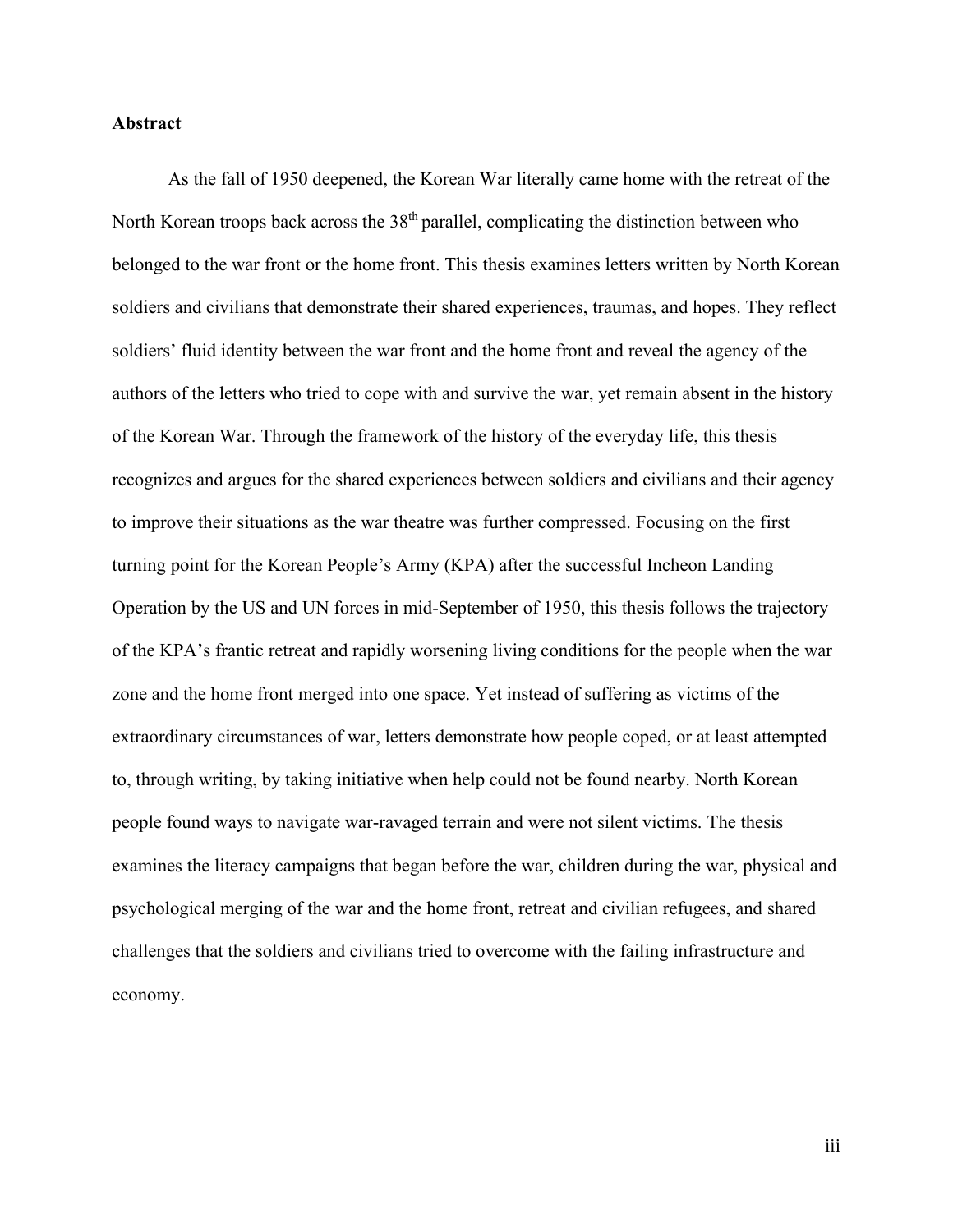## **Lay Summary**

This thesis examines wartime letters written by North Korean soldiers and civilians in the fall of 1950 when the war zone and the home front came together. It argues that soldiers and civilians shared experiences, traumas, and hopes, recognizing soldiers as foremost civilians and viewing civilians in the home front as facing similar threats and predicaments as soldiers. Although the tide of the Korean War turned against North Koreans during this period, they tried to make sense of the war and actively sought to improve their conditions. They were more than silent victims.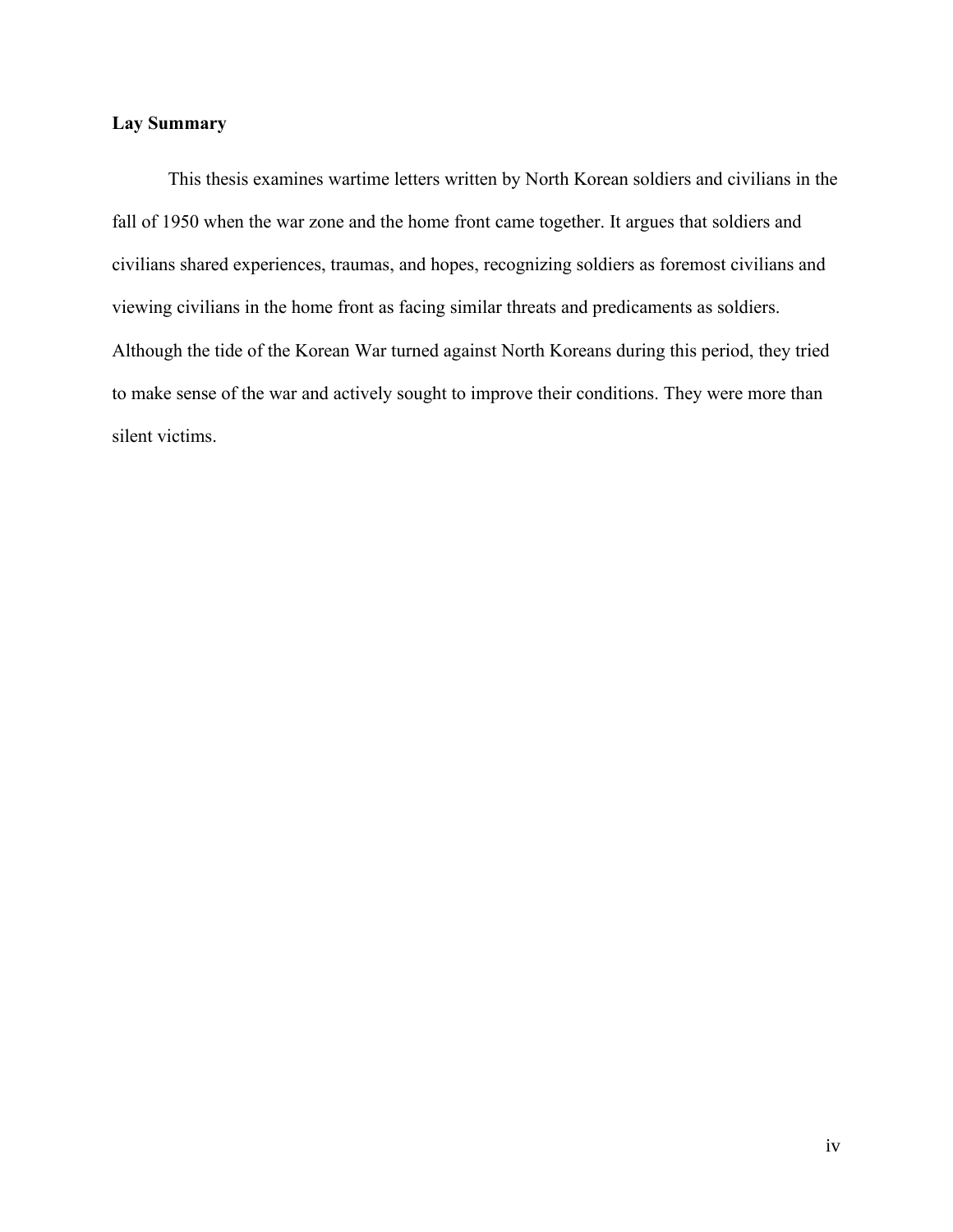# **Preface**

This thesis is original, unpublished, independent work by the author, Yee Rem Kim.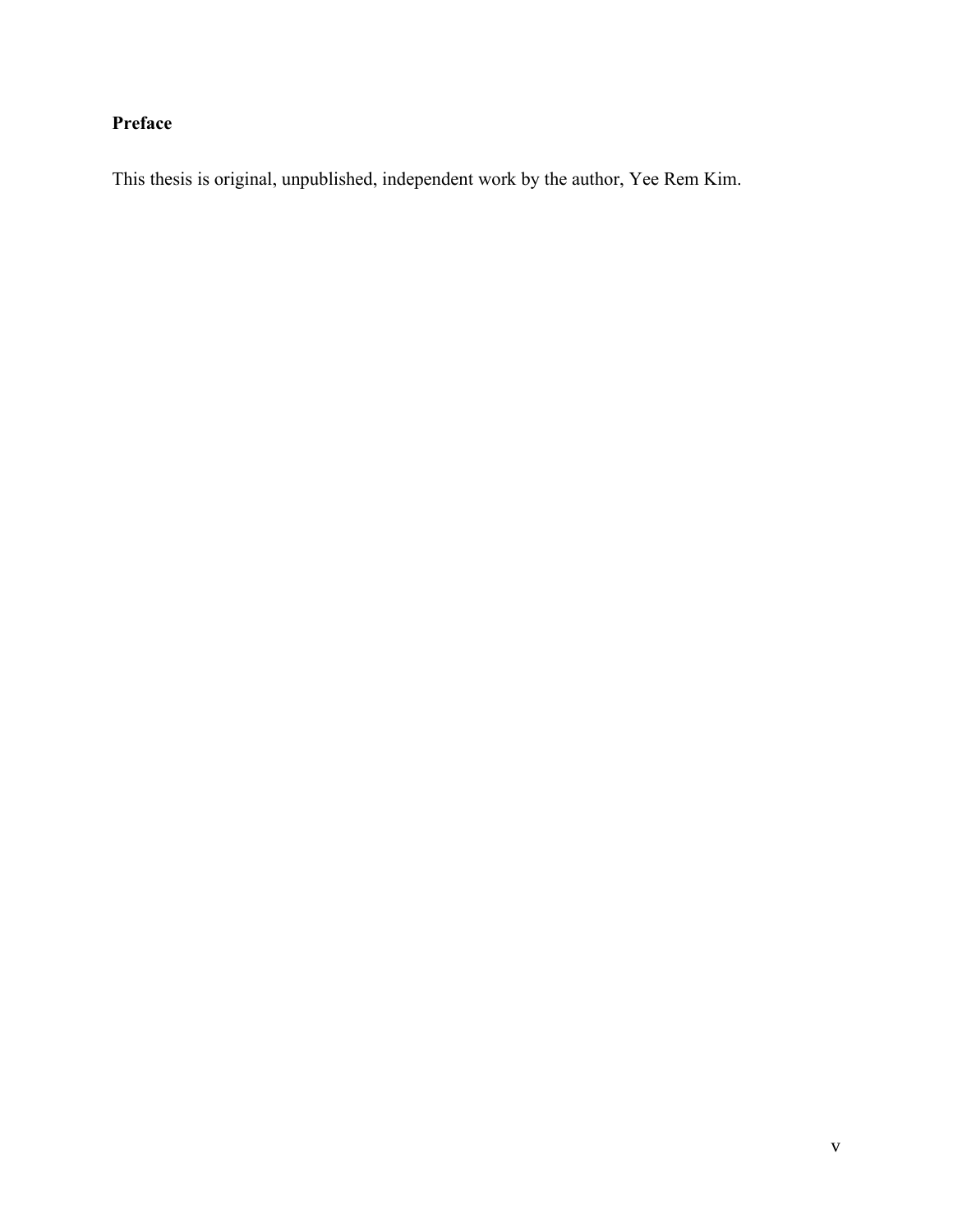## **Table of Contents**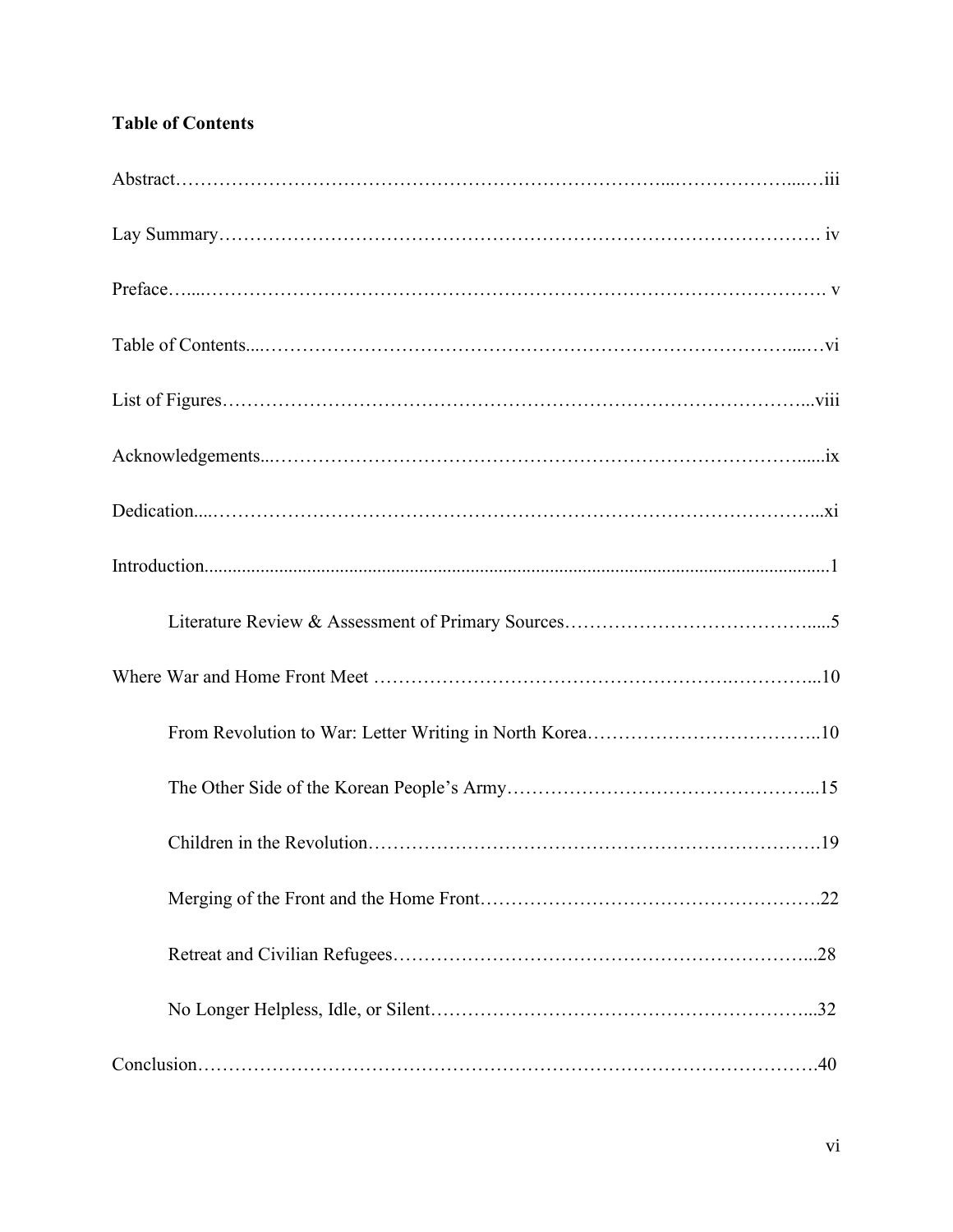|--|--|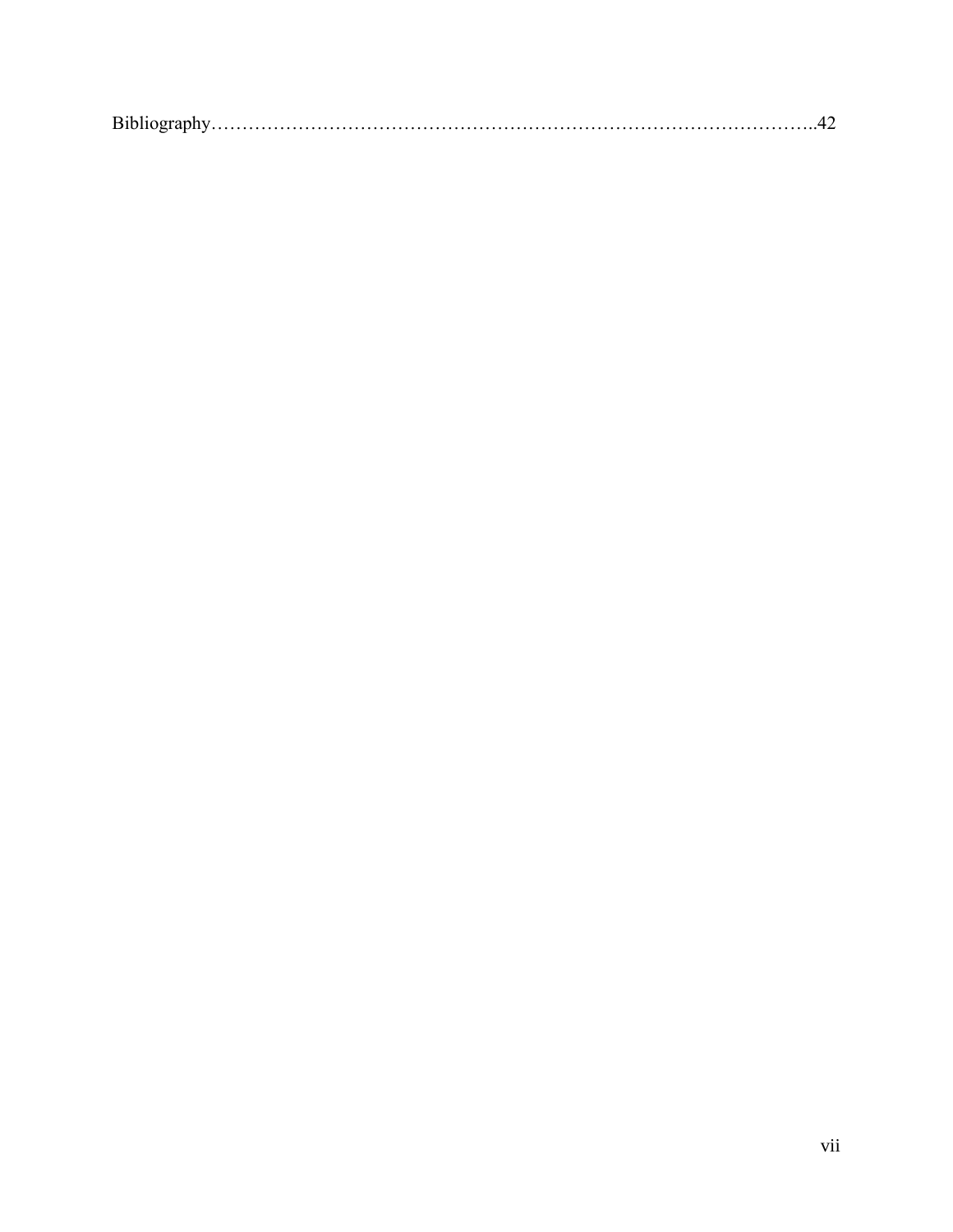## **List of Figures**

| Figure 1 |                                                                                |
|----------|--------------------------------------------------------------------------------|
| Figure 2 | Letter from Jang Yeong-sam to Kim Gwan-heung, October 17, 195031               |
| Figure 3 | Letter from Kim Chang-bong to Kim Soo-hak with the money order (left),         |
|          |                                                                                |
| Figure 4 | A portion of letters taken by Yee Rem Kim at the National Archives and Records |
|          |                                                                                |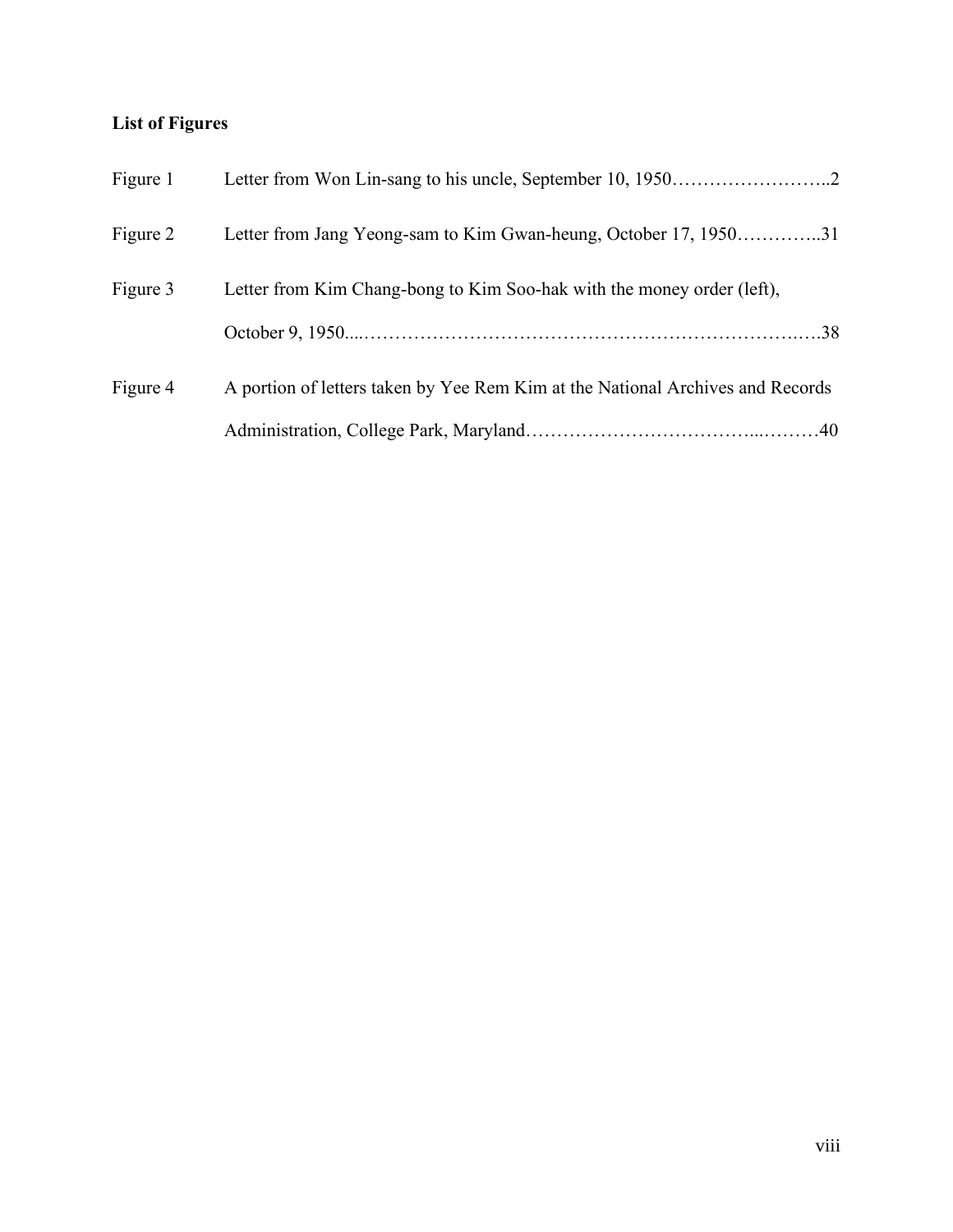#### **Acknowledgements**

Completing an MA program as an international student at UBC between Fall 2019 and Summer 2021 has been incredibly stressful with its unique hurdles. Unexpected and unprecedented challenges of the global covid-19 pandemic have made me feel depressed, isolated, unproductive, and robbed of the full experience as a graduate student. However, because the journey has been so dark and rough, the people who gave me the essential support shined brighter than ever.

I would like to begin by thanking my supervisor, Professor Steven Lee, who has always been open to my ideas and has helped my ideas come to life on paper. He has been understanding and accommodating through the busiest times of the year, full of encouragement. Thank you to Professor Timothy Cheek and Professor Donald Baker, who kindly agreed to be my thesis examiners and gave me valuable feedback.

Thanks to my friends and colleagues from the History Department, who have shown me only warmth since day one. Eben, Mercedes, Nila, Ryan, and Tianpei, you have made me feel welcomed since I began my program and I am thankful for memories we have made through happy hours at Koerner's Pub, picnics, DnD nights, and hangouts.

Banu, I have always appreciated your honesty and wise advice in various aspects of life. Thank you for your dinner invitations, stimulating conversations, and tea.

Thanks to the Morning Pomodoro group, Jihyun unnie, Yeonjoo unnie, Yeeun unnie, and Borke, who pushed me to get out of bed and be productive almost every morning during the height of the pandemic. Jihyun unnie, I cannot wait to see where our paths will cross again. I

ix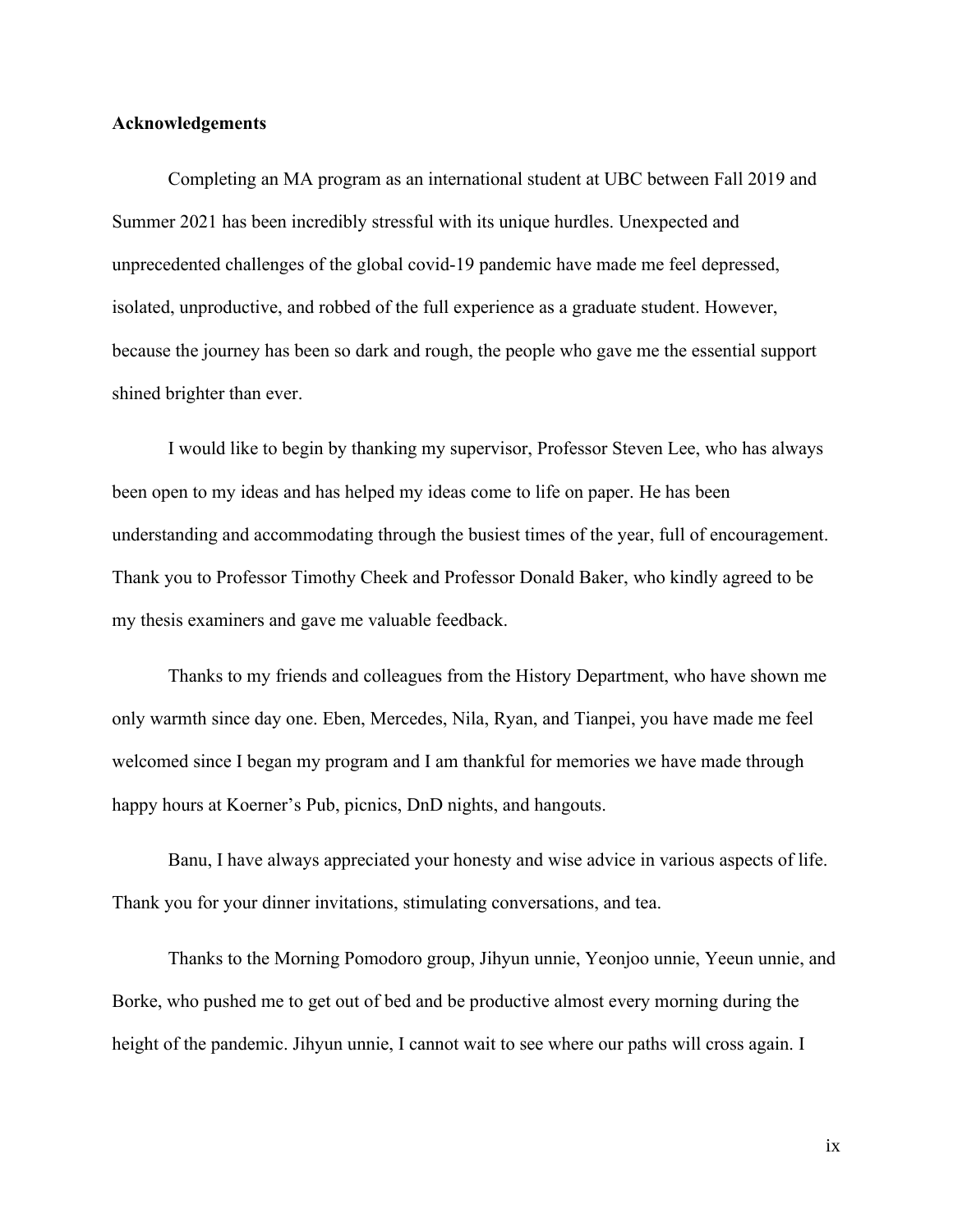have been so fortunate to have known you since my undergrad years at Yonsei University and been in Vancouver with you.

I am thankful to Aaron and Zhanara for being the best support group I could have ever asked for. I am so happy the Writing Seminar brought us together closer, ironically, even after classes went online. I will miss our random and ridiculous zoom screenshots and our "3, 2, and…. 1!" Zhanara, I will never forget when we met on the first day of orientation. I am so happy we could connect quickly through our post-Soviet experiences and build a friendship for a lifetime.

Enormous thanks to the Almazbekova family, Nasgul, Aliia, Nurdan, and Janata, who were my family away from home. Your kindness, generosity, and love are inspiring.

To my loving family in Kyiv, even at a distance you have been there for me to help me realize my goals and dreams. Mom and dad, thank you for always being both my number one fans and my role models. Hyun and Sunghee unnie, I can rely on you to help me and to listen to me during the best of times and worst of times.

My dearest Nathan, I did not expect I would be so lucky to meet someone like you during my two years in Vancouver, but you came into my life, and it has never been better. Thank you for your unconditional love and support, rain or shine.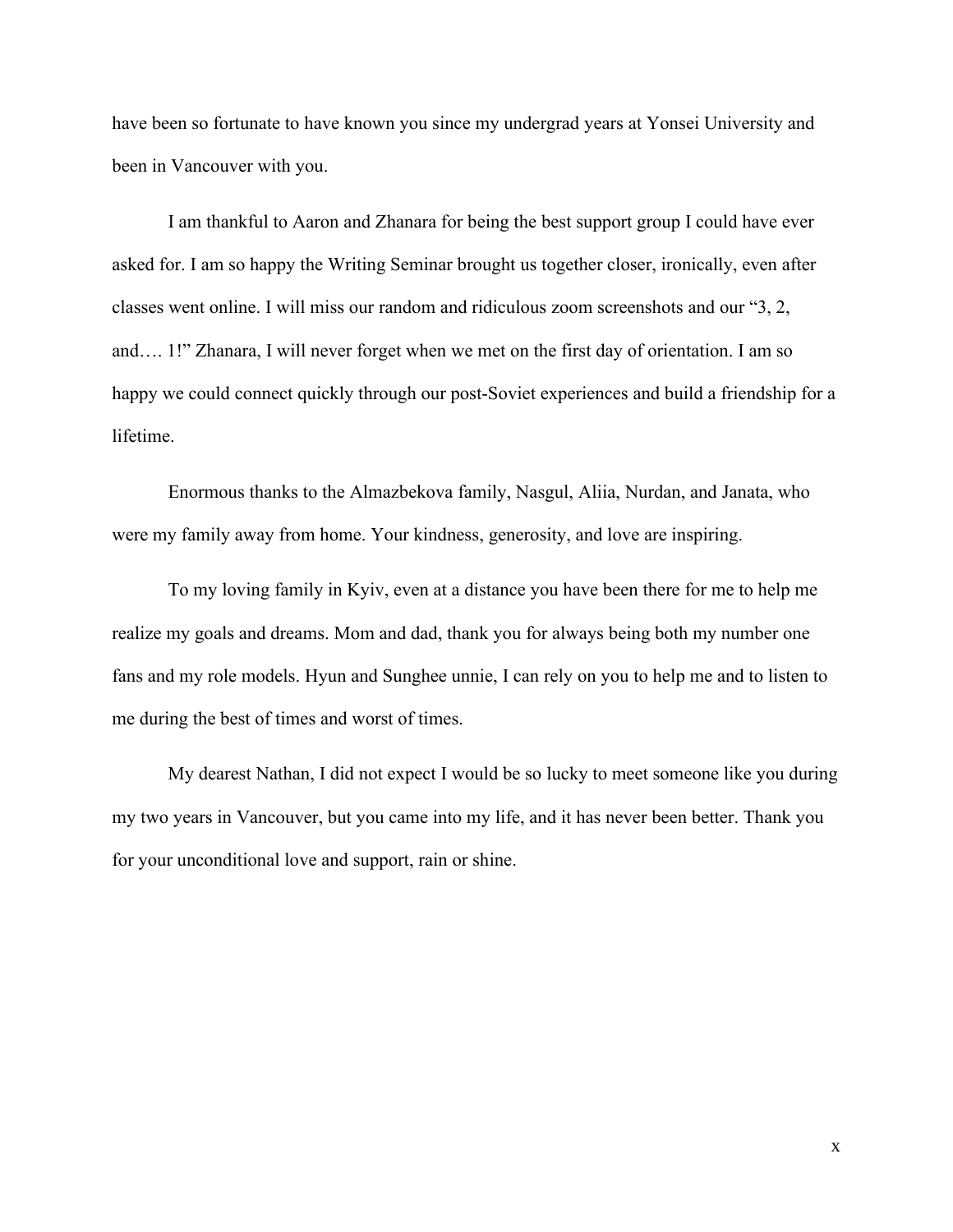*For my parents*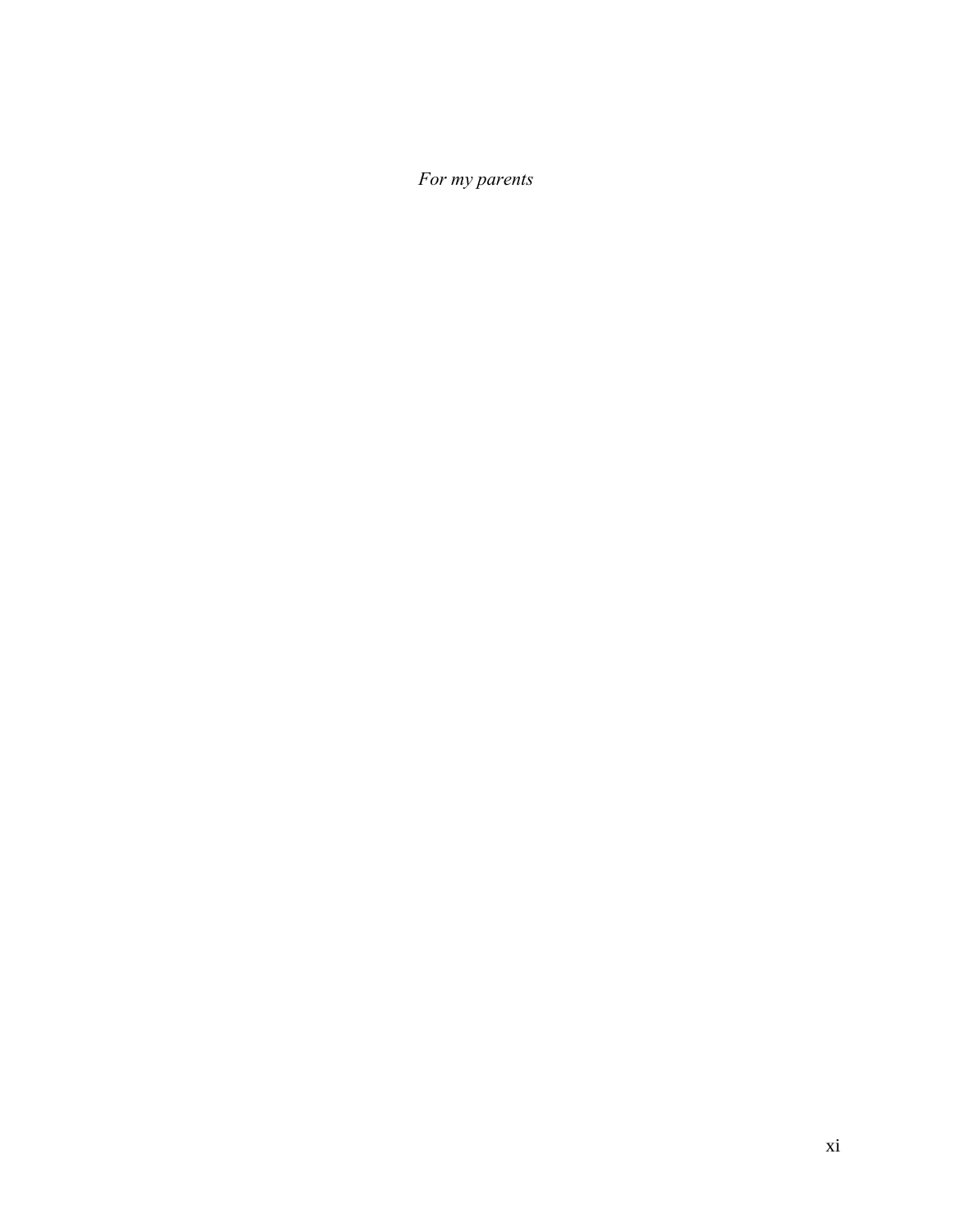#### **Introduction**

Won Lin-sang had crossed the 38th parallel southward, passed through Seoul, and arrived in Incheon, a port city off the western coast of Korea. Two months had gone by since his departure from home in North Korea when the Korean War erupted in June 1950.<sup>1</sup> In a letter to his uncle, he asked whether Doo-byeong (likely his cousin) had advanced to a higher-level school and attended classes. His worry about Doo-byeong's education strikes one as extraordinary since he was facing the brutalities of war under the air strikes by "the United States imperialists."<sup>2</sup> Lin-sang was as equally immersed in the everyday life he had left behind only a couple of months ago as he completed his duties as a soldier. The everyday concerns of children going to school juxtapose his participation in the war and its constant dangers.

Approximately two weeks later from Yangwonri, Lim Bok-shil informed her older brother Lim Heyong-seop, who was also serving in the war, that her school had been closed for several days before writing the letter.<sup>3</sup> Unlike Lin-sang's hopes and expectations for the home front, schools around North Korea had to close as the war dragged on and bombing became more severe. She reassured her brother that, despite some disruptions in the everyday life at home, everyone was doing well. She continued in her letter,

Our entire household has no choice but to wait for you, brother, to finish your job and come back home. We will patiently wait for that day. There are not many days left, I hope. Atrocious acts committed daily by ignorant American imperialists seem to never end. They have also come to Jijin-dong several times now and used machine guns, but people buildings have not been destroyed. Those bastards do not understand what waste they are causing and how many times we and animals

<sup>&</sup>lt;sup>1</sup> For Korean names in the letters and their respective envelopes, I put the family name first as they appear and are accepted in the Korean language. For the names of the scholars, the personal name will be followed by the family name.

 $2$  Won Lin-sang to uncle, September 10, 1950, Record Group (RG) 242, Shipping Advice (SA) 2009, National Archives and Records Administration, College Park, Maryland (NARA).

<sup>3</sup> Lim Bok-shil to Lim Hyeong-seop, September 23, 1950, RG 242, SA 2012, NARA, College Park, MA.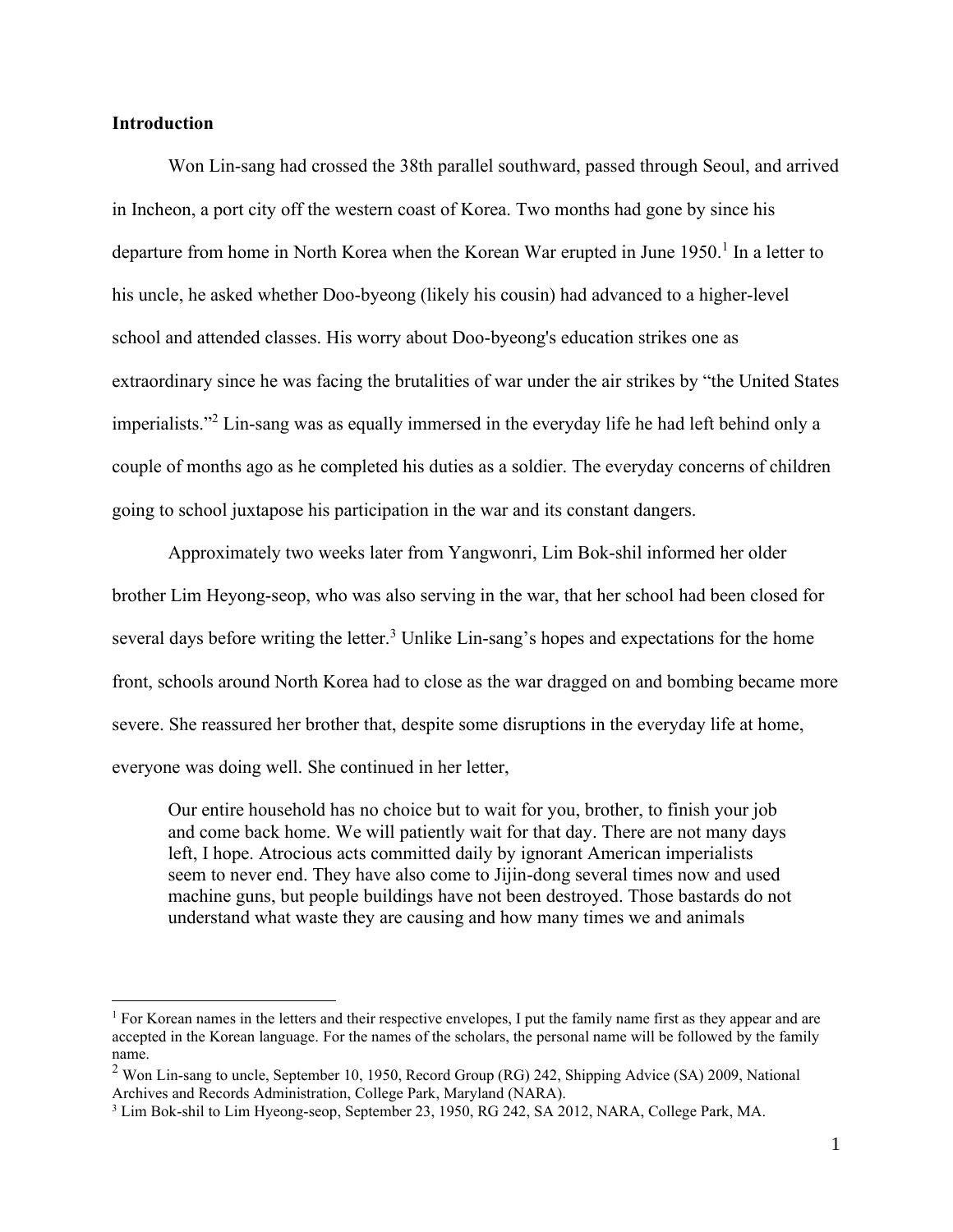(cattle) have been taken off guard [by their attacks]. So now whenever we see those bastards' airplanes, we feel the danger. $4$ 

Bok-shil wrote her letter to the front with the anticipation that it would arrive in her brother's hand with reassurances of the home and the hope that he would be back in no time, even though war had crept into everyday life by preventing students from going to school.

15年4 14h212 Bryand rans norded wo king 2-436014. Bol Wmarker without Drubb) m(461) &? by an and the election 2 the probabile  $950.91012$ 元检相 Sport man see why see stain of It imarked of FISM mutales D) Sel your uses no mud and and a set Mr) Breakant SER and alme saturd mot medital and book are when the avere and the leves Bitters als swords 2md voloding transform Mrs of my wat about missed reaching it's him girld storing godt the MUNE obsorat \* SWOR BEEN NEED CONCE MER MAR SENE pole platter that you are

Figure 1. Won Lin-sang, September 10, 1950, letter, box 717, RG 242, SA 2009, NARA, College Park, MA.

These two letters, written in the same month, only two weeks apart, present the battle front and the home front of the Korean War as compressed into one war theatre. The hope that those on the receiving end of the letter would be safe and sound was an illusion, projected in their writing, while both the recipient and the sender faced the same risks. As the Korean War progressed and literally came home with the retreat of the North Korean troops back across the 38<sup>th</sup> parallel, shared experiences between soldiers and civilians complicated the distinction between who belonged to the war front or the home front. Individual stories in the letters by

<sup>4</sup> Lim Bok-shil to Lim Hyeong-seop, September 23, 1950, RG 242, SA 2012, NARA, College Park, MA.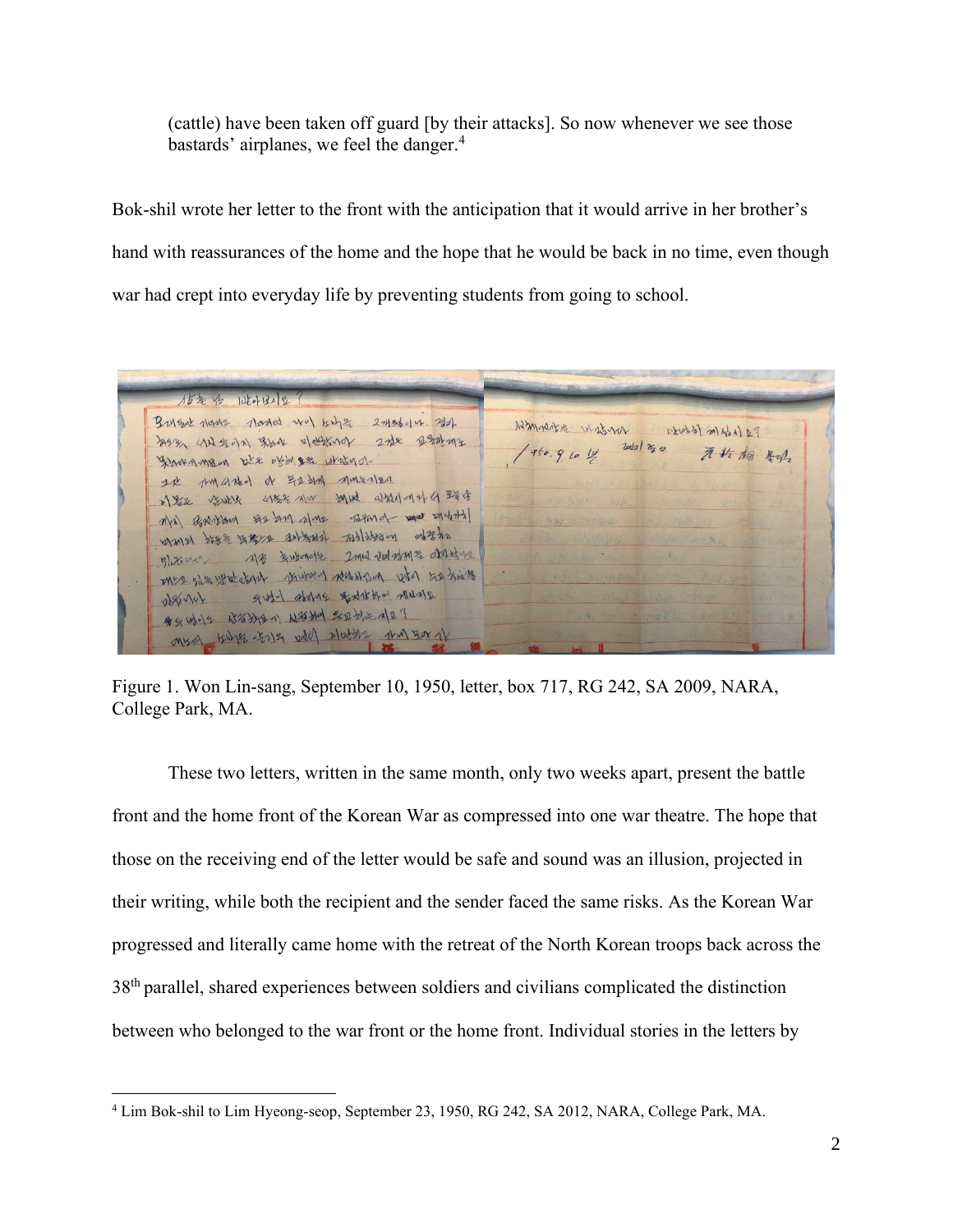North Koreans, which have not been thoroughly investigated before, reflect soldiers' fluid identity between the war front and the home front and reveal the agency of the authors of the letters who tried to cope with and survive the war, yet remain absent in the history of the Korean conflict.

As the fall of 1950 deepened, the wartime letters exchanged between the battle front and the home front reveal the toll the war was taking on both fronts. The first turning point for the Korean People's Army (KPA), the focus of this thesis, followed the Incheon Landing Operation by the US and UN forces under the command of General MacArthur in mid-September of 1950. The Incheon Landing Operation carried out a successful counter-offensive that pushed the KPA back from the Busan Perimeter, the last United Nations bastion at the southernmost tip of the peninsula.<sup>5</sup> This offensive accelerated KPA's frantic retreat, merging the war with the home front. Consequently, the living conditions for people in North Korea transformed into those of hardship and scarcity. The United States air strikes, which only appeared in glimpses in letters from early fall, became a permanent landscape for many throughout the northern part of Korea.

Examining letters written during September and October of 1950, at the first turning point of the Korean War, opens our eyes to the parallel experiences of soldiers and civilians. Having experienced the wave of unprecedented social changes in pre-war years, North Korean people, whether on the war front or at the home front, reflected not only their transformation through the ongoing social revolution but also their coping and survival mechanisms during the war. Soldiers mirrored the effects of the literacy and educational campaigns in North Korean

<sup>5</sup> William Stueck, *The Korean War: An International History* (Princeton: Princeton University Press, 1995), 85-87; Stanley Sandler, *The Korean War: No Victors, No Vanquished* (Taylor & Francis, 2003), 90-93.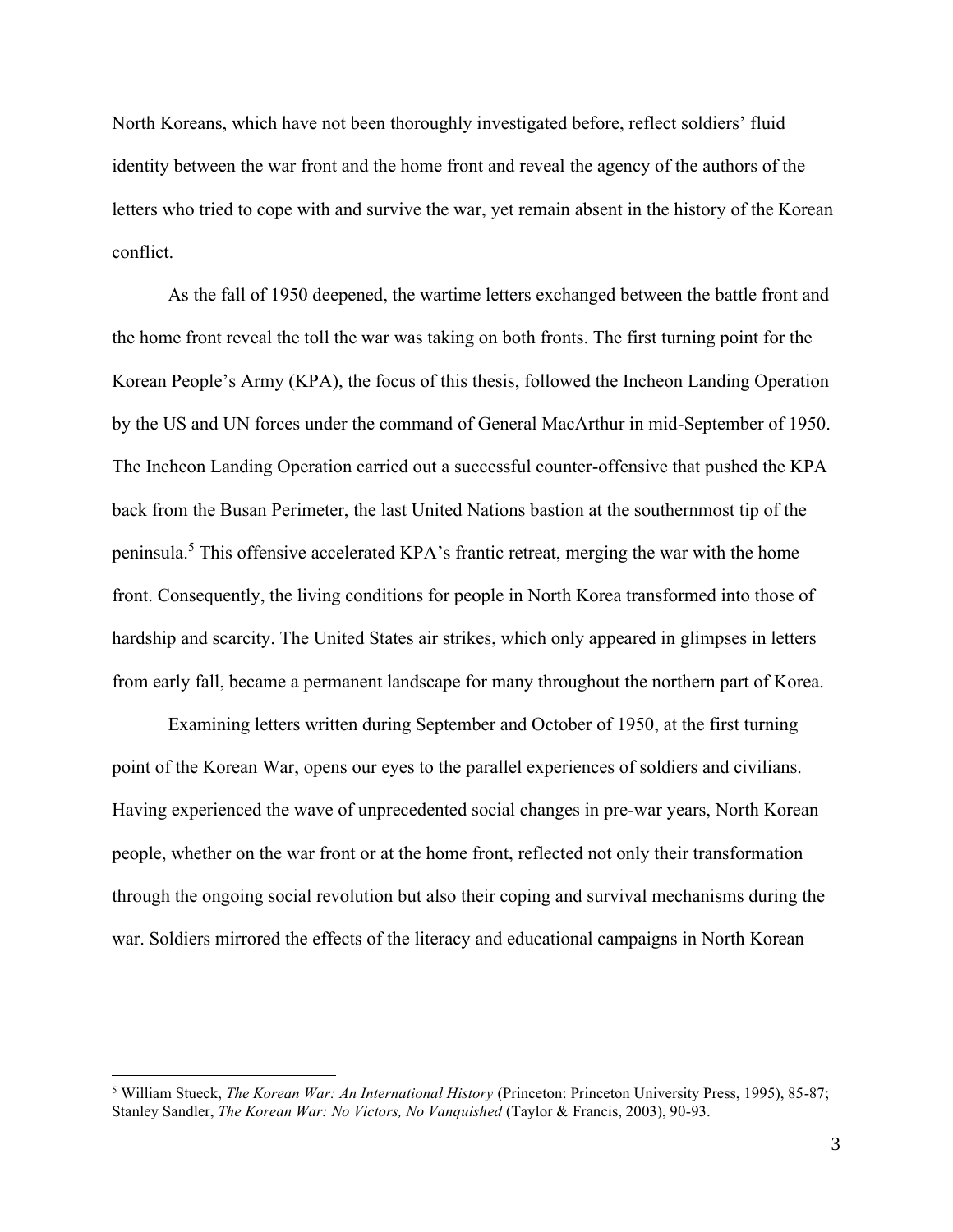society by discussing children at home and their education in their letters.<sup>6</sup> Such analysis allows for recognition that North Korean soldiers were foremost civilians and that their identity was not solely defined by war and politics. The Korean War, which took place on a small peninsula, merged the war zone and the home front into one space where soldiers and civilians shared the same experiences and traumas. Occupying the same arena, both psychologically and physically, they were wary, for example, of the same looming presence of the US air force. Aerial bombings wreaked havoc everywhere, destroying trenches, battlegrounds, schools, and villages. Letters reveal that people also experienced scarcity in daily essentials such as food, clothes, and ultimately money to buy goods. Entering October 1950, when the military situation was bleak for North Korean people, experiences of the soldiers and civilians overlapped once again as the former retreated northward and the latter were forced to become war refugees in their own country.<sup>7</sup> Yet instead of suffering as victims of the extraordinary circumstances of war, letters demonstrate how people coped, or at least attempted to, through writing, by taking initiative when help could not be found nearby. North Korean people found ways to navigate war-ravaged terrain and were not silent victims. I will explore these points by first reviewing the relevant scholarly literature and the questions it has failed to raise. Then, I will analyze letters written by soldiers and civilians to retrieve and situate their missing voices in the existing scholarship.

<sup>6</sup> Jae-Woong Kim, "Puk'anŭi Min'ganjawŏn Tongwŏnjŏngch'aekkwa Ilsangjŏk Tongwŏnch'ejeŭi Hyŏngsŏng (1945- 1953)" [North Koreas Mobilization Policies of Civil Assets and the Making of Everyday Mobilization System (1945-1953)], *Han'guksa yŏn-gu* 175 (2016), 240-242; Armstrong, *North Korean Revolution, 1945–1950* (Ithaca: Cornell University Press, 2003), 71; Kim, *Everyday Life in the North Korean Revolution*, 1945-1950 (Ithaca: Cornell University Press, 2013), 75; Armstrong, *North Korean Revolution*, 166

<sup>7</sup> In South Korean context, as in Dong Choon Kim's *The Unending Korean War: A Social History* [*Chŏnjaenggwa sahoer uriege han'gukchŏnjaengŭn muŏshiŏnna?*] (Paju: Dolbegae, 2016), displaced population due to the Korea War are more commonly referred to as *piranmin* (피란민), which is translated to civilian refugee.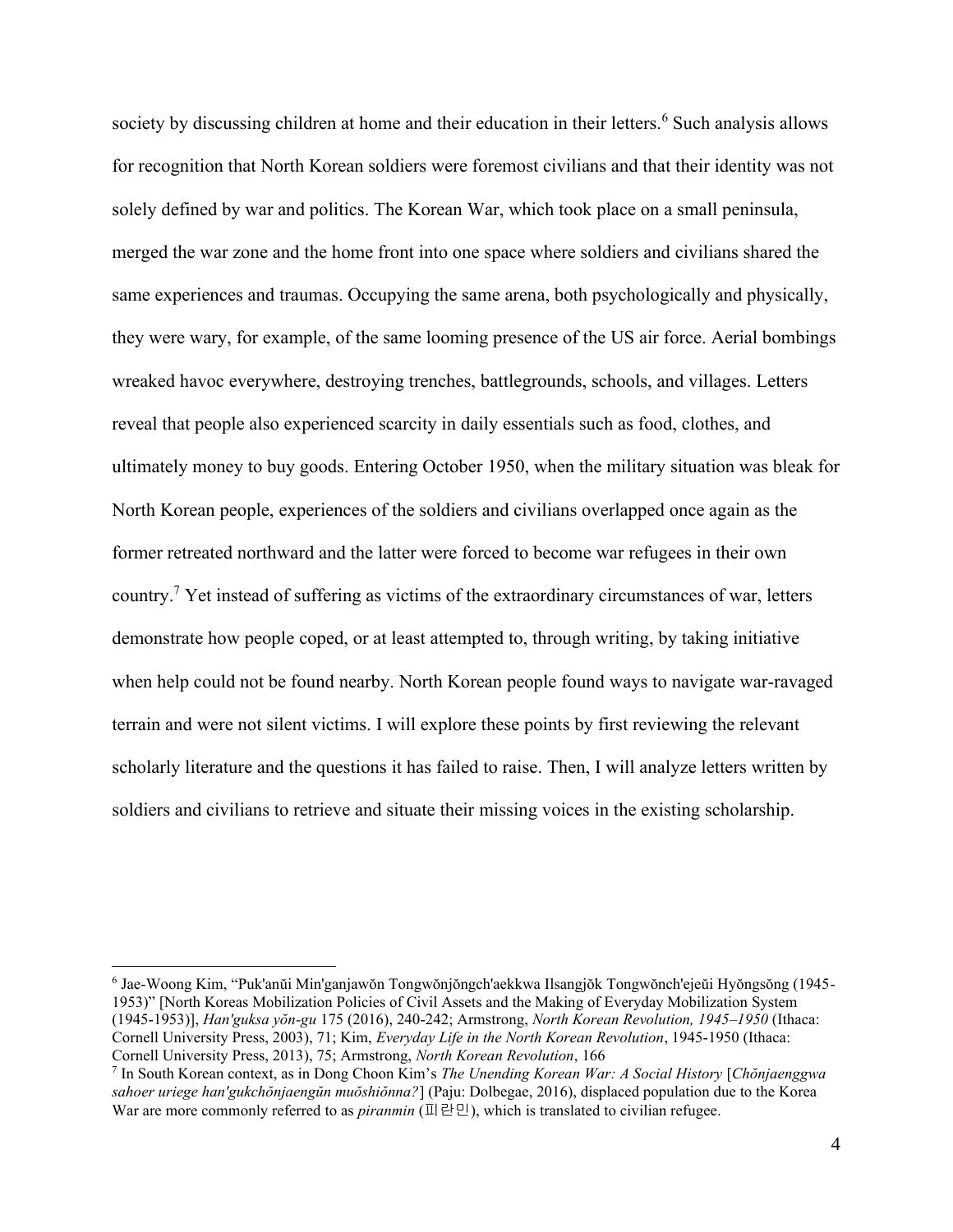#### **Literature Review & Assessment of Primary Sources**

Korean War historians have usually tried to answer questions regarding the origin and evolution of Communism in Korea as well as who was responsible for starting and prolonging the war.<sup>8</sup> Political and military histories of the war have taken precedence over its social history and have left behind the voices of the people as individuals and their local perspective. This approach contrasts with scholars in modern European and American history who have worked with wartime letters.<sup>9</sup> Scholars like Bruce Cumings have spearheaded a revisionist movement against state-produced anti-Communist histories with his earlier works critical of the responsibility of the United States. Others such as Wada Haruki and William Stueck have situated the Korean War within the context of international politics.<sup>10</sup> However, the Korean War historiography lacks the social history from below that narrates the experiences of the ordinary people during the war, who had no say in the high-level politics and were preoccupied with their daily survival.

<sup>8</sup> See Bruce Cumings, *The Origins of the Korean War* (Seoul: Yuksabipyungsa, 2013), Sergei N. Goncharov, John W. Lewis, and Xue Litai, *Uncertain Partners: Stalin, Mao, and the Korean War* (Stanford, California, 1993), Wada Haruki, *An International History: The Korean War*, trans. Frank Baldwin (Lanham: Rowman & Littlefield, 2014), Robert A. Scalapino, Chong-Sik Lee, *Communism in Korea: The Society* (University of California Press, 1972), Kathryn Weathersby, "The Soviet Role in the Early Phase of the Korean War: New Documentary Evidence," *Journal of American-East Asian Relations* 2, no. 4 (1993): 425–458.

<sup>9</sup> For political and military histories on the Korean War, see Allen R. Millett, *The War for Korea, 1950-1953: They Came from the North* (Lawrence: University Press of Kansas, 2010), Shen Zhihua, *Mao, Stalin and the Korean War: Trilateral Communist Relations in the 1950s*, trans. Neil Silver, and Sergei N. Goncharov, Lewis, and Litai, *Uncertain Partners: Stalin, Mao, and the Korean War highlight the behind-the-scenes arrangements, often through* correspondence through various mediums. For works on wartime letters, see Bill Adler and Trace Q. McLennan, eds., *World War II Letters: A Glimpse into the Heart of the Second World War Through the Words of Those Who Were Fighting It* (New York: St. Martin's Press, 2003), Andrew Carroll, ed., *War Letters: Extraordinary Correspondence from American Wars* (New York: Scribner, 2001), Eberhard Demm, *Censorship and Propaganda in World War I: A Comprehensive History* (London: Bloomsbury Academic, 2019), Richard Knott, *Posted in Wartime: Letters Home from Abroad* (Barnsley: Pen & Sword Military, 2017), Bernd Ulrich and Benjamin Zeimann, eds., *German Soldiers in the Great War: Letters and Eyewitness Accounts* (Barnsley: Pen & Sword Military, 2010), and Tatʹ͡iana Vasilevska͡ia, ed., *Pisʹma s fronta* (Krasnodar: Kniga, 2015).

<sup>10</sup> See Cumings, *The Origins of the Korean War Vol. 1*, Haruki, *An International History: The Korean War*, and William Stueck, *The Korean War: An International History* (Princeton: Princeton University Press, 1995).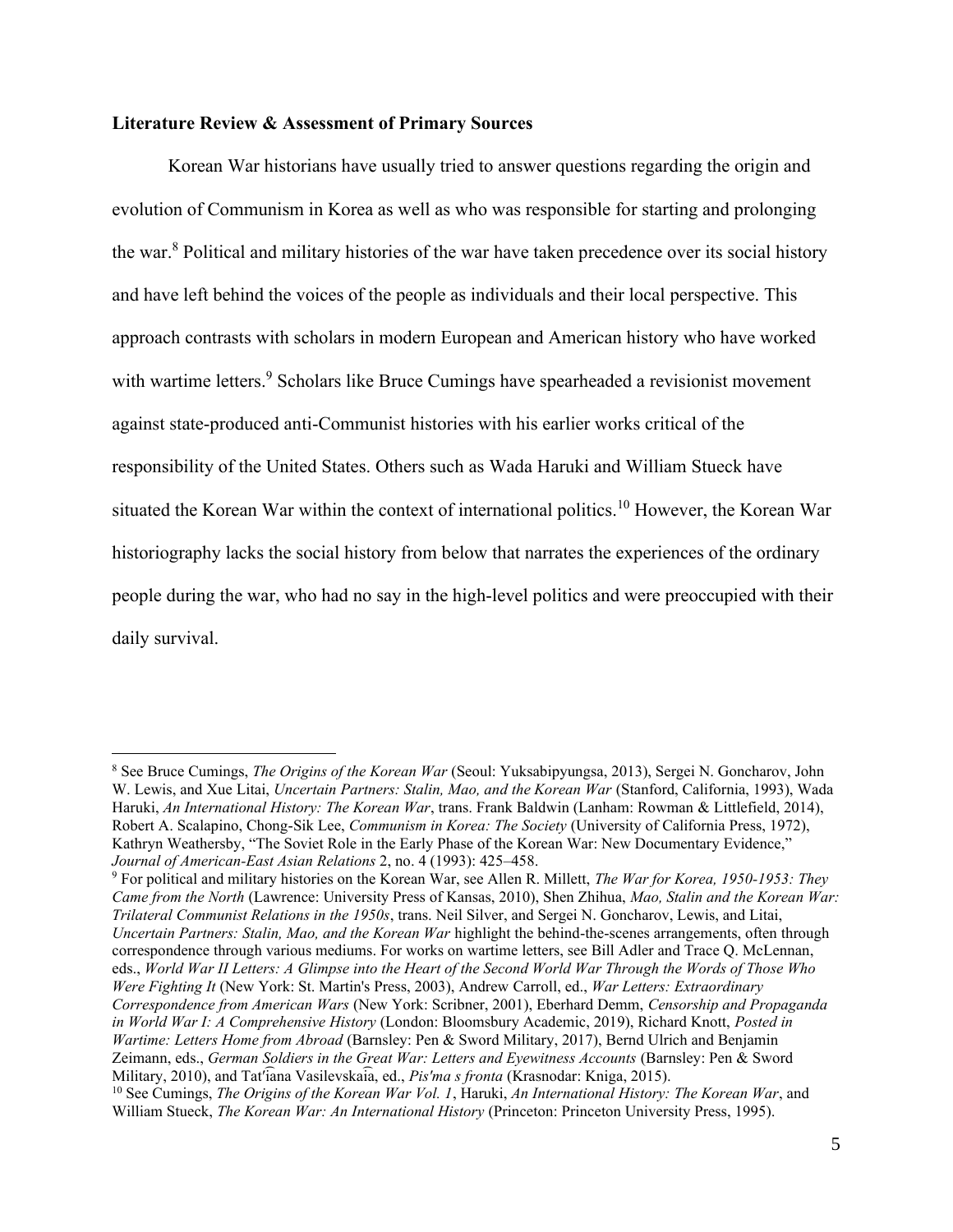Following the demise of authoritarian rule in South Korea in the 1980s, historians constructed a new paradigm with the focus on retrieving silenced memories and reconciling the wounds of the past. Led by historical sociologist Dong-Choon Kim, they unearthed state-led violence against its South Korean civilians and began new discussions on the political violence of both the victims and the perpetrators. Although there is more to be recovered in the South Korea context, similar efforts are absent in North Korean history, usually due to lack of archival sources. Korean War studies have yet to locate the soldiers and position them in the historical narrative by assigning them agency and responsibility. Failing to do so may contribute to what Andre Schmid has referred to as reproducing North Korea's self-image and reducing its history to the personality cult of the Kim Il Sung family, having "inherited from the Cold War" assumptions about socialist state power.<sup>11</sup> This thesis utilizes wartime letters, written by soldiers and civilians, to investigate how they exercised their agency to cope with the war.

This thesis extends the history from below approach to soldiers and dismantles the dichotomous approach to studying war exclusively from the perspective of either civilians or soldiers.<sup>12</sup> Recent scholarship by Suzy Kim, Charles Armstrong, and Youngjun Kim has explored North Korea's formative years between 1945 and 1950, extending their focus on North Korean society.<sup>13</sup> However, wartime and postwar North Korean history has yet to include North Koreans who participated in the war or remained in the home front during the Korean War. The image of North Korean soldiers as "the backbone of the state's 'total system'" with the

<sup>11</sup> Andre Schmid, "Historicizing North Korea," *The American Historical Review* 123 no. 2 (April 2018), 462. The works of Victor Cha, *The Impossible State: North Korea, Past and Future* (New York, 2012), and Bruce Cumings, *Korea's Place in the Sun: A Modern History* (New York, 1996) heavily emphasize the personality cult and the Kim family and reproduce the self-image of the North Korean state.

<sup>12</sup> Wan Bom Lee, "New Directions in Korean War Studies," *The Review of Koreans Studies* 9 no. 2 (2006): 10 and 5; Steven Hugh Lee, *The Korean War* (London and New York: Routledge, 2013), 60.

<sup>13</sup> Kim, *Everyday Life in the North Korean Revolution*, Armstrong, *North Korean Revolution, 1945–1950*, and Youngjun Kim, *Origins of the North Korean Garrison State* (New York, Routledge, 2018).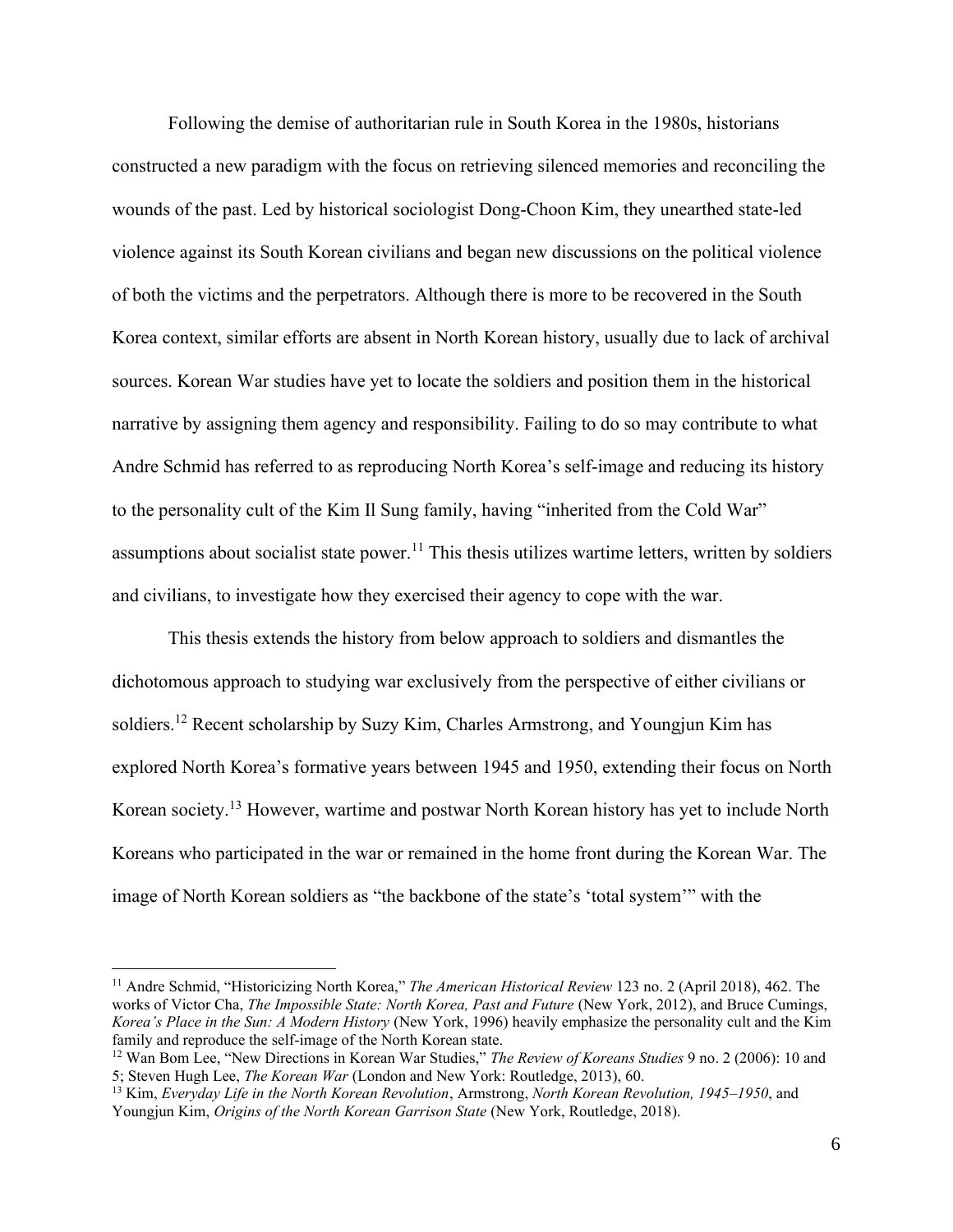assumption that they were an impeccable symbol of North Korea's centralized and growing power must also be dismantled.<sup>14</sup> Su-kyoung Hwang grieves the anti-communist violence during the Korean War, delving into who was responsible and what justifications they gave. However, scarce literature on bombings in North Korea at the time look at victims with a bird's-eye view, leaving readers with gruesome pictures of the dead and the wounded and shocking statistics.<sup>15</sup>

Sung-hoon Han wrote the only article on the collection of letters that is central in this thesis. Han gave a general overview of letters written by broader portion of North Korea's population during the war, focusing primarily on text analysis and extracting meaning regarding the state, the war, and the future of the people.<sup>16</sup> What is missing is treating these letters as a window into the everydayness of the home front and discovering the vestiges of North Korean society, articulated by soldiers and civilians.

Using the framework of the history of the everyday life, the thesis will look at the everydayness of North Korean society as "patchwork of impositions and incentives, symbols and interests" and ways "people have 'appropriated' –while simultaneously transforming – 'their' world."<sup>17</sup> In North Korea after 1945, different structural formations – the collective as members of the party, workers groups, the military, or youth leagues among others – expressed many forms of agency. I will extend this framework into the war period and track soldiers' and civilians' agency. As Kim claims, the everyday was not ordinary at all, especially when the front and the home front came together.<sup>18</sup>

<sup>14</sup> Armstrong, *The North Korean Revolution*, 217-218; Kim, *Origins of the North Korean Garrison State*, 108.

<sup>15</sup> Su-kyong Hwang, *Korea's Grievous War* (University of Pennsylvania Press, 2016), 20-23.

<sup>16</sup> See Sung-Hoon Han, "Kaein p'yŏnchi-e nat'anan pukhan inmin-ŭi chŏnchaeng sŏsa" [War Epic of North Korea People expressed Personal Letters], Kyŏngjewa sahoe 6 (2012).

<sup>17</sup> Alf Ludtke, ed., *The History of Everyday Life: Reconstructing Historical Experiences and Ways of Life*, trans. William Templer (Princeton: Princeton University Press, 1989), 6 and 16.

<sup>18</sup> Kim, *Everyday Life in the North Korean Revolution*, 8.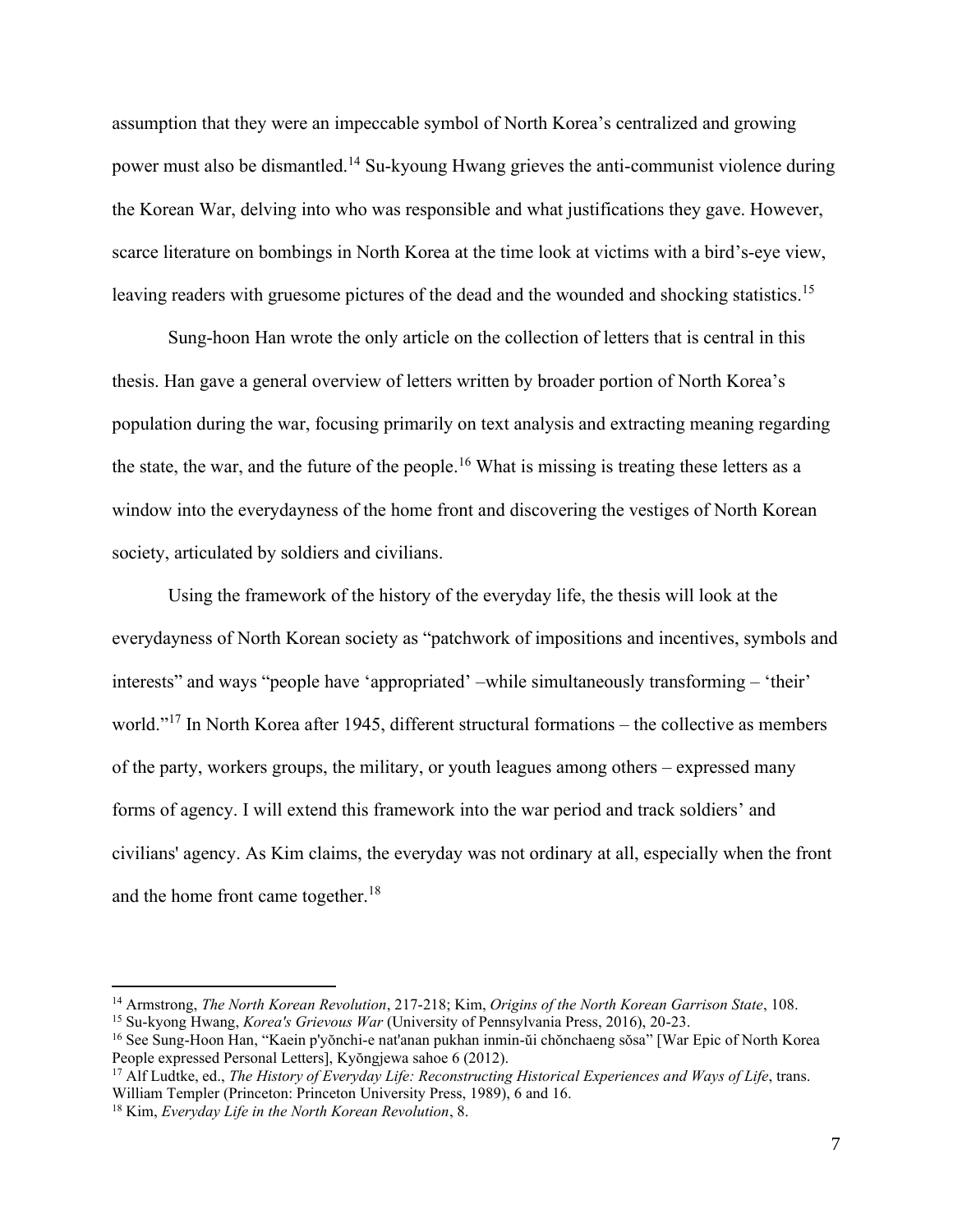This thesis fills this blank canvas of the shared experiences and agency to improve their situations by "[interpreting] one fragment in the context of other fragments" of everyday lives of North Koreans under extraordinary circumstances of war.<sup>19</sup> Paul Steege and others identified functions of everyday history as "inhabiting the story, filling up the space in between the fragmentary historical artifacts, to make it into a recognizable human place" when, as Lutz Niethammer claimed, "maintaining silent normality breaks down in the extreme case" such as war.<sup>20</sup> Communication through letters on a nationwide scale, exchanged between soldiers and civilians, was a new phenomenon in North Korean society with its social reforms. Through their letters, soldiers and civilians were vocal about their everyday life, needs and struggles, which was an atypical behavior in the Korean War historiography. Their letters are fragments that create space for interpreting how they coped with war.

Letters that appear in this thesis never made it to the intended audience but are instead stored under the Record Group 242 in the National Archives at College Park, Maryland. Commonly known as North Korean Captured Documents, this collection includes "Records Seized by the US Military Forces in Korea" during the years of the Korean War (1950-1953). It holds hundreds of letters written by the contemporaries of Won Lin-sang and Lim Bok-shil in September and October of 1950 when the war drastically turned against the KPA following the US military intervention.<sup>21</sup> By analyzing these letters, this thesis offers a new framework for

<sup>&</sup>lt;sup>19</sup> Paul Steege et al., "The History of Everyday Life: A Second Chapter," *The Journal of Modern History* 80, no. 2 (June 2008), 375.

<sup>&</sup>lt;sup>20</sup> Paul Steege et al., "The History of Everyday Life: A Second Chapter," 375; Lutz Niethammer, "Zeroing in on Change: In Search of Popular Experiences in the Industrial Province in the German Democratic Republic," in *History of Everyday Life: Reconstructing Historical Experiences and Ways of Life*, ed. Alf Ludtke (Princeton: Princeton University Press, 1989), 279.

<sup>21</sup> Haruki, *An International History: The Korean War*, 174 and 180. Han briefly explains these letters were written by soldiers in the 300th security unit, which occupied Incheon in the early months of the war and were in charge of security of the city and islands off the west coast. See Han, "Kaein p'yŏnchi-e nat'anan pukhan inmin-ŭi chŏnchaeng sŏsa," 341. These letters are located in Box 717.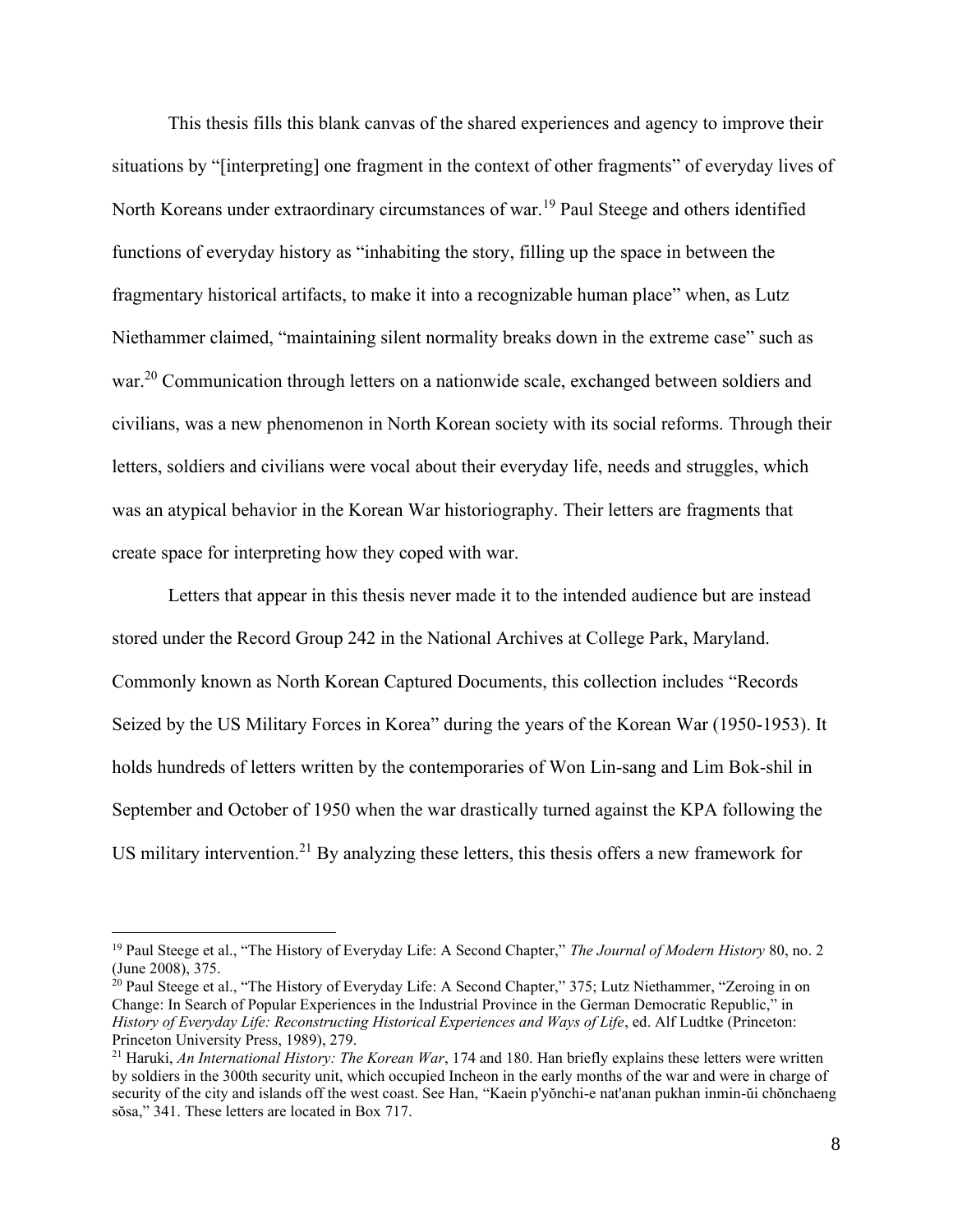understanding North Korean society, its experience with the Korean War, its people's agency, which previously have not been explored in-depth without involving the North Korean regime, its leader Kim Il-sung, and its ideology.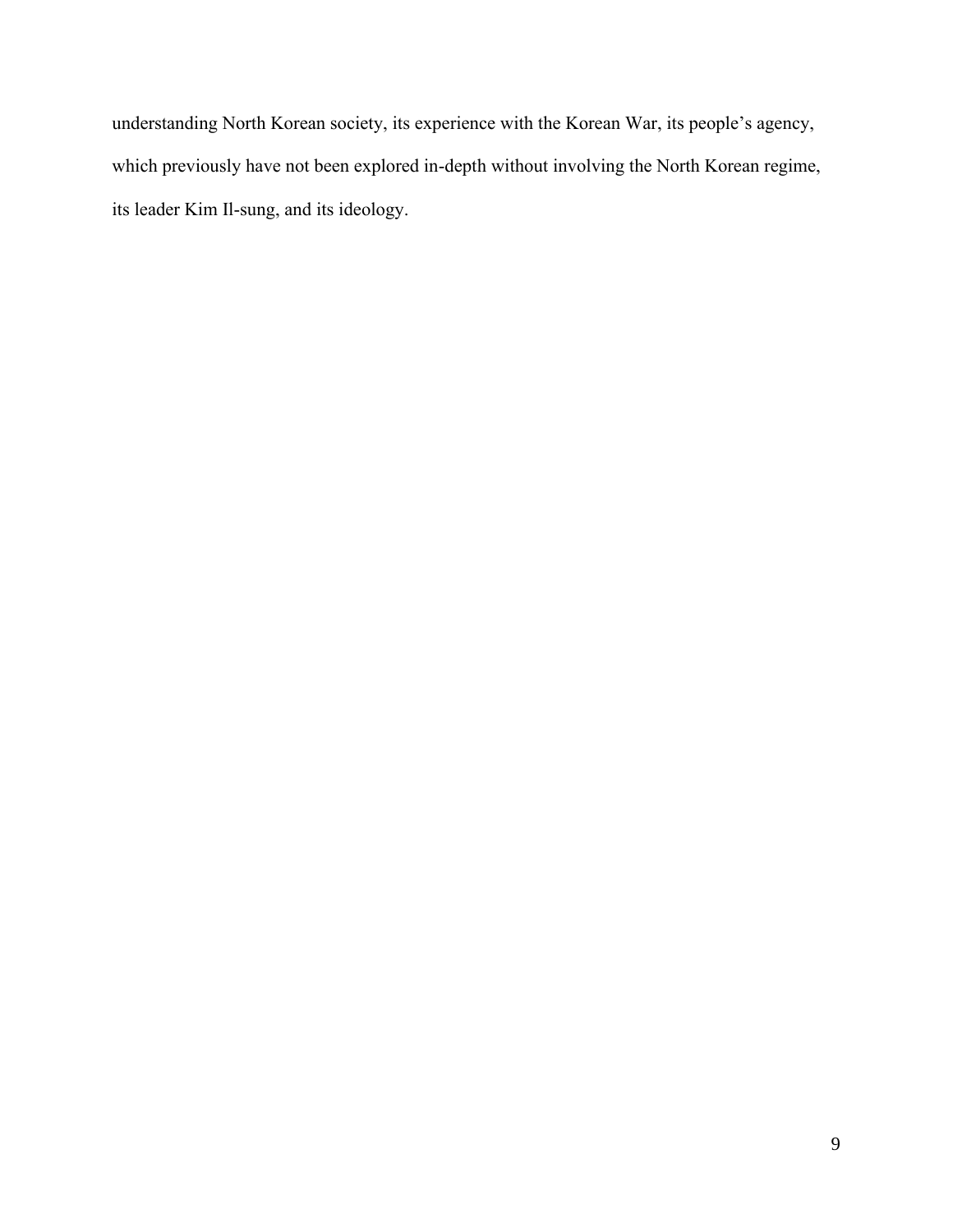#### **Where War and Home Front Meet**

#### **From Revolution to War: Letter Writing in North Korea**

Letters exchanged between the home front and soldiers collectively reveal the culture of letter-writing and stand witness to increasing literacy across North Korea. Letters as means of communication manifested state's initiative to educate its people to read and write. The original and the most important goal of the state was to mobilize and use literacy to strengthen the regime. However, education provided a medium of communication now available to a wider population than simply the elites.<sup>22</sup> The letters, even with inconsistent grammar, allude to the impact of writing, supporting the fact that the literacy campaigns and other state-led initiatives to educate its people had an impact, though their extent may not be clear.

When the war started, soldiers and civilians, regardless of their previous social status and background had experienced these extraordinary yet tumultuous times of change. Many of those who joined the war as members of the KPA were civilians turned into soldiers when the war began. As they entered the war zone, they carried with them life before the war. Instead of relying on war and its politics to define them, letters written by them allow glimpses into the life soldiers left behind and ties they have maintained since their departure from home, making it difficult to simply view them as soldiers.

"Now [Korea's] fight is not one of armaments but one of propaganda of spoken and written words," Kim Il-sung urged the propagandists, culturists, and artists in his speech in May

<sup>22</sup> Jae-Woong Kim, "Puk'anŭi Min'ganjawŏn Tongwŏnjŏngch'aekkwa Ilsangjŏk Tongwŏnch'ejeŭi Hyŏngsŏng (1945-1953)" [North Koreas Mobilization Policies of Civil Assets and the Making of Everyday Mobilization System (1945-1953)], *Han'guksa yŏn-gu* 175 (2016), 240-242; Armstrong, *North Korean Revolution, 1945–1950*, 71 and 166; Kim, *Everyday Life in the North Korean Revolution*, *1945-1950* (Ithaca: Cornell University Press, 2013), 75.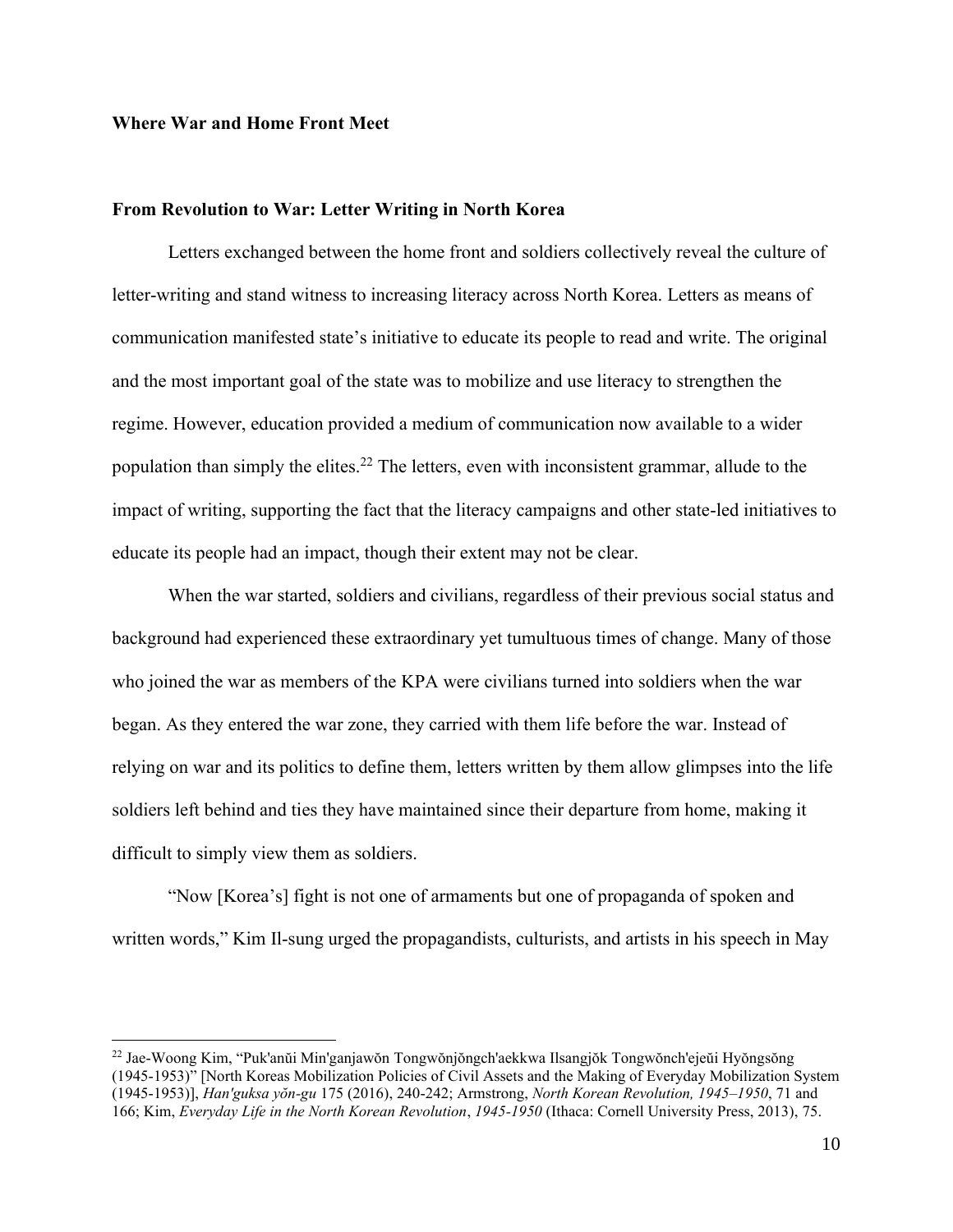1946.<sup>23</sup> However, the reality was that there were approximately 2.3 million illiterates in North Korea at this time.<sup>24</sup> The impetus to be rid of old colonial legacies and have a clean slate for the construction of a new state necessitated an enlightened population and "cultural revolution."<sup>25</sup> In the economic sense, the exodus of Japanese skilled technicians at the end of the colonial rule from industries, primarily built in the northern half of Korea, created a pressing demand for technical workforce and thus literate population. The "11-Point Immediate Tasks of the Party" proposed in February 1946 and the "20-Point Platform" in the following month set the foundations for "democratic reforms," which began to tackle the urgent problem of illiteracy. These efforts culminated in the "Illiteracy Eradication Movement" of November 1946. After the cleansing of colonial collaborators in the remaining literate elite, the regime later expanded to mobilize its population.<sup>26</sup>

In contrast to colonial and pre-colonial Korea that privileged the elite, literacy reforms allowed ordinary people to pursue formal education, which not only increased chances of social mobility but also empowered people with what has been traditionally a sign of social status.<sup>27</sup> In theory, education became available for all. On December 18, 1946, the regime standardized public education, mandating children to start kindergarten at the age of six and undergo education from elementary school to high school, with the option of opting out for technical or

<sup>23</sup> Il-sung Kim, "Pukchosŏn kaktoinminwiwŏnhoe chŏngdang sahoedanch'e sŏnjŏnwŏn munhwain yesulga hoeŭiesŏ chinsurhan yŏnsŏl" (1946nyŏn 5wŏl 24il) ["Cultural Workers Should Become Combatants on the Cultural Front" speech at the Meeting of Information Workers of the Provincial People's Committees, Political Parties and Social Organizations, and Cultural Workers and Artist and North Korea May 24, 1946], in *Chogugŭi T'ongiltongnipkwa minjuhwarŭl wihayŏ 1* (Pyongyang: Chosŏnlotongtangch'ulp'ansa, 1949), 59-61.

<sup>24</sup> Sung-bo Kim, *Puk'anŭi yŏksa 1 – kŏn'gukkwa inminminjujuŭiŭi kyŏnghŏm (1945~1960)* [History of north Korea 1 – State-Building and the Experience of People's Democracy] (Goyang: Yŏksabip'yŏngsa, 2014). The number of illiterates in North Korea at the time is contested.

<sup>25</sup> Joo-hwan Lee, "1945-1949nyŏn Puk'an-esŏŭi munmaengt'oech'i undong yŏn'gu," [Anti-Illiteracy Campaign in North Korea, 1945-1949] *Han'guktongnibundongsayŏn-gu* 25 (2005), 341.

<sup>26</sup> Lee, "1945-1949nyŏn Puk'an-esŏŭi munmaengt'oech'i undong yŏn'gu."

<sup>27</sup> Armstrong, *The North Korean Revolution*, 168.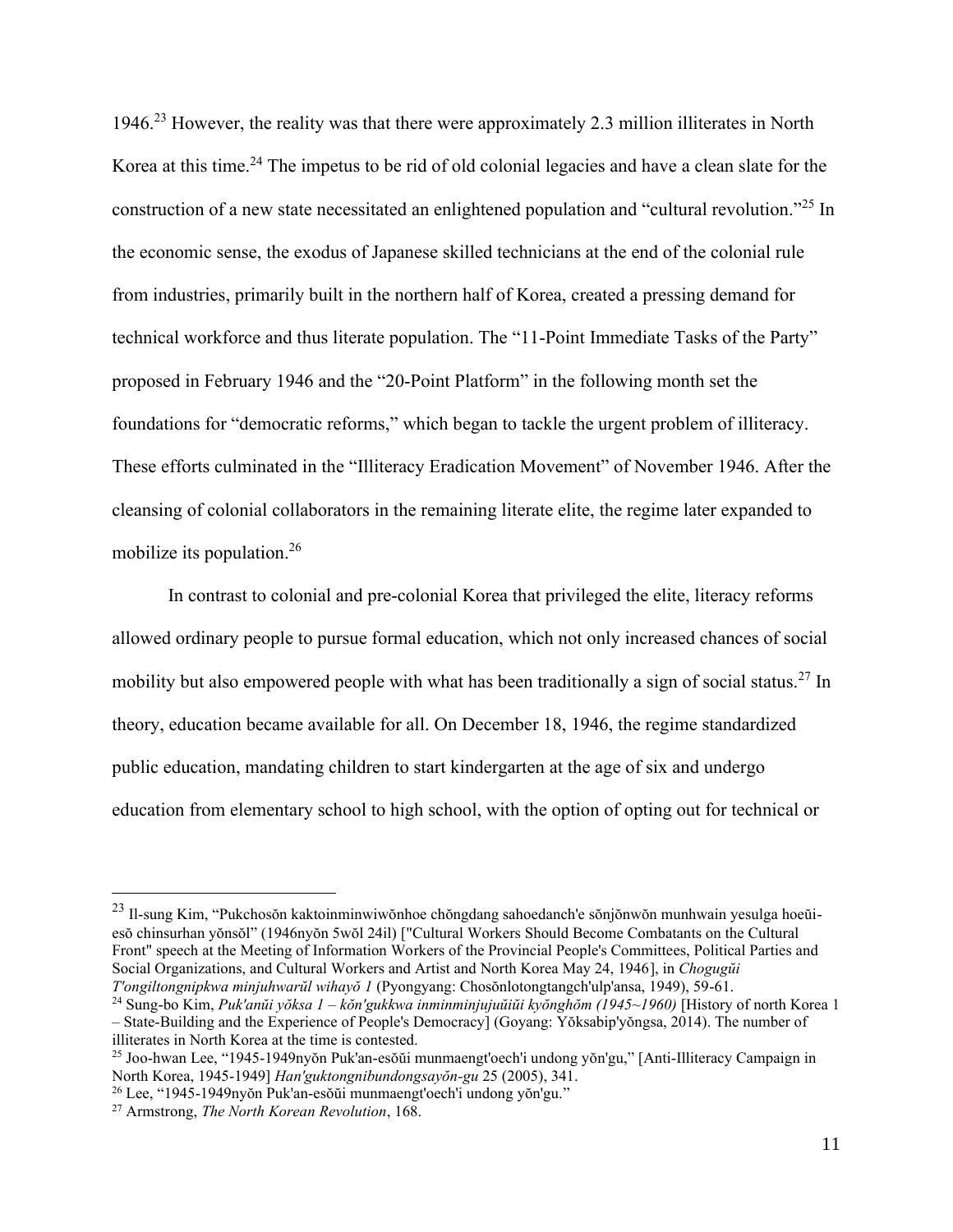specialty school.<sup>28</sup> In September 1949, compulsory education required children from the ages of seven to fifteen to attend schools free of charge. Enrolling children in schools became a common practice for families, evident in the quadrupled number of children in primary schools.<sup>29</sup>

Soldiers and civilians alike could equip themselves with the ability to read and write. When the Korean War started in 1950, those who actively participated in these campaigns and worked hard to learn were the product of the social revolution. However, these letters do not offer any information on the social background of both the senders and recipients. Due to the lack of background information on individuals who penned the letters, there are dangers of generalizing their experiences of the social revolution and the Korean War. As much as there were ground-breaking changes in North Korean society, there was as much social upheaval in the context of decolonization and socialist state building. Though many elites were purged at the time in North Korea, some remained in the North under altered circumstances. They may have written their letters comparatively more elegantly, using Sino-Korean characters, but literacy was no longer their exclusive privilege.

One of the prominent aspects of North Korean society that appear in soldier's letters is children's education that the soldiers inquire after. While facing their enemies in combat, they used letters as a means to access a personal and intimate space, where they shed light on manifold motivations behind the urgency of sending children to school and consequently the widespread primary school enrollments. Coming out of the social reforms that were taking place to join the war effort, they, like the majority of Korean people, perceived education as a means for social advancement. While people operated under the "democratic reforms" that ran in parallel with the "Total Mobilization Campaign of Thought for the State Building," initiated in

<sup>28</sup> Kim, *Everyday Life in the North Korean Revolution,* 102

<sup>29</sup> Armstrong, *The North Korean Revolution*, 149.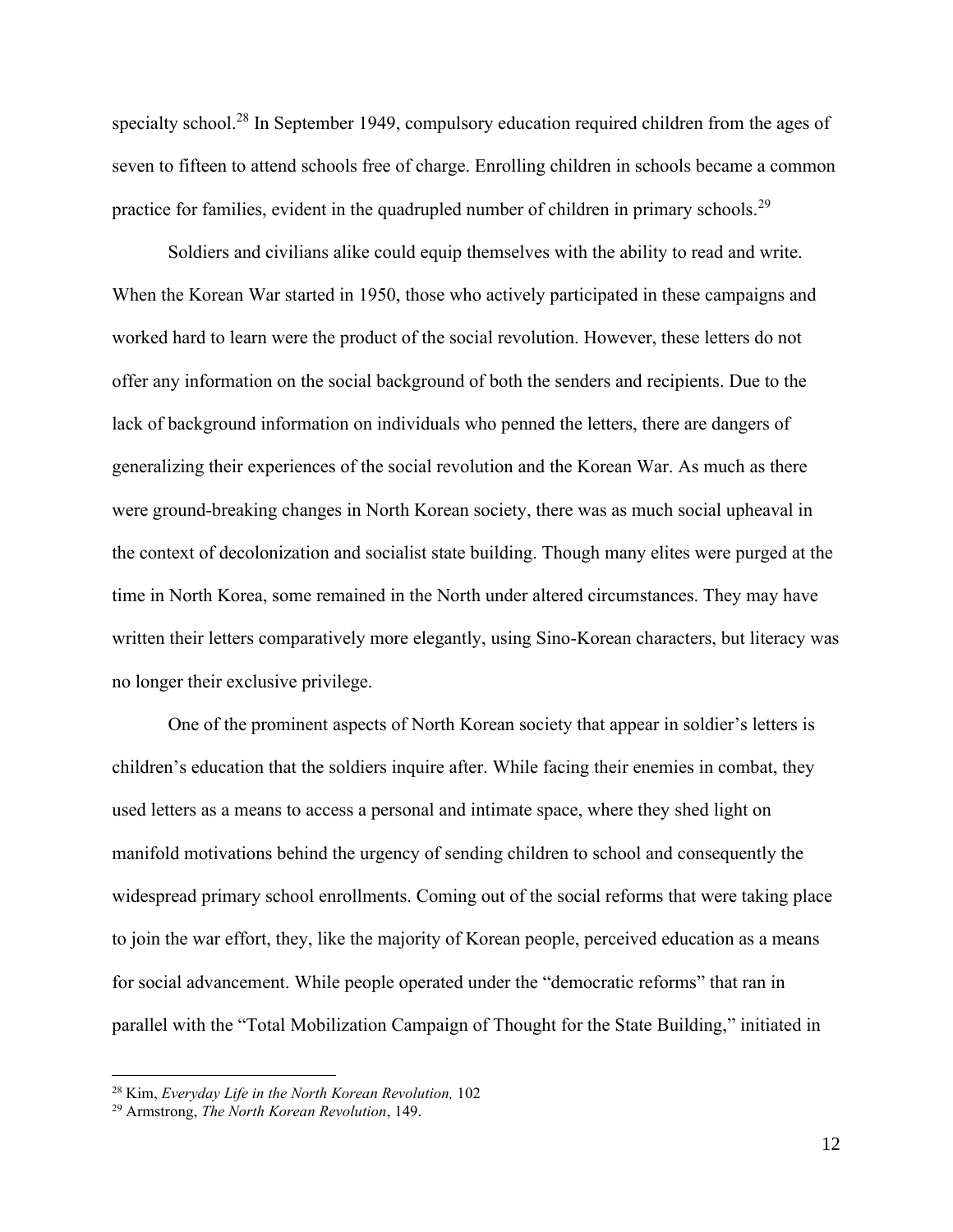November 1946, letters demonstrate that sending children to school was not as ideologically charged. Families considered education as important irrespective of ideologies, and multiple intentions for sending children to school coexisted. However, historians of North Korean history tend to equate social mobility as a means of becoming politically awakened intellectuals to build a socialist society.<sup>30</sup>

Unlike the common portrayal of educational reforms as solely top-down initiatives, letters show that the people and soldiers simply wanted to guarantee a better life for the younger generation with secure jobs that came with education. They were not meant to only fashion their worldviews in Marxist-Leninist style and discipline them to value the collective and the unity between the state and the people.<sup>31</sup> A letter addressed to Bong Shik wishfully imagines years ahead: "Bong Shik, I hope you will diligently study and become a great *ganbu* (a party cadre, who is an official in important positions in party organizations) in the future."<sup>32</sup> Bong-shik formed a link between education and his possible future. That world is not explicitly connected to serving the state and contributing to the collective as it is commonly understood. This perspective pushes back against the reproduction of North Korea's self-image as a "a totalizing, unifying ideology that would instill the masses with the 'correct thinking.'" <sup>33</sup> Letters do not mention the Children's League (*Sonyŏndan*) or the North Korean Democratic Youth League (*Puk Chosŏn minju ch'ŏngnyŏn tongmaeng*), which are often highlighted to show children and youths' participation in the social revolution.<sup>34</sup> People in North Korea negotiated with the regime

<sup>32</sup> *To my beloved Bong-shik*, September 11, 1950, RG 242, SA 2009, NARA, College Park, MA.

<sup>30</sup> Armstrong, *The North Korean Revolution*, 169.

<sup>31</sup> Jae-woong, "Kaein chasŏjŏnŭl t'onghae pon haebang hu Puk'an kyoyugŭi chihyanggwa inmindŭrŭi segyegwan'gach'igwan pyŏnhwa," [The Aim of North Korean Education after Liberation Seen through the Autobiographies Written by Individuals and Transformation in Peoples World View and Values], *Han'gukkŭnhyŏndaesahak'oe* 81 (2017): 215-249.

<sup>33</sup> Armstrong, *The North Korean Revolution*, 174.

<sup>34</sup> Kim, *Everyday Life in the North Korean Revolution*, 119-125.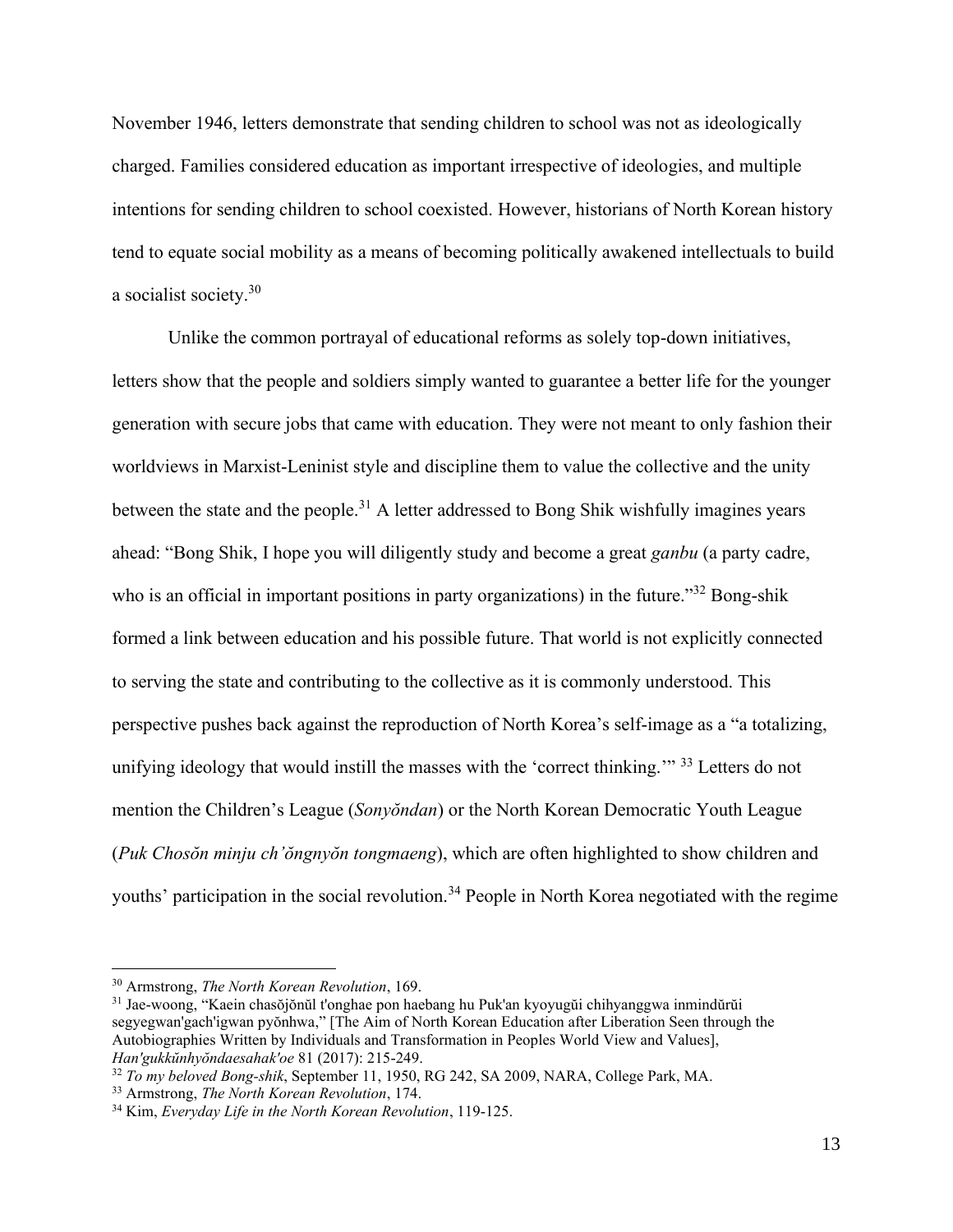in their own ways by taking full advantage of new opportunities not only as the state intended but for themselves and children in their families and villages.

Letters reveal that schools were not only a place of learning but also a childcare system to share the burden of mothers. Despite radical strides made to ensure the liberation of women, the role of motherhood remained, only refashioned as a social duty for a successful revolution.<sup>35</sup> We can only imagine women's responsibilities as both a mother and a worker under the circumstances of war. A letter addressed to a son reads, "In the meantime, you should study diligently and become in the future a courageous worker of the fatherland." This letter portrays education as key to joining a workforce like the earlier letters. Several lines down, it continues, "you should take Il-seon and Il-nong to school with you and study. If you don't, your mother will be in a difficult position."<sup>36</sup> In this instance, not only does the writer advise his son to go to school to learn but also to share the burden of his mother by taking his siblings to school with him. Education was not merely a unilateral process, imposed by the state.

Soldiers wished to stay relevant to the life they had left behind by addressing that which was a significant part of the physical and social landscape in North Korea before the start of the Korean War. Through letters, they actively showed interest in, and concern for, the affairs of the home front, especially children's education. Interestingly, letters also reveal how families negotiated with the social reforms and responsibilities that followed by using educational policies to their advantage while they simultaneously benefitted from them.

<sup>35</sup> Kim, *Everyday Life in the North Korean Revolution*, 194.

<sup>36</sup> Letter, September 11, 1950, RG 242, SA 2009, NARA, College Park, MA.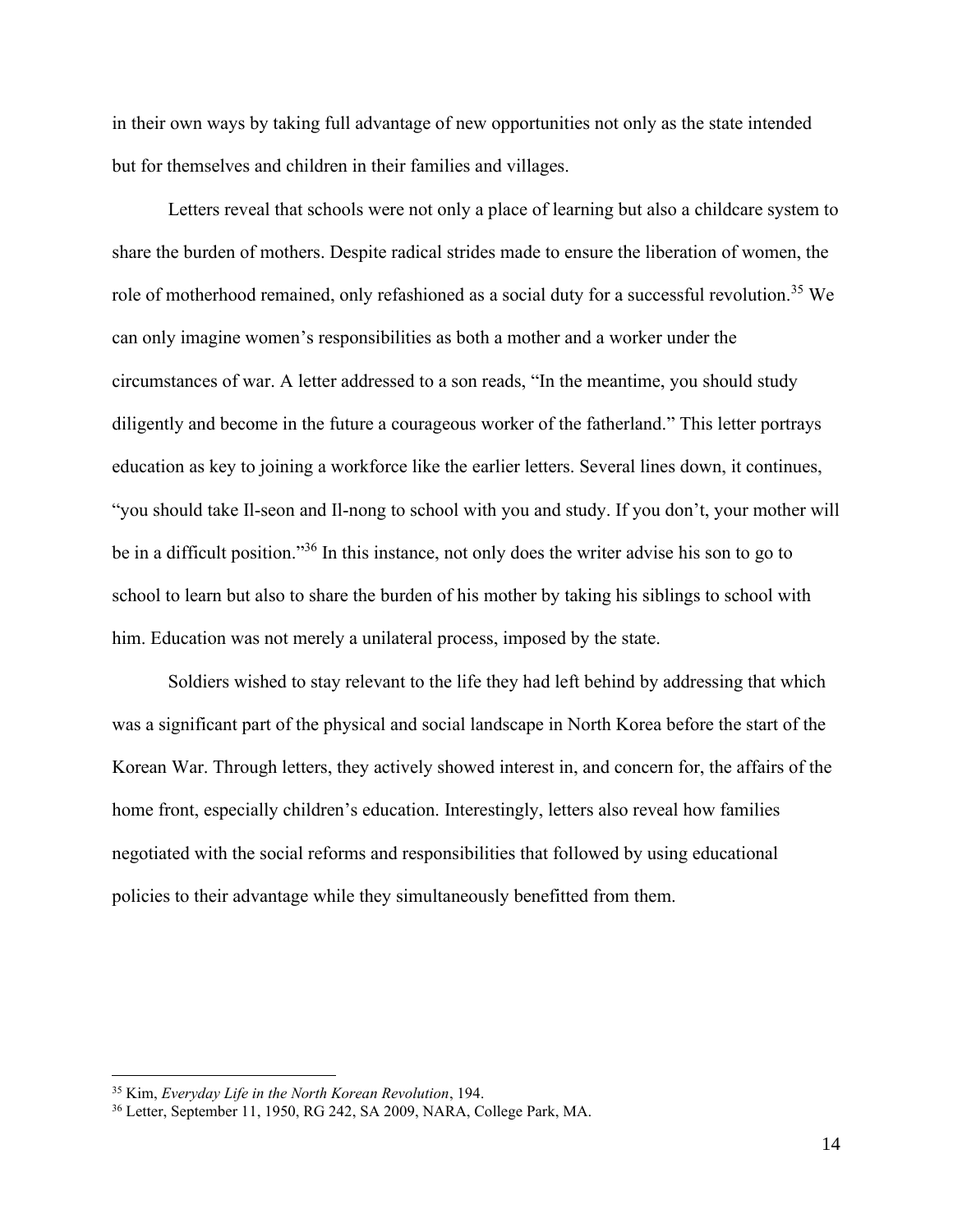#### **The Other Side of the Korean People's Army**

There is the tendency for scholars who have written on the KPA to present the army as a well-organized and centralized organization that was the pinnacle of the solidifying power of the North Korean regime.<sup>37</sup> However, letters show soldiers who were disorganized and lacking in experience. When looked at individually, soldiers have not been in the military force for long and at times were not too different from civilians, having made the decision to join the war weeks or months before.

Letters reveal that siblings, fathers, husbands and wives, uncles, friends, and neighbors enlisted into the army.<sup>38</sup> They were not viewed as merely soldiers by either their family or friends. They did not identify themselves as part of the army more than the communities they had left. They deployed without prior extensive knowledge or experience in warfare. A significant portion of the letters collected from Incheon, presumably days after the Incheon Landing, depict soldiers who left their homes right around the time the war began. Many letters from September begin by noting how much time had passed since the soldiers had left their homes. Won Lin-sang, cited at the start of the thesis, was one of them. He who wrote that "Time has gone by, and it has been two months since I departed..."<sup>39</sup> Though their previous careers and experiences in battles cannot be known, soldiers appear to have not had a whole lot of experience in combat. In short, according to the letters, not all North Korean soldiers at the start of the war were veteran soldiers. Often men but also women joined the army as the war unfolded. However, they were not always properly equipped with much training and preparation.

<sup>37</sup> Armstrong, *The North Korean Revolution*, 216-218.

<sup>38</sup> Authors of the letters often used the Korean word *ibdae* (입대), which means "to enlist," to describe how they joined the army. This suggest that many soldiers willingly and voluntarily joined the army. However, one must also consider the possible cases of conscription during this time.

<sup>&</sup>lt;sup>39</sup> Won Lin-sang to uncle, September 10, 1950, RG 242, SA 2009, NARA, College Park, MA.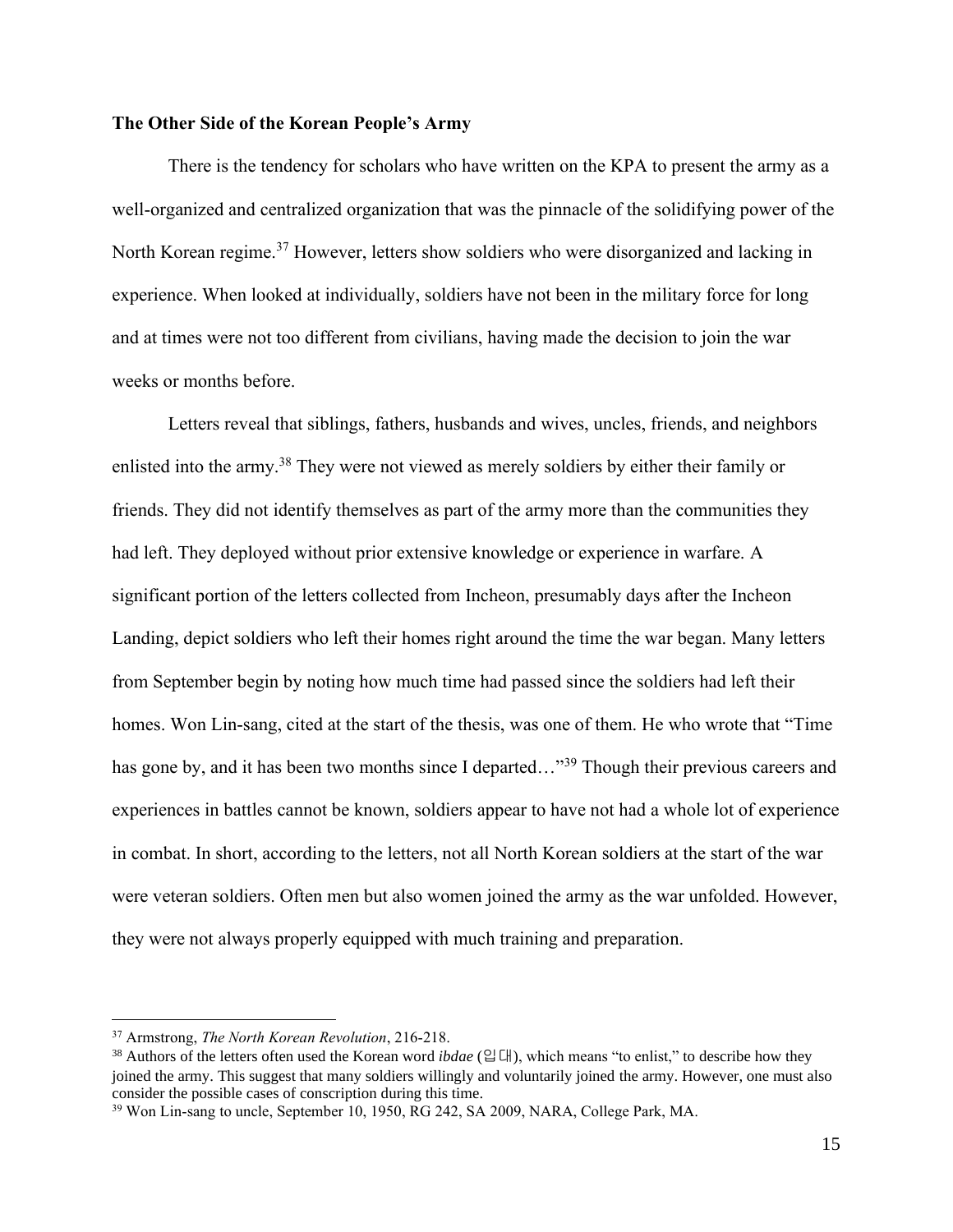Deconstructing a narrow image of the North Korean soldiers only as a military force during the Korean War and its projection on North Korean society and military today allows one to see the soldiers in a more everyday context. These letters broaden our understanding of North Korean soldiers who participated in the Korean War. Although many historians of the Korean War have already argued that, in comparison to their southern counterpart, the North Korean forces were better prepared for a military conflict, it would be wrong to generalize that level of readiness and military experience to everyone in the KPA.

Almost four months after the war began, letters show that people in the army were new recruits. As the war continued, people were newly mobilized and trained. In a letter to his wife on October 11, Moon Tae-seok revealed that it had been 15 days since he left home. His daily schedule revolved around training and eating well for it. He gave himself away as a newly enlisted soldier not only through his enthusiasm but also his anxiety when he shared that he has not seen his comrades Chae Yi-jun and Park Wan-seo after they were separated.<sup>40</sup> There were also others who were prompted by patriotism to join the war. Families reminisce the departures of their loved ones. Bok-shil recalled in her letter the day her brother left Pyeongyang to join the war in July 1950. She wrote, "Then, it was a hot summer day. Your hope must have been big when you left behind your parents, younger sister, and hometown you love to move southward for the reunification of the fatherland."<sup>41</sup> Similarly, Hong Eung-beom wrote about his younger sibling Eung-seon, who has been mobilized to ensure the safety of the fatherland and its people since July, though he has not heard back about their whereabouts.<sup>42</sup> Park Jong-gap reminded his friend Young-Il of his fervent patriotism to his homeland that led him to join the army three

<sup>40</sup> Moon Tae-seok to Moon Tae-seok's wife October 11, 1950, RG 242, SA 2012, NARA, College Park, MA.

<sup>&</sup>lt;sup>41</sup> Lim Bok-shil to Lim Hyeong-seop, September 23, 1950, RG 242, SA 2012, NARA, College Park, MA.

<sup>42</sup> Hong Eung-beom to Kim Yeong-sam, October 1, 1950, RG 242, SA 2012, NARA, College Park, MA.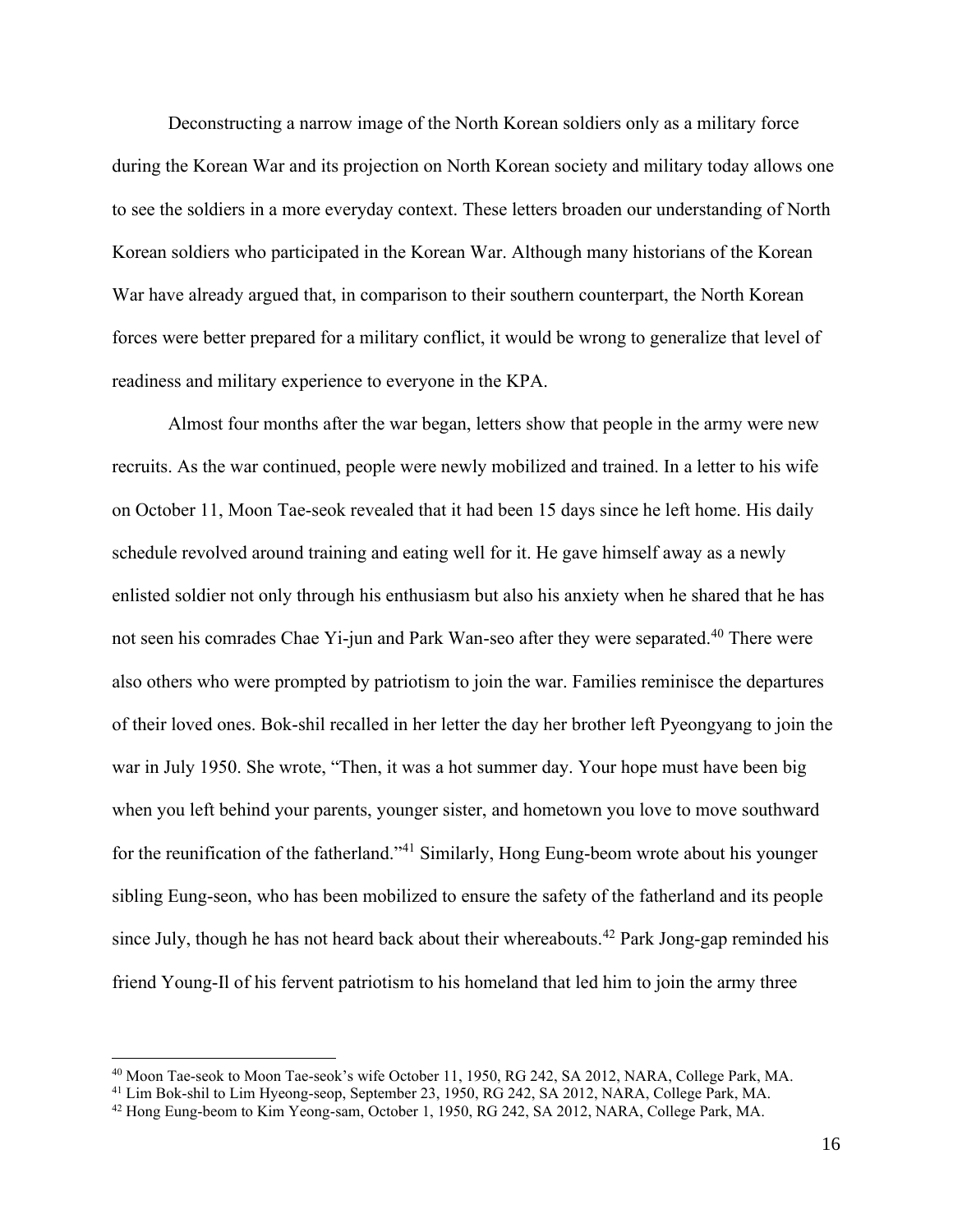months before in July.<sup>43</sup> These letters reveal that not all soldiers who joined the army were part of the KPA and trained ever since the establishment of the North Korean state or in China's civil conflict.

Letters asked after or shared news of those they knew from the same school, workplace, or neighborhood. Such connections and relationships made it difficult for one to identify solely as either a soldier or a civilian. These new recruits and enlisters were family and friends to those who wrote and received these letters. Some also joined the army together at the same time and were sometimes even dispatched to the same base. Jeon Jong-ok in her encouraging letter to her brother expressed happiness in learning that he was serving together with his six other friends. She also commented that she was glad that he stayed in contact with the older brother of their common friend. Soldiers shared family members, friends, and acquaintances from the same communities and homes they have left. Finally, she added, "No-il, Na-eul, and Il-sung have not gone to the People's Army but are playing at home… It's just that there are still a lot of youth and there are less than ten [eligible to join the army]."<sup>44</sup> Someone who lived in the same community could set off the next day to join the army. To try to explain when one stops being a civilian and becomes a soldier is meaningless when letters show that both identities were true for the soldiers. Rhee Myeong-seo wrote to his older brother Rhee Byeong-seo that "Kyeong-hee *hyeongnim* and Kyeong-do *ajuban* have also left."<sup>45</sup> Son Dong-seon also ended their letter, informing the recipient Kim Gi-Taek that "Rhee Sung-gil *ajaebi* has also left to achieve the reunification and independence of the fatherland. Rhee Gi-soon and Saeng Ga-rae's brother-in-

<sup>43</sup> Park Jong-gap to Bang eong-Il, RG 242, SA 2012, NARA, College Park, MA.

<sup>44</sup> Jeon Jong-Ok to Jeon Hwa-soo, September 22, 1950, RG 242, SA 2012, NARA, College Park, MA.

<sup>45</sup> *Hyeongnim* refers to either one's older brother or a close friend or acquaintance who is like an older brother. *Ajuban* and *ajaebi* are North Korean dialects, used to address someone who is close and older and may or may not be related by blood. They can be translated often as "uncle."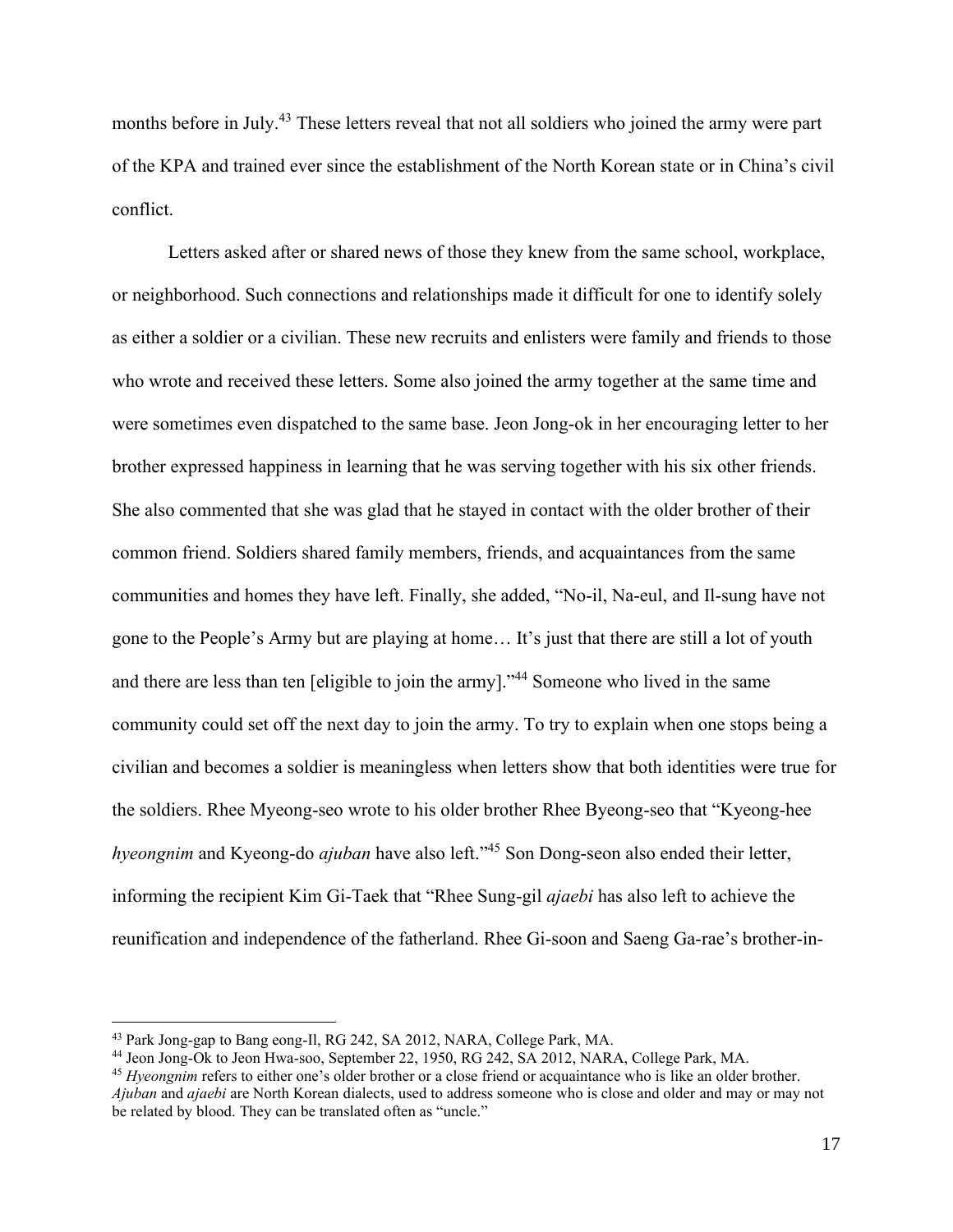law also have gone [for the same cause]."<sup>46</sup> Close ones, like brothers and uncles as shown in these letters, were the ones to leave to fight in the war.

Letters also often carry similar stories of youth leaving home to join the army after being inspired by their family or friends, who were already in the army. Hong Soon-ae wrote to her sister that she had worked hard to support the war efforts from home since her sister and brother left to fight in the war. She also made an oath that she would fight courageously, following in the footsteps of her siblings, and join them soon. Perhaps a sudden and uncommon departure of her siblings for "the happy day of victorious reunification of the fatherland," left a great impression on her.<sup>47</sup>

Noh Tae-won wrote to his wife Han Bong-nam, who was "at the frontlines protecting the home front," that after failing three physical examinations, he was working hard to support the home front instead of joining her at the war front. This letter shows how the war effort also mobilized the home front. Those unable to join physical combat turned the home front into a space where they could devote themselves to the war cause. Kim Eul-ryong's letter also shows glimpses of training a month prior to enlisting into the army. He wrote that In-yong *hyeong*  returned home after training at the Kaecheon camp and enlisted into the army a month later, days before the start of the Korean War.<sup>48</sup> Even before the war started, the home front had become a training ground, putting the front and the home front at close proximity.

Though letters do not disclose the frequency or the intensity of training procedures, many emphasized a more regular and thorough training once people joined the army. Additionally,

<sup>46</sup> Kim Yeong-taek to Kim Ki-taek (the second letter), September 22, 1950, RG 242, SA 2012, NARA, College Park, MA.

<sup>47</sup> Hong Soon-Ae to Kim Myeong-hee, September 17, 1950, RG 242, SA 2012, NARA, College Park, MA.

<sup>48</sup> Kim Eul-ryong to Kim Gi-yong, September 10, 1950, RG 242, SA 2012, NARA, College Park, MA.; *hyeong* is an informal way of saying *hyeongnim* for older brother.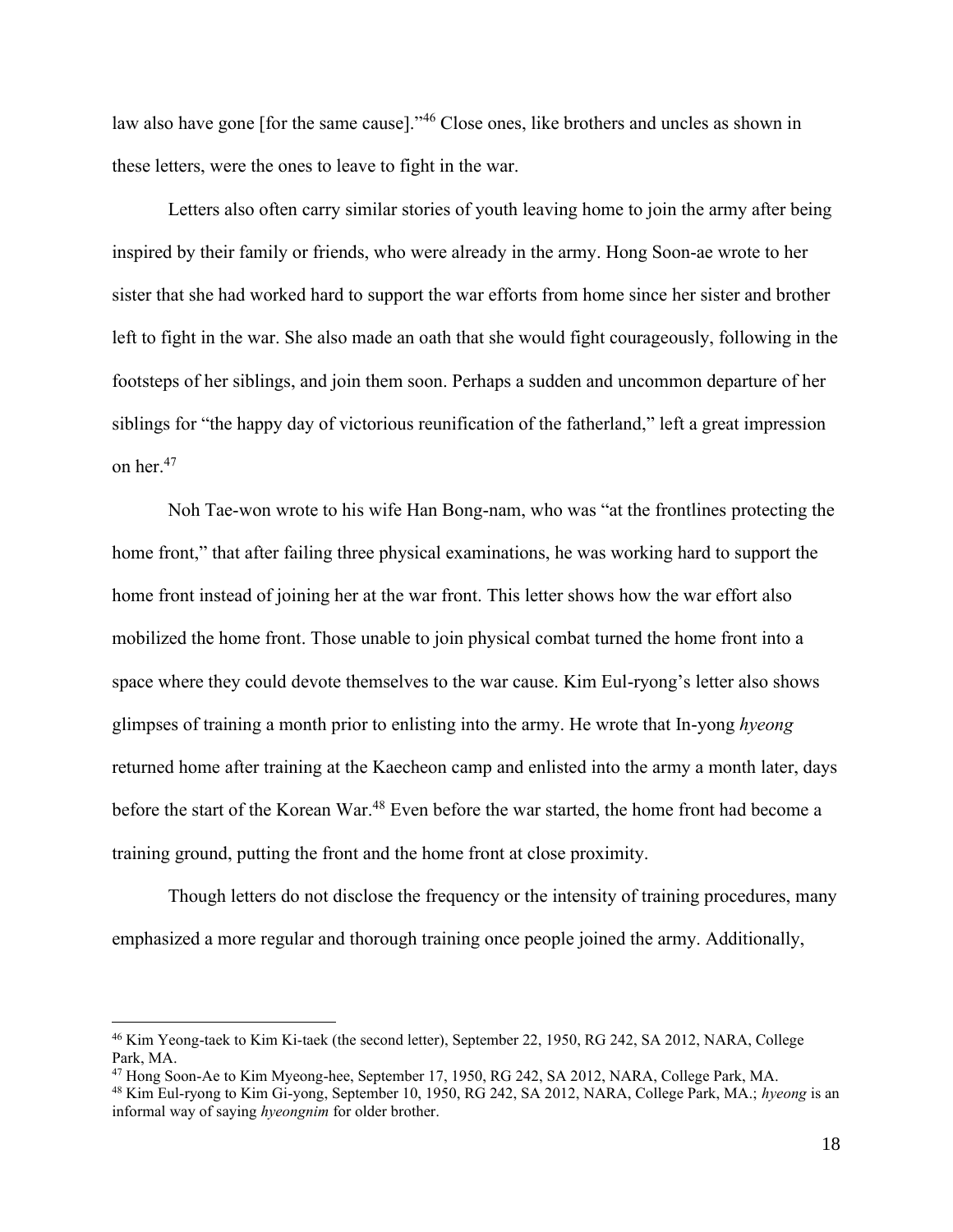because this thesis relies only on Korean language sources, the experiences of those who participated in the Chinese Civil War previously and may have written letters in Chinese characters are absent in this work. This is not the focus of this thesis, but to further support Cumings' argument about the Communist Koreans' experience in China prior to the Korean War, there is a letter in Korean that lays out a route of a Korean soldier Kim Chang-ryeol, who fought in the Chinese People's Liberation Army in Guangxi prior to joining the Korean War for "the absolute independence of the fatherland."<sup>49</sup> He wrote, "According to the order from the higher ranks, we breached the 38th parallel on June 25 and liberated Daegu, Busan, and Kyeongju-do."<sup>50</sup> Though he was exaggerating about capturing these cities because the KPA never, he explained that they were retreating from the South under another order from the higher ranks. This letter stands out from the rest because it is not about someone who joined the army only several days or weeks before writing the letter. Overall, there were more new recruits and enlistees in the KPA that historians have presented before as Jeon Cheong-song acknowledged to his wife that "the Choson people's lack of experience in warfare, causing high casualties" and that "they often fail to act."<sup>51</sup>

#### **Children in the Revolution**

Despite the consistent increase in US aerial bombings, as shown in the letters exchanged between the front and the home front from September until October 1950, soldiers expressed their hopes that the lives and home they left behind would be safe from the dangers of the war and that pre-war life would continue. This was most notable when soldiers discussed children,

<sup>49</sup> Bruce Cumings, *The Origins of the Korean War, Volume 2* (Yŏksabip'yŏngsa, 2013), 351.

<sup>50</sup> Kim Chang-ryeol to Kim Moon-gwan, October 15, 1950, RG 242, SA 2012, NARA, College Park, MA.

<sup>&</sup>lt;sup>51</sup> Jeong Cheong-song to Park Ok-seon (the first letter), October 10, 1950, RG 242, SA 2012, NARA, College Park, MA.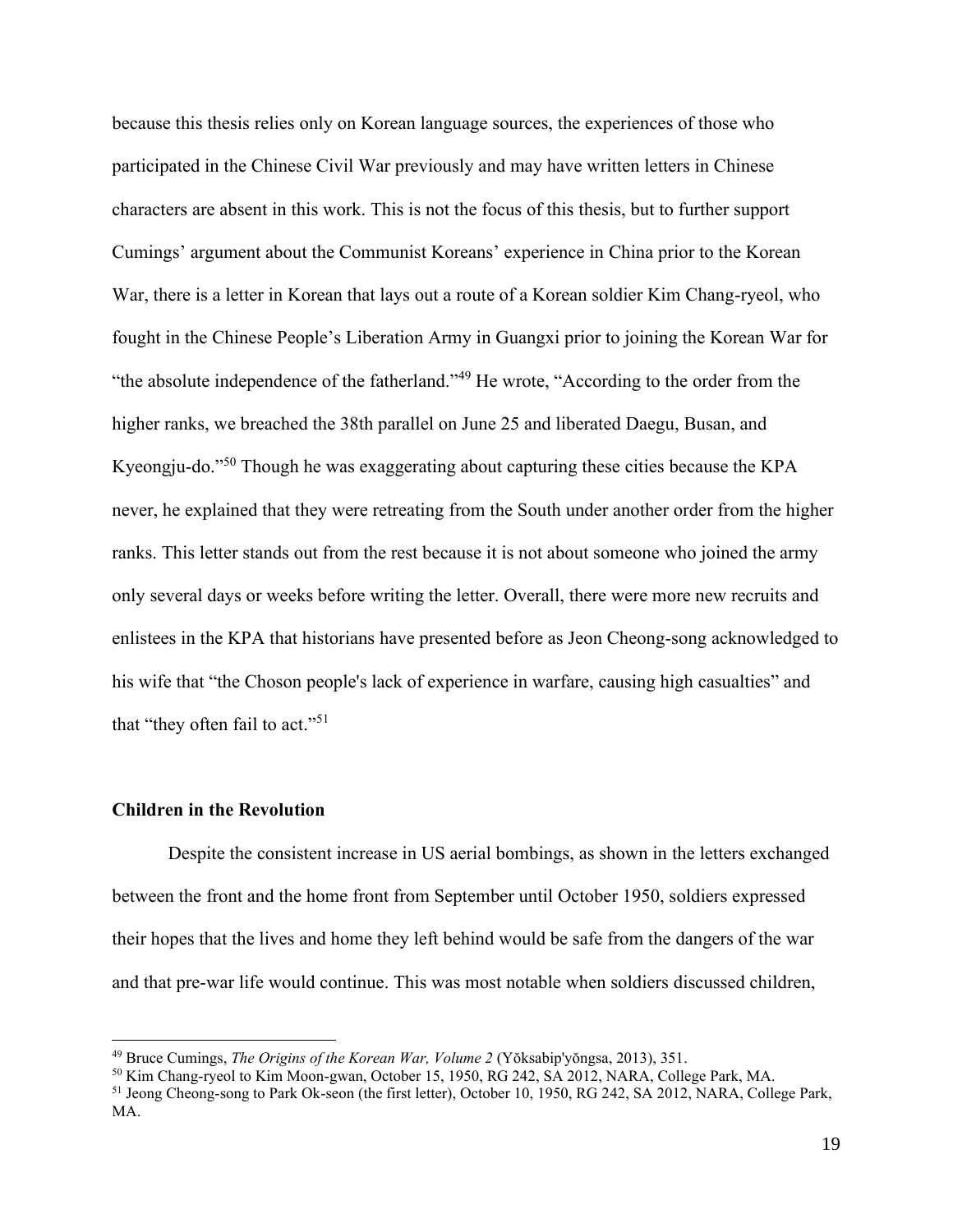who were part of North Korea's social transformation as much as any other group. They continuously bring up *eaorin aideul* (어린 아이들) and *dongsaeng* (동생). *Eaorin aideul* translates to "young children," and *dongsaeng* often refers to a younger sibling or relative but could also mean a child who is not necessarily related by blood. Kim Young-hee wrote, "You must have been working so hard, taking care of [the family] while farming… I want to know if Shi-eum, Shi-sun, Yoo-gap, Choon-geo, and Seo-doo are getting along together… I bless you and *eaorin aideul* with health."<sup>52</sup> "Brother, it must be a lot of work for you looking after *dongsaeng*" read another letter by Jang Cheo-neol.<sup>53</sup> Often, soldiers in letters with limited space and limited time were concerned about the well-being of the children. They also expressed their indebtedness to their immediate families or relatives for taking care of children who may have been soldiers' siblings, children, or neighbors. Children's frequent appearance in wartime letters points to their presence during the transformative years of North Korean society.

Some soldiers were invested in the seemingly uninterrupted lives they left behind, which lie in stark contrast to "massacre," "indiscriminate bombings," and "heaps of ash" that some letters expressed. They did not simply ask how children were doing; they beseeched their families to ensure that children were in schools. Their letters to the home front were full of hope that the future generation would be well-equipped and unharmed by the war when it inherited postwar world. Amid precarity and instability, they implored their families and friends to offer children what they thought was best for them at the time – education. Ri Jung-geun wrote to his uncle that he was "frustrated for not knowing if Aeng-seon is going to school without any difficulty."<sup>54</sup> Jang Jung-hyeon's letter to his older sister at home read, "I especially entreat you to

<sup>52</sup> Kim Young-hee to Baek Geun-sook, September 10, 1950, RG 242, SA 2009, NARA, College Park, MA.

<sup>53</sup> Jung Chang-neol to Jung Kyoung-deok, September 11, 1950, RG 242, SA 2009, NARA, College Park, MA.

<sup>54</sup> Ri Jung-geun to Ri Jung-ho, September 11, 1950, RG 242, SA 2009, NARA, College Park, MA.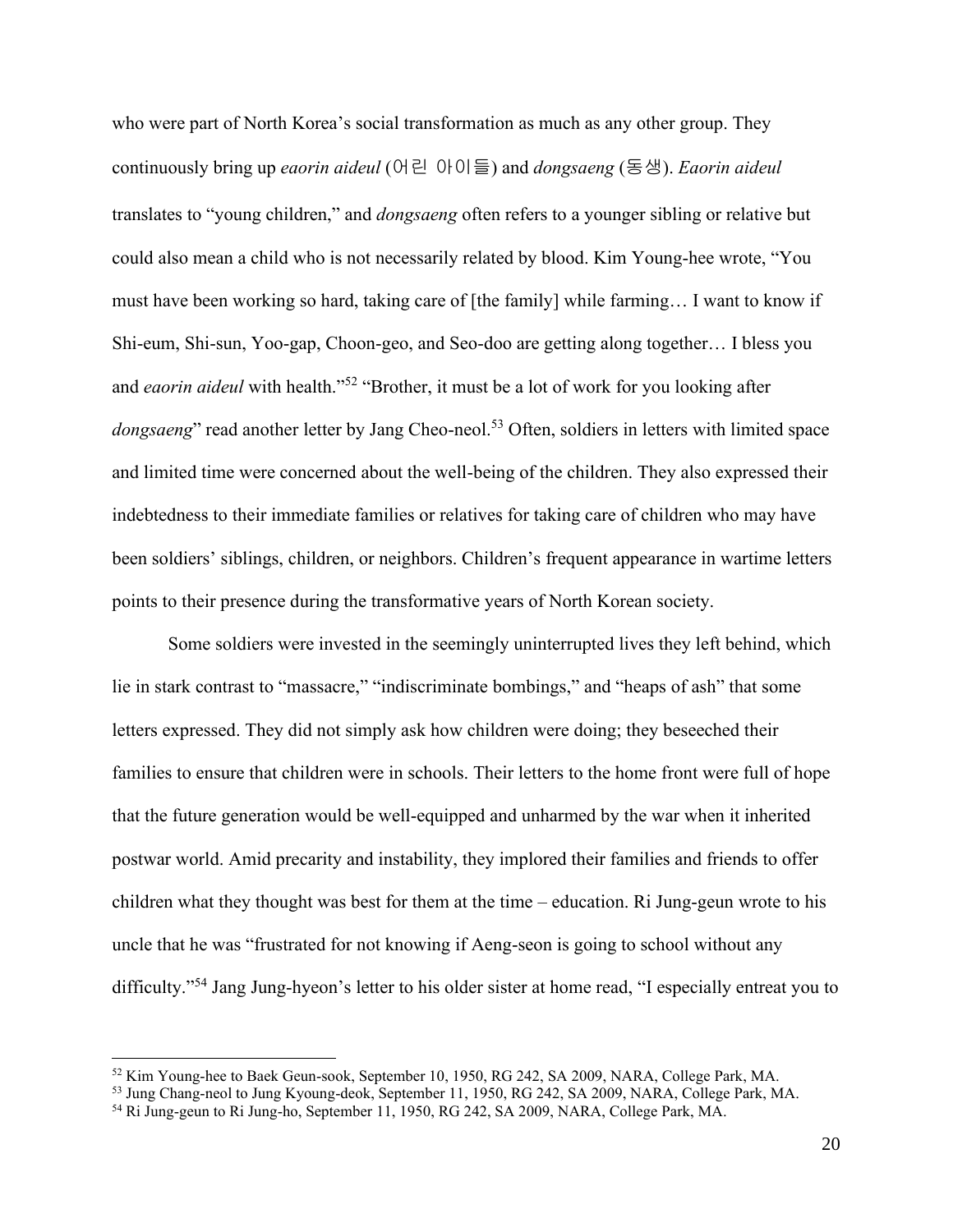send Jung-neul, Song-roon, sister Gi-hwa's *dongsaeng* to school." <sup>55</sup> In a separate letter to his parents Jang makes the same request, adding "I ask you to send [them] to school through whatever means." Soldiers' experiences in the Korean War as presented in the letters show their preoccupation while situating themselves between war and home. As soldiers did on the European fronts, North Korean soldiers assumed the continuity of stable, pre-war life back home, which remained "the horizon of all their hopes and wishes."<sup>56</sup>

When soldiers still felt connected to the relationships and affairs they have behind, they also began to share the threats of war when bombing intensified, especially after the KPA began to retreat after the US successful intervention during the Incheon Landing. Viewing them as a distant threat at first, soldiers did not expect that air attacks would reach their homes and cause schools to close or relocate. Postponement of the start of school also became common. Rhee Chang-seok, who was the chairman of the youth league at his middle school, portrayed in his letter the convergence of the war zone with the home front. With a mature tone, Chang-seok reassured his older brother, writing, "[Our] household members have intensified our efforts at the home front and are working hard to support the war and society with our hearts at ease because you are ferociously combating enemies at the forefront of the battleline." However, he also wrote towards the end of his letter, "Our Hamjong Middle School postponed the start of the school because the US aircraft are daily carrying out a savage bombardment..."<sup>57</sup>

Similar disruptions in students' lives from the bombings demonstrate the proximity of the war. Yet students maintained their desire to go to school or pursue their studies in a safer environment. Others took initiative to study on their own or help and support the home front.

<sup>55</sup> Jang Jung-hyeon to Jang Choon-nam, September 11, 1950, RG 242, SA 2009, NARA, College Park, MA.

<sup>56</sup> Hammerle, "'You let a weeping woman call you home?'" 165.

<sup>57</sup> Rhee Chang-seok to Han Tae-hyeon, October 10, 1950, RG 242, SA 2012, NARA, College Park, MA.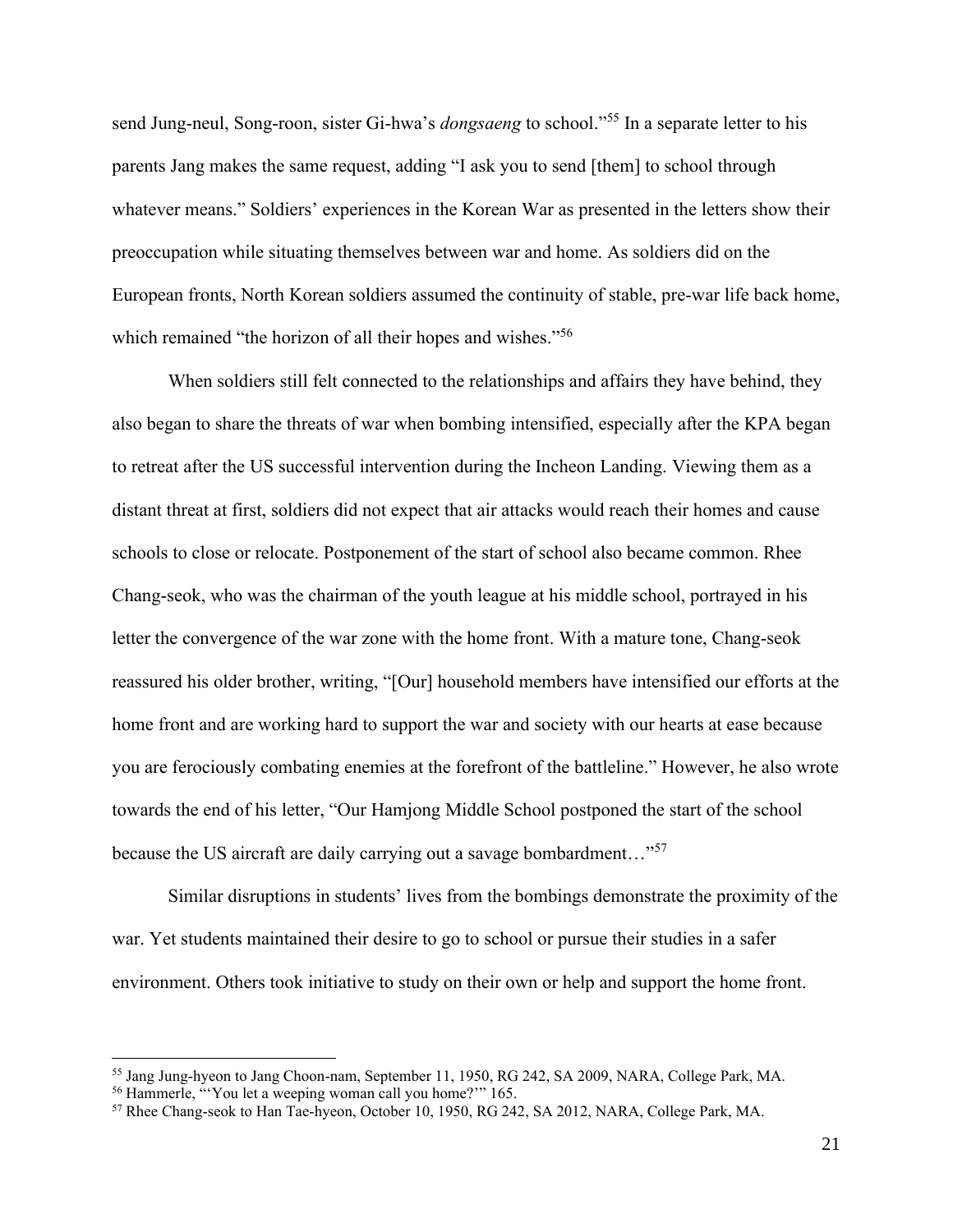Bok-shil reassured her brother that the family was safe, but she also notified him that the advanced middle school she attended had been closed since September 21. She explained that ever since the school closed, students from each school in the village gathered to study for three hours, complete extracurricular activities for half an hour, and study individually. In addition, she shared about her involvement in the domestic chores. "It is not as good as going to school, but this is also fun," she commented towards the end of her letter.<sup>58</sup> Jo Jin-yeon and Rhee Il-seok also informed her parents and his father respectively, both from Gangseo-gun that their entire schools were relocating to an unknown destination.<sup>59</sup> Jo Jin-yeon specified, "The reason for the move is that the enemy planes fly over us every day and students cannot study in peace."<sup>60</sup> Distraught, Il-seok commented on the relocation, "We have set on an endless and heartless path on foot."<sup>61</sup> For Kim Yi-geug, his school had to close because of daily attacks by the American planes. Therefore, he wrote in his letter to his brother that he has been devoting himself to farming at home instead, assisting with making food rations for the People's Army.<sup>62</sup>

#### **Merging of the Front and the Home Front**

The grim contrast between what soldiers wished for the home front and what took place, as presented in the case of children and their education, confirmed that war came home and that the war theater was further compressed. The merging of spaces they occupied brought their experiences together. As the KPA retreated northward across the 38<sup>th</sup> parallel, the distance between the two fronts closed in on one another both physically and psychologically. The enemy

<sup>58</sup> Lim Bok-shil to Lim Hyeong-seop, September 23, 1950, RG 242, SA 2012, NARA, College Park, MA.

<sup>59</sup> Jo Ji-yeon to Jo Ryok-seok, October 10, 1950, RG 242, SA 2012, NARA, College Park, MA; Rhee Il-seok to Rhee Won-gook, October 10, 1950, RG 242, SA 2012, NARA, College Park, MA.

<sup>60</sup> Jo Ji-yeon to Jo Ryok-seok, October 10, 1950, RG 242, SA 2012, NARA, College Park, MA

<sup>61</sup> Rhee Il-seok to Rhee Won-gook, October 10, 1950, RG 242, SA 2012, NARA, College Park, MA.

<sup>&</sup>lt;sup>62</sup> Kim Myeong-geuk and others to Kim Seon-geuk, October 8, 1950, RG 242, SA 2012, NARA, College Park, MA.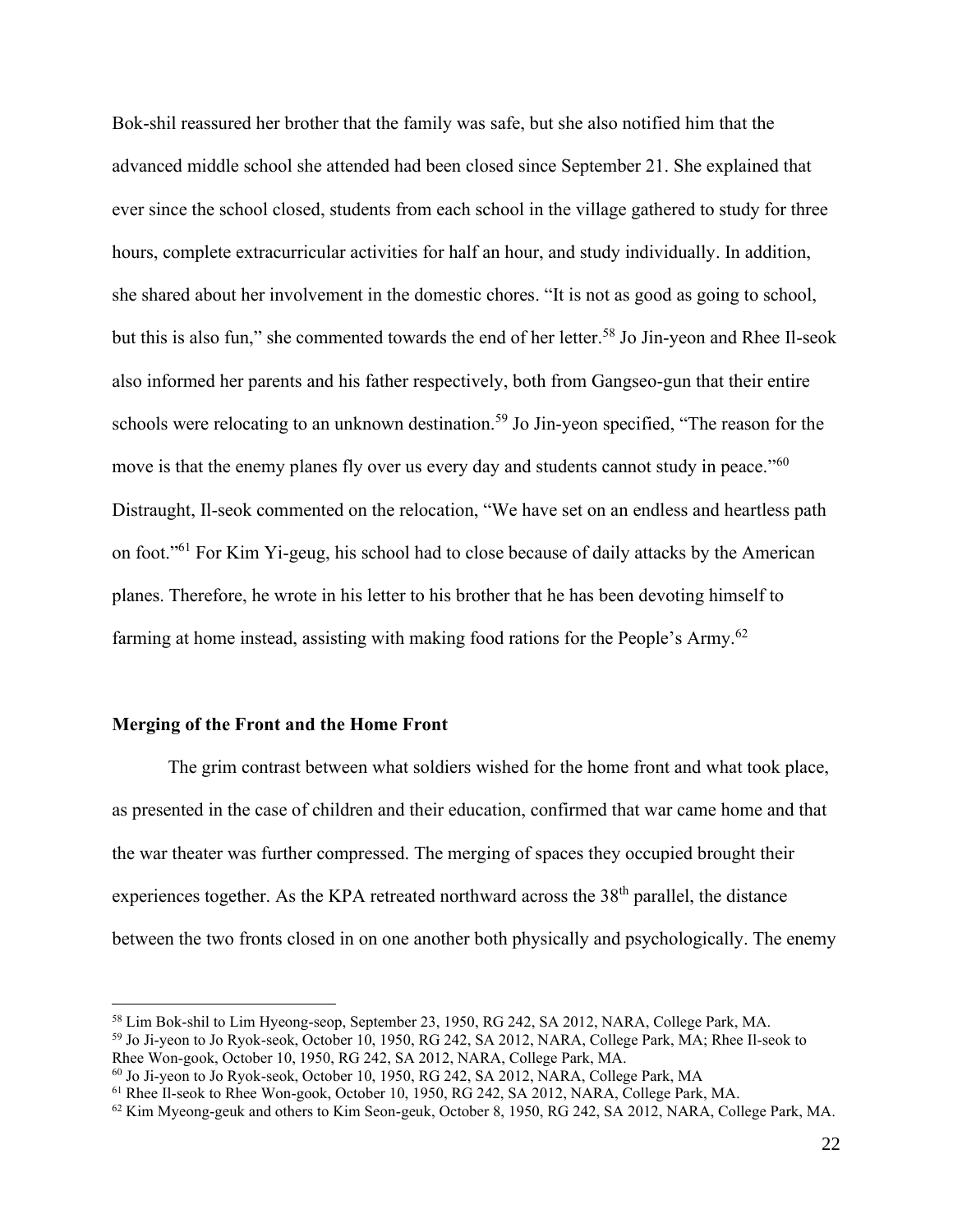over their heads did not discriminate based on whether one was either a soldier or not. Consequently, the fate of those in the war zone and at the home front were tied by the common threat and the shrinking distance between the war zone and home front. As the war intensified and moved closer to home, letters carried worry and despair for the recipient while unable to hide dangers the sender was facing.

Both those on the frontlines and those at home found themselves under indiscriminate bombing. In a letter to his father, Hwnag Myeong-soo expressed his worries that Anju City, his home city, has been under aerial attack and that bombing has also taken place in Yangdeok, where he was located.<sup>63</sup> Writing from his home, Baek Myeong-deok observed that "bastards are bombing villages too when they are bombing the cities. We have been bombarded several times, but not much damage has been done."<sup>64</sup> Damage from these aerial attacks were not concentrated in a few locations but were happening nationwide, as seen in Kim Chang-joo's letter: "US barbaric bombings are indiscriminately attacking our beautiful cities and villages that are glowing with the coming of the fall. Our previous house in East Pyeongyang has also gone up in flames because of their bombardment."<sup>65</sup>

Though one may expect those at the home front to be more concerned about those who left to fight in the war being bombarded by enemy planes, the role in the context of the Korean War is reversed. Many soldiers' letters cautioned their family members against aerial attacks in the cities and villages they lived in. Jeon Jeong-won warned his mother of the military attacks and to be safe together with the young children.<sup>66</sup> Jo Jin-yeon, writing a letter home in Pyeongyang, asked, "Father, are you and the family living comfortably under horrible and scary

<sup>&</sup>lt;sup>63</sup> Hwang Myeong-soo to Hwang Chan-jeong, August 26, 1950, RG 242, SA 2012, NARA, College Park, MA.

<sup>64</sup> Baek Myeong-deok to Rhee Chang-shin, October 9, 1950, RG 242, SA 2012, NARA, College Park, MA.

<sup>65</sup> Kim Chang-joo to Kim Bong-soon, October 5, 1950, RG 242, SA 2012, NARA, College Park, MA.

<sup>66</sup> Jeon Jung-won to Mother October 12, 1950, RG 242, SA 2012, NARA, College Park, MA.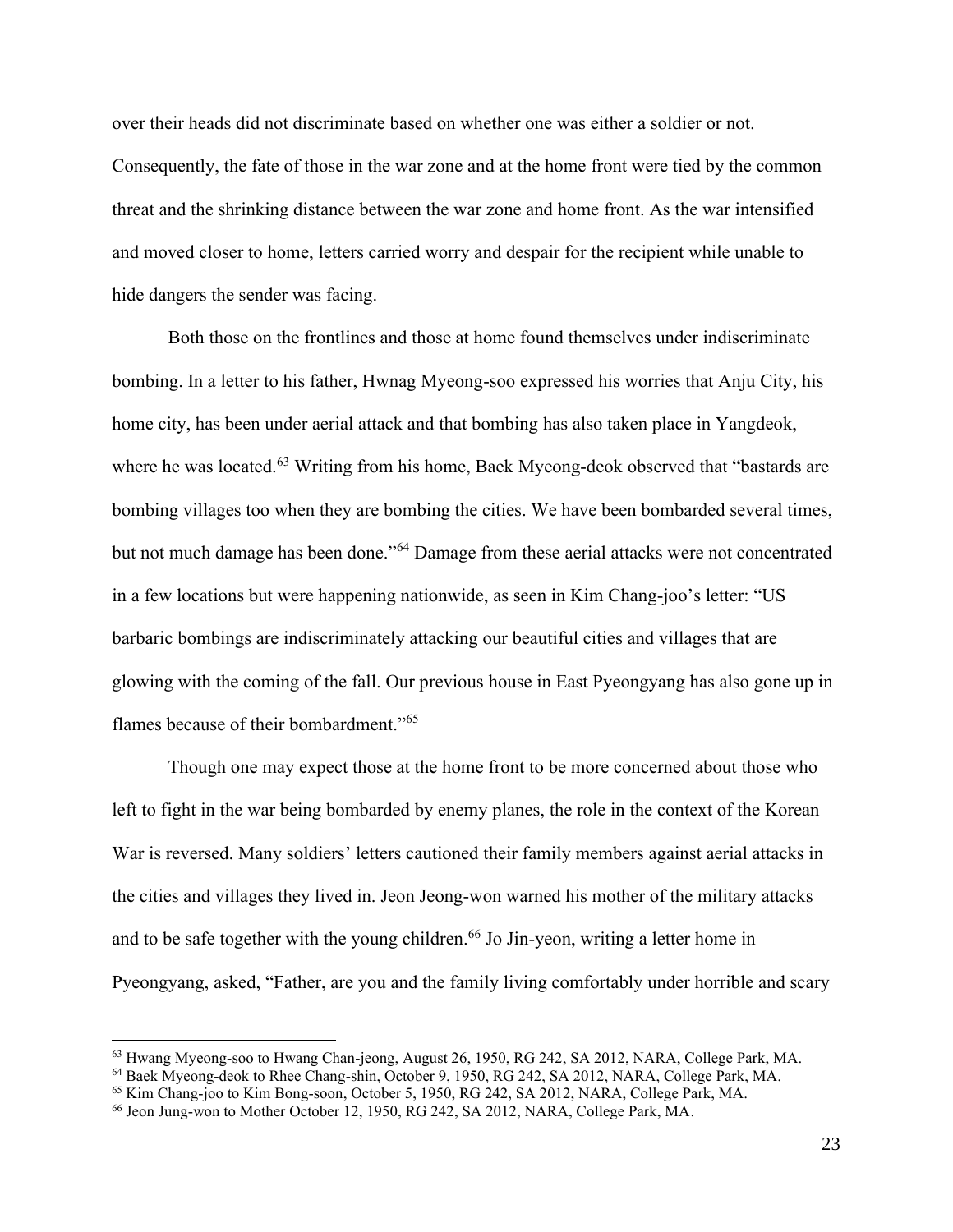bombings?"<sup>67</sup> Yeong\*, concisely described the situation in his letter, "The more severe their atrocities are, the more our envy and strength will shake and rattle.<sup>68</sup> They have bombed Pyeongyang more than ten times since I have arrived here and have threatened our mothers, fathers, and children with murder."<sup>69</sup>

Due to the merging of the war and home fronts, juxtapositions were too frequent when soldiers and civilians alike wanted to be encouraging and optimistic about the war while they had no idea when a bomb could be dropped on them. Song Yeong-ja wrote from her home, "I can perceive how strong our People's Army is through newspapers and reports on the righteous war of the fatherland. My heart overflows with happiness when I look at newspapers and reports."<sup>70</sup> However, in the same letter, she also wrote, "Whenever the enemy planes of Rhee Syng-man's puppet government come, my heart thinks of how we can destroy them quickly."<sup>71</sup> Despite her praise of the military power of the North Korean army, her life was at risk due to the planes flying overhead. Similarly, Ryu Il-hwa wrote earlier in her letter to her husband that "the US bastards are bombarding Pyeongyang, but no matter how fierce the bombings are the hearts of we comrades are bound like steel and work hard for the production." However, she dedicated the rest of her letter to explain to her husband how she had been forced to leave the city and relocate with the factory she was working at. "Here [at a new location], there are no air-raids, and we can work with our hearts at ease."<sup>72</sup>

From the soldiers' perspective, separation was often harder when the lives of those they had left behind at the home front were exposed to the same danger as they were. Most of them

<sup>67</sup> Jo Jin-yeon to Jo Ryok-seok, October 10, 1950, RG 242, SA 2012, NARA, College Park, MA.

<sup>68</sup> Asterisk \* means that the letters or characters in the names are either missing or illegible.

<sup>69</sup> Yeong\* to Go Yang-ryong, October 14, 1950, RG 242, SA 2012, NARA, College Park, MA.

<sup>70</sup> Song Yeong-ja to Song Geun-seop, September 15, 19500, RG 242, SA 2012, NARA, College Park, MA.

<sup>&</sup>lt;sup>71</sup> Song Yeong-ja to Song Geun-seop, September 15, 19500, RG 242, SA 2012, NARA, College Park, MA.

<sup>72</sup> Rhyu Il-hwa to Hyeon Jung-gyu, September 18, 1950, RG 242, SA 2012, NARA, College Park, MA.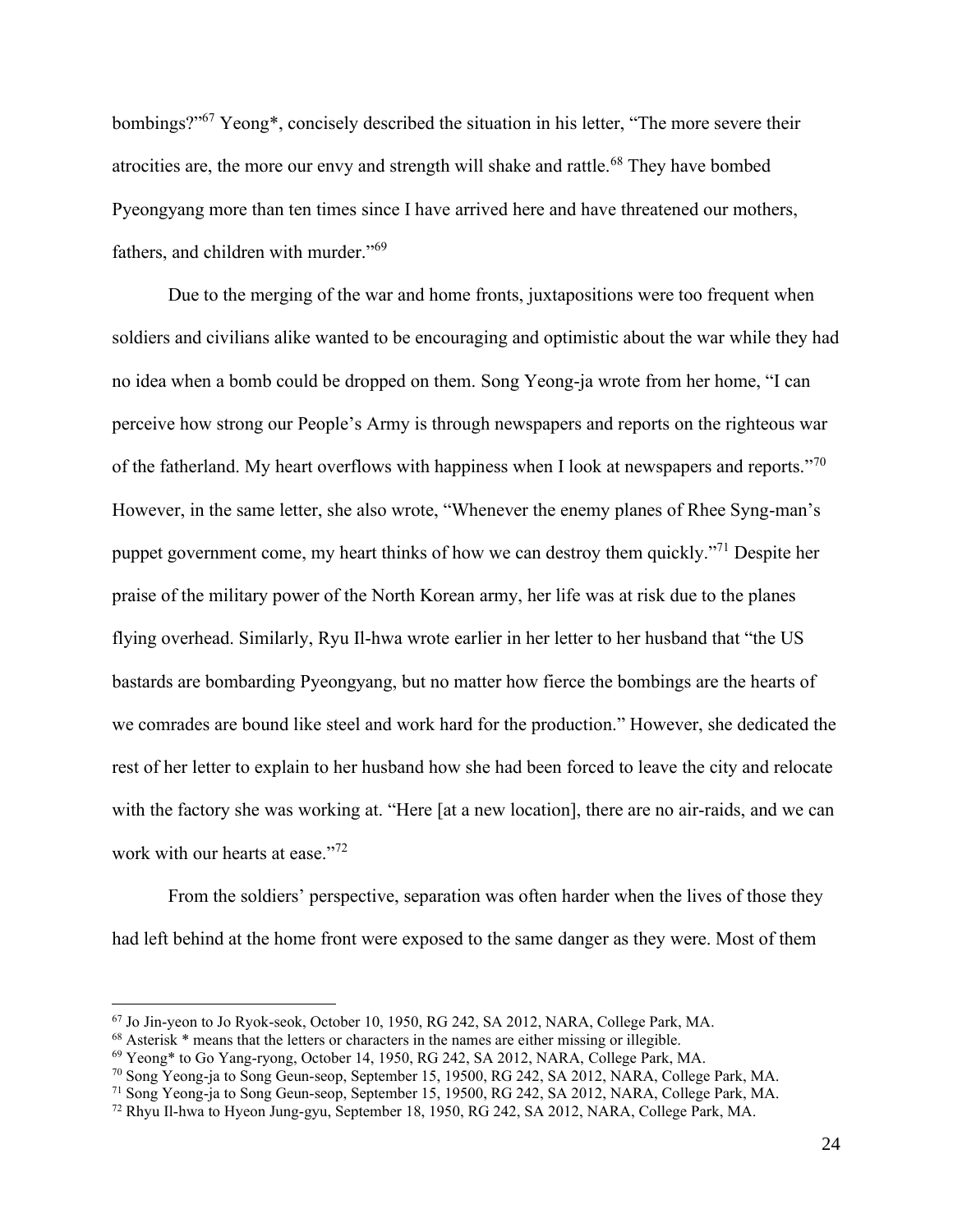voluntarily joined the army because of their patriotism or for socio-economic or other personal reasons, but they would have expected those they had left behind to be out of harm's way, especially when they were rapidly moving southward in the initial months of the war. With enemy planes over his head, Jung Cheong-song wrote in the trenches to his wife and his two children that he was making time to write a letter to them because he missed his sons Choon-gil and Choon-deok so much despite the hectic times. The sentiment that his family were fighting this war together under the same circumstances is more visible when he wrote, "Several days ago I saw in the newspaper that enemy planes attacked Hamgyeongbuk-do on July 19 and that 90% of Cheongjin City as well as Jueul Town have been bombed." Against this backdrop, he strongly warned his wife, "Enemy planes come on average 15 times a day and there must be casualties. If you are not careful, you can easily leave this world and die, so I ask you to take absolute caution. When enemy planes attack, please hide yourselves in the dugout. Do not dismiss these dangers in villages." <sup>73</sup> Reading in the newspapers that a village where his family lived was bombed almost in its entirety eliminated the divide between the war zone and the home front.

Psychologically, soldiers were helpless in ensuring the safety of their loved ones; however, because war unfolded on a peninsula, the size of Utah, soldiers and civilians often mingled together. The Korean War as an intimate war with soldiers, civilians, and the enemy located at a proximity. Many family members promised that they would visit soldiers at their base. On the other hand, letters also show soldiers asking their family and friends to visit them, often with requests for various items.<sup>74</sup>

<sup>73</sup> Jung Chung-song to Park Ok-Seon, October 10, 1950, RG 242, SA 2012, NARA, College Park, MA; Jung Chungsong to Jung Choon-gil, October 9, 1950, RG 242, SA 2012, NARA, College Park, MA.

<sup>74</sup> Choe Bok-deuk to Choe Jong-myeol, October 11, 1950, RG 242, SA 2012, NARA, College Park, MA; Kim Jun-\* to Kim Choon-bok, October 15, 1950, RG 242, SA 2012, NARA, College Park, MA; Rhee \*-Myeong to Rhee \* kyeong, September 3, 1950, RG 242, SA 2012, NARA, College Park, MA.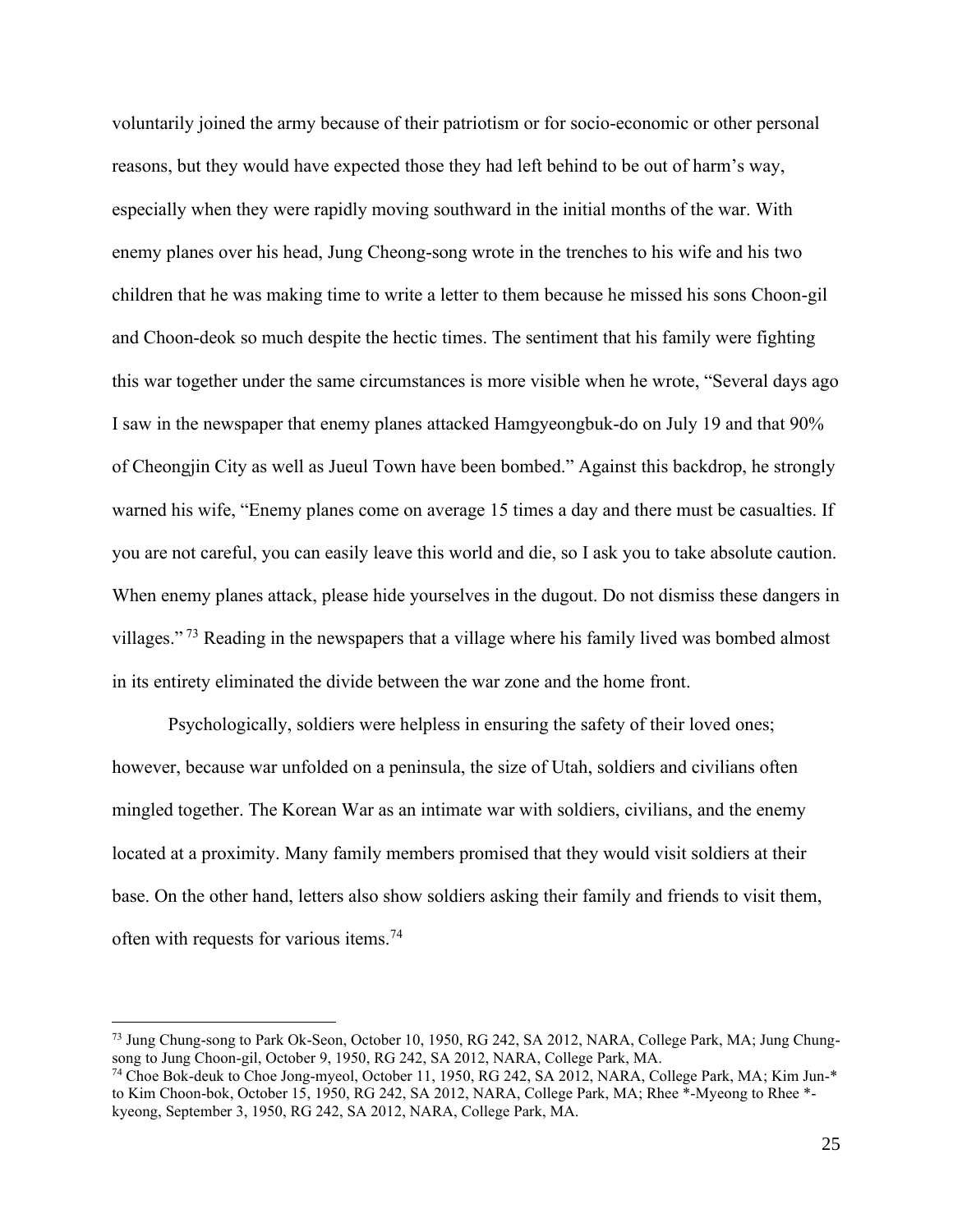Geographically, what stands out in the letters is the ability and accessibility people had to visit soldiers where they were stationed. Addresses on envelopes show that some senders and recipients of letters were located in the same province, at a reasonable distance from each other for traveling. Writing from South Pyongan, Choe Bok-deuk apologized in her letter to her older brother for not keeping her word that she would visit him: "I will prepare and go to you in the several days to come. Although it will be cold and difficult, please persevere. Father was planning to go, but because of important business, he could not go. I will go."<sup>75</sup> The ways in which the sister apologized for coming later than promised and encouraged her brother to hold on for a little longer suggest that he needed assistance somewhat urgently, though it is surprising that the family could visit him in the first place.

This proximity can be also observed in letters that often requested certain things for their family to bring to them. After giving a detailed account of his promotion and the responsibilities that followed, Kim Joon-\* ironically wrote, "Risking humiliating myself, I would like to ask for some things… I would appreciate it if you can buy (make) [these things] and bring them to me quickly." He then added, "You can come to the middle school, which is 100 meters behind the location where we met last... I would be grateful if you could come quickly."<sup>76</sup> In these moments, Kim Joon-\* showed how some soldiers were stationed close to their homes so that family and others could easily visit them. In a letter sent to his younger brother, Lee \*-myeong asked him when he last visited their home. He then proceeded to ask him to go there as often as he could so he could tell him about the situation in the household. Though two brothers were

<sup>&</sup>lt;sup>75</sup> Choe Bok-deuk to Choe Jong-myeol, October 11, 1950, RG 242, SA 2012, NARA, College Park, MA.

<sup>76</sup> Kim Jun-\* to Kim Choon-bok, October 15, 1950, RG 242, SA 2012, NARA, College Park, MA.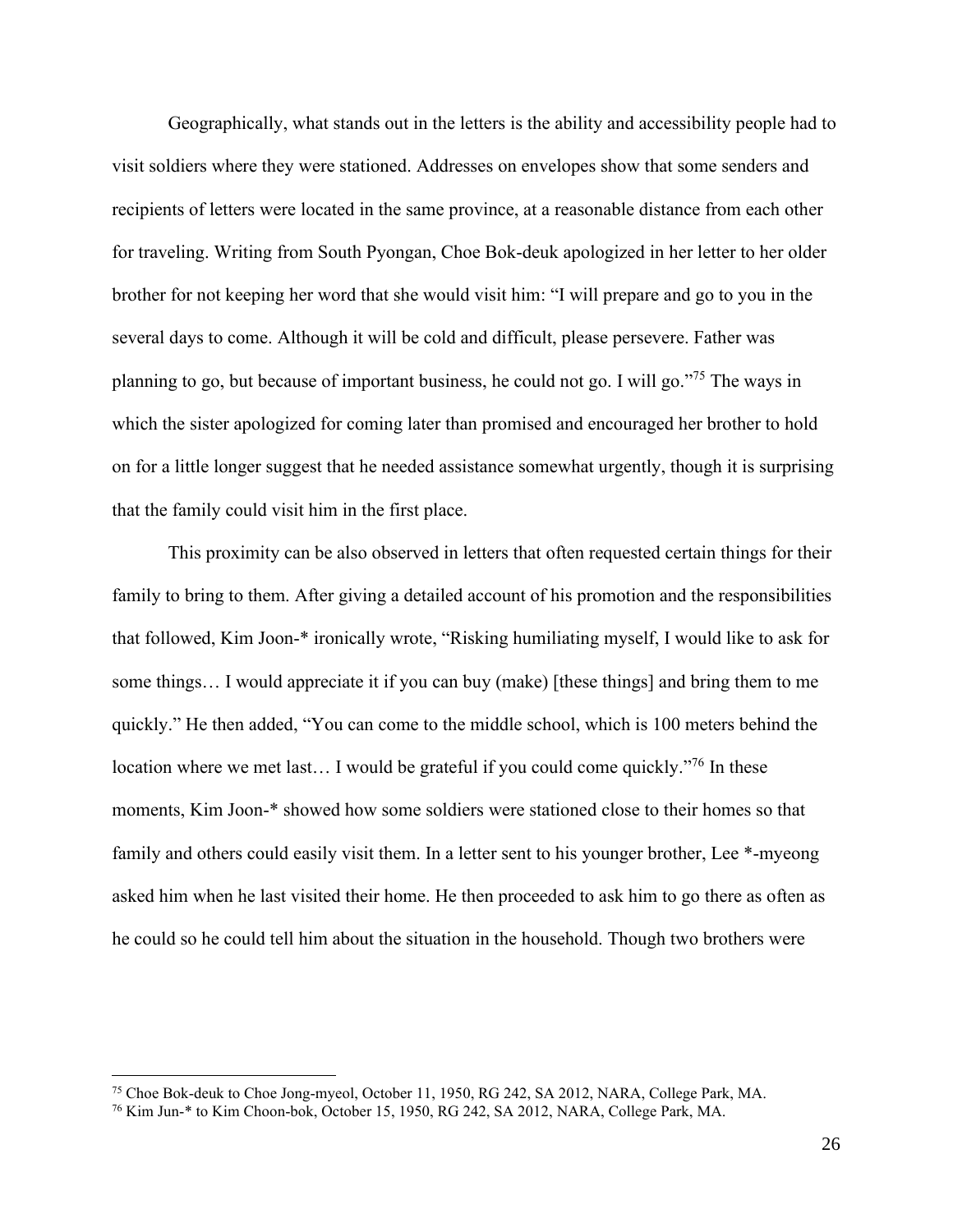simultaneously serving in the army, a brother could request the other to frequent their house in the middle of a war to see how the family was doing.<sup>77</sup>

Family and friends could visit those in the army more freely than one would expect. They shared not only a perceived danger of air bombing but also physical space, which defied the common understanding of soldiers being far away from home. Han Man-seop's letter even demonstrates how officials working for the regime had more freedom of mobility beyond the military base. Man-seop wrote to her sister that *ajusshi*, who worked at the Department of Home Affairs in Pyeongyang, visited their oldest brother twice and left his clothes behind, which their brother has not been able to return. He reassured her that *ajusshi* was not in a hurry to receive them.<sup>78</sup> Similar interactions between families and their acquaintances during war point to the fact that for many there was hardly any physical divide between soldiers and civilians.

"How could I have believed that mother would be alone in…Pyeongyang?!" exclaimed Yeong\* as he recounted a heartbreaking reunion between him and his mother.<sup>79</sup> The mother who chose to go to Pyeongyang, where her chances of seeing her sons in the army were high, vividly depicts the overlap between the home front and the war. The son, who "has taken up arms in front of Choson and its people and sacrificed his life for them," unexpectedly experienced a clash between his world as a soldier and the other as a son to his mother. He described their second tearful farewell as he sent her off to their hometown. Among the requests at the end of the letter, he beseeched his brother not to mention to their mother the urgent and critical situation of the war.<sup>80</sup> As the war situation became more dire, the psychological and physical space of war intruded and mixed with the home and those tied with the home front.

<sup>77</sup> Rhee \*-Myeong to Rhee \*-kyeong, September 3, 1950, RG 242, SA 2012, NARA, College Park, MA.

<sup>78</sup> Han Man-seop to Jang Ho-mook, October 12, 1950, RG 242, SA 2012, NARA, College Park, MA.

<sup>79</sup> Yeong\* to Go Yang-ryong, October 14, 1950, RG 242, SA 2012, NARA, College Park, MA.

<sup>80</sup> Yeong\* to Go Yang-ryong, October 14, 1950, RG 242, SA 2012, NARA, College Park, MA.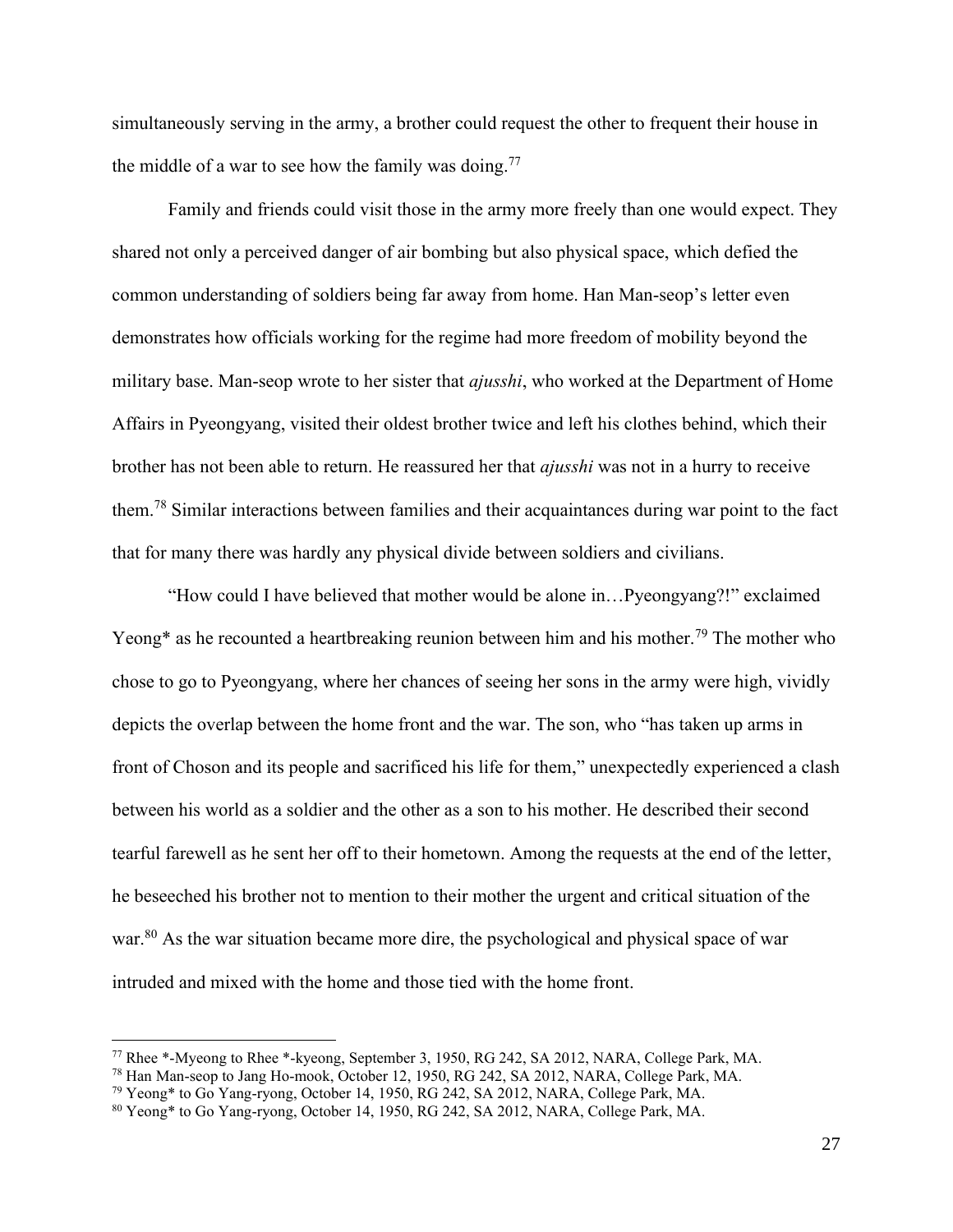#### **Retreat and Civilian Refugees**

Compared to the pervasive hovering of the United States air force that penetrated different aspects of the everyday life of the ordinary people in North Korea, the North Korean state remained rather absent. Except for one rare expectation Kim Yi-Geuk testified that he had witnessed an enemy plane being shot down, letters present the state as helpless by its absence.<sup>81</sup> When cities and villages burned, schools closed, and family and friends continuously left their homes to join the war, bombs kept raining down, pushing the home front and the frontlines closer toward each other. As absent as the state's presence in the everyday lives of the ordinary people was, it was just as nonexistent, the letters show, when soldiers were ordered to retreat and people were forced to flee their homes.

There are hardly any records of or studies on North Korean refugees of war during the earlier period of the Korean War. While the images of the South Korean war refugees and the bombed Hangang (Han River) Bridge in Seoul are ubiquitous, the voices and experiences of those in the North are missing in the narrative of the Korean War. As Su-Kyong Hwang and Dong Choon Kim have concluded in their works, the lives of civilians and especially North Korean people were forfeited in the act of containing communism and trying to win a victory.<sup>82</sup> However, the letters offer glimpses of the chaos North Koreans had to navigate when war invaded their homes. Through letters, many attempted to warn their families and pleaded with them to flee.

Desperately writing to those at home who were unsuspecting of their fate as war refugees, when even soldiers had no idea where the war was going, gives the illusion that there

<sup>81</sup> Kim Myeong-geuk and others to Kim Seon-geuk, October 8, 1950, RG 242, SA 2012, NARA, College Park, MA.

<sup>82</sup> Hwang, *Korea's Grievous War*, 2; Dong Choon Kim's *The Unending Korean War: A Social History* [*Chŏnjaenggwa sahoer uriege han'gukchŏnjaengŭn muŏshiŏnna?*], chap. 3, Google Books.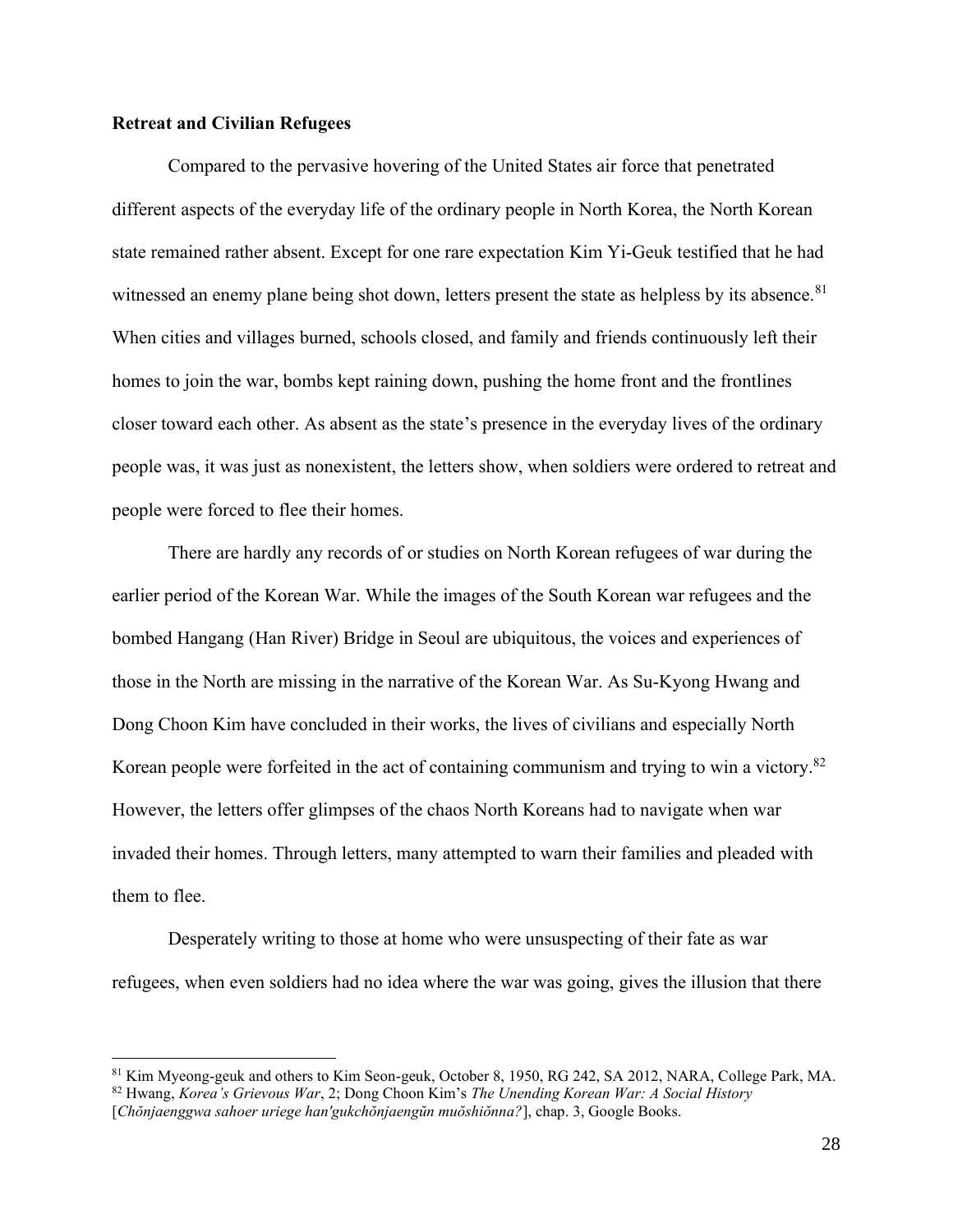was a divide between the war front and the home front. Gil Yeong-gook wrote to his father as he retreated that he was concerned for the safety of his family and urged his father to stay at his sister's place. He, like many others, did not know where he was headed and promised to write again in the next province that he would be in. This short letter delivers the urgency to the reader of ensuring the safety of his family while he himself was on the run.<sup>83</sup>

Soldiers who were forced on the path of retreat would soon share the same fate as civilian refugees, who would flee their homes to escape impeding enemies. Kim Tae Ha disclosed his route of retreat in a letter which had begun at 3AM the night before because of "the bombings by the US bastards." His letter shows that his unit was traveling primarily while the sun was down at around 2:30-3:00 AM most likely to avoid being seen and targeted by the US aircraft. He explained that before writing the letter he just finished eating breakfast at 7:30 AM after a more than four-hour long march. The plan is, he wrote, to sleep during the day and set off again at night. However, he addressed the letter to Nampo City in Pyeongnam Province, which was only 35 kilometers away from where he was in Kangso-gun in the same province.<sup>84</sup>

Gil Yeong-gook and Kim Tae Ha's letters to their families illustrate that the Korean War involved everyone on the ground equally whether one wore a uniform or not.<sup>85</sup> Rhee Changseok, while writing that his family had not yet been affected by the bombing yet, urged his brother to flee.<sup>86</sup> There was much uncertainty about the future as a civilian refugee and people could not tell if the homes people left behind would remain intact or it they would return at all.

<sup>83</sup> Gil Yeong-gook to Gil Joon, October15, 1950, RG 242, SA 2012, NARA, College Park, MA.

<sup>84</sup> Kim Tae-ha to Yoon Jung-bok, October 10, 1950, RG 242, SA 2012, NARA, College Park, MA.

<sup>&</sup>lt;sup>85</sup> Kim Tae-ha to Yoon Jung-bok, October 10, 1950, RG 242, SA 2012, NARA, College Park, MA; Jang Yeong-sam to Kim Gwan-heung, October 17, 1950, RG 242, SA 2012, NARA, College Park, MA.

<sup>86</sup> Rhee Chang-seok to Park Joo-hwan, October 10, 1950, RG 242, SA 2012, NARA, College Park, MA.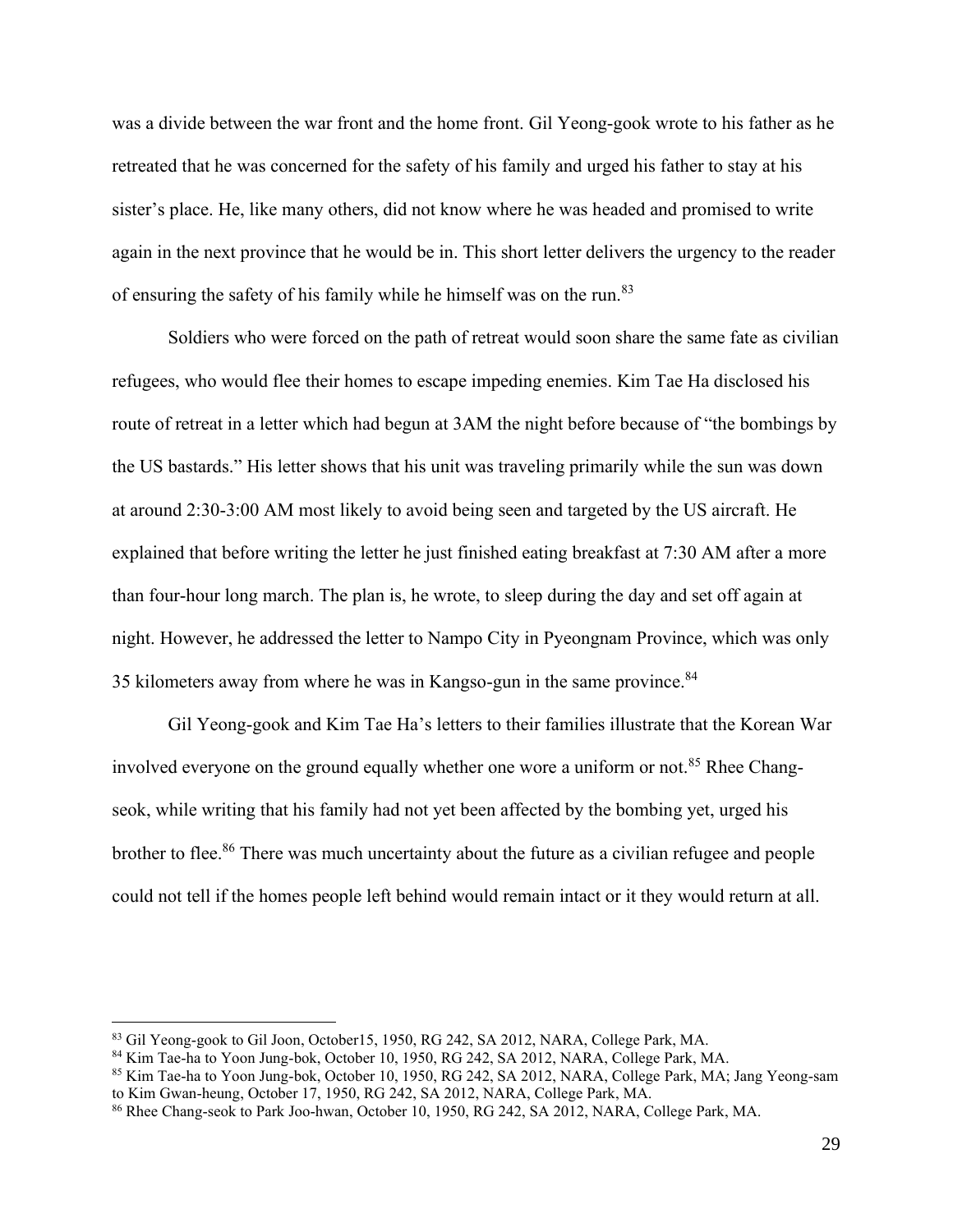However, the younger brother did not hesitate to advise his brother to leave, indicating dangerous and urgent circumstances that have pushed many families to this final resort.

Hopelessness and despair were prevalent in the letters as soldiers set on the path of retreat and endless walking into precarity and the unknown. Han Un-\* explained that "Under an urgent order, we left Pyeongyang the night it was issued on October 10 and are now evacuating to Kanggye (a mountainous region bordering China). Because we have been walking so much, our feet are swollen, and I do not think we can continue like this… The road that lies ahead is hopeless." He continued in his letter that "Mom has left for Yangdeok. The situation is urgent and changing so drastically." When soldiers began their retreat on orders, people at home had already begun to flee from the encroaching enemies. Before the state began evacuating cities and villages, people, like Han Un-\*'s mother, assessed the situation on their own and took measures. His worries extended to his family without knowing "when we will meet again or when this letter will reach you. All is unclear and uncertain." The desperate situation had rendered him helpless: "Mother has sent me 3,000 won, but now there is no reason to send money at all. It is unbearable to think of how you will live through the winter with the children we have left in your care. Please just stay alive."<sup>87</sup> All he can do from a distance is to hope that those at home would do anything to stay alive.

Jang Yeong-sam was blunt about the war when writing to his family. He did not play down the worsening course of the war and instructed what steps his family should take. Writing in mid-October as he left Pyongyang, he asked his father to take care of and evacuate family and relatives. He strongly advised them to go through Kwiseong to Hamjong. "Please act exactly as I tell you." Not only did he give them instructions but also sent them 4,500 *won* to help them with

<sup>87</sup> Han Woon-\* to Han Soo-gil, October 14, 1950, RG 242, SA 2012, NARA, College Park, MA.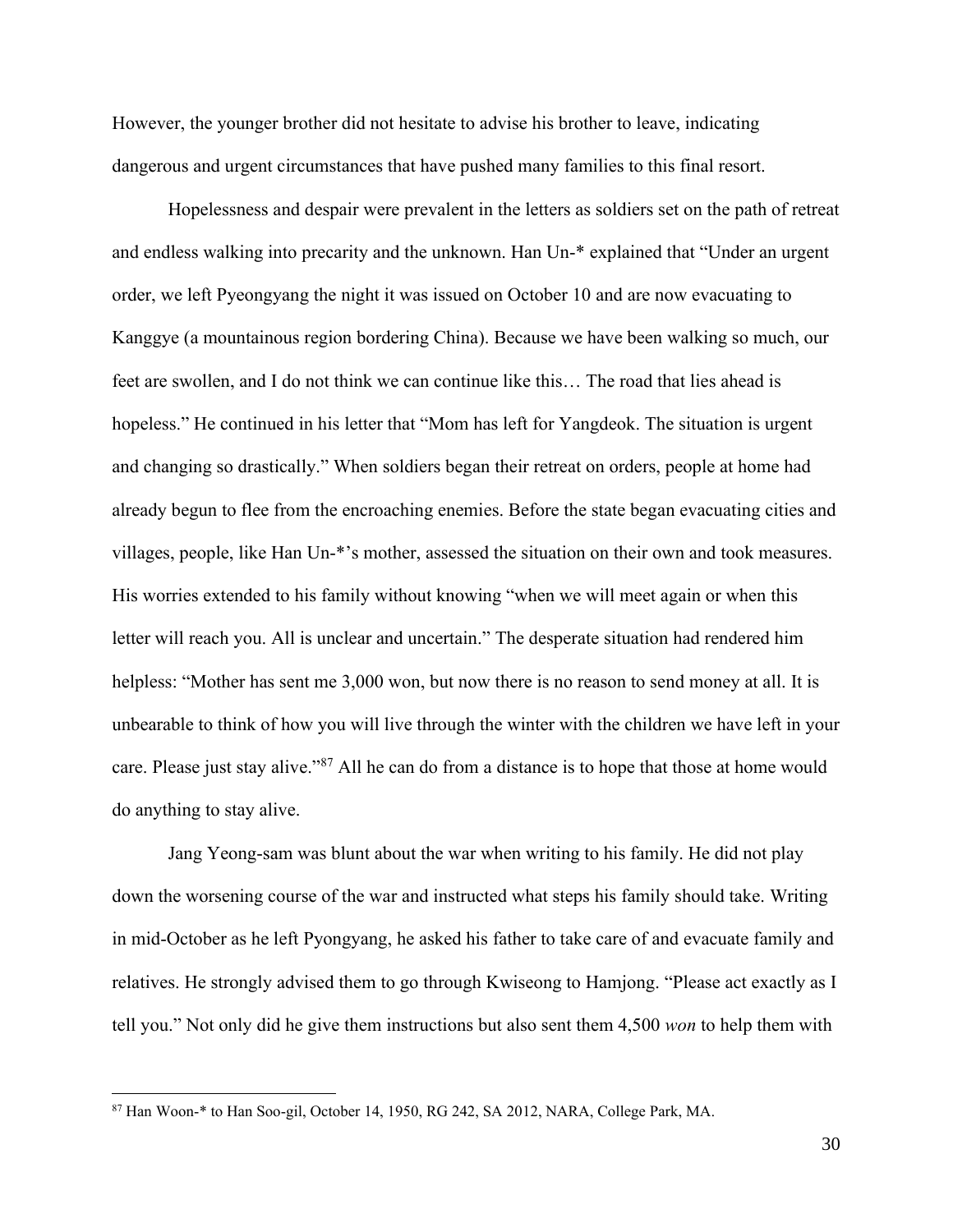the move amid the chaos. The urgency comes through when he cautioned them to prepare to survive the entire winter and not to be afraid to leave things behind.<sup>88</sup>

BUZ+2 chan of Azel  $0.44$ 무사기 도착되었는지 2 71224 28 + 2du 0251 922440 a 考3321气 2831 刻色 23 24 5 01-号字 生社 188 day of 3/4=2x5/ 방송으로 서식 목이에는 식사 41% 23/2 afoot = 124 24 HEN2 第水水升至 社部人名 평생 특별시 사수에2,1421 4.1 을 동산 산문 6/4 #가지고 가지 코 Cl 2 분석 양가녀 bra/ 전 2 全日本版社 外味: 4:4 共社 an word gloss 2, if graduals

Figure 2. Jang Yeong-sam to Kim Gwan-heung, October 17, 1950, RG 242, SA 2012, NARA, College Park, MA.

Par \*\* sounds more optimistic to keep fighting the war, but the letter sounds just as rushed. "Gwan-seon, I'm sorry I couldn't write to you as I left Hanpo for Pyeongyang because I had to evacuate Hanpo quickly," he wrote. "I do not know where we will go from Pyeongyang... Our destination may be here in Pyeongyang, somewhere northward, or Manchuria. Gwan-seon, I don't know what will happen to us." However, unlike the earlier letter, this is more hopeful about the People's Army, writing soldiers are ferociously fulfilling their duty in the face of a pressing situation in the fatherland, ready for a "Third World War."<sup>89</sup>

As much as soldiers were in the dark about their next destination or their fate, many of the civilians were as clueless of the situation on the ground, with the rapidly retreating forces. Rhee Chang-seok's letter to his friend Han Tae-hyeon, composed on October 10 and sent to the

<sup>88</sup> Jang Yeong-sam to Kim Gwan-heung, October 17, 1950, RG 242, SA 2012, NARA, College Park, MA.

<sup>89</sup> Park \*\* to Kim Gwan-seon, October 16, 1950, RG 242, SA 2012, NARA, College Park, MA.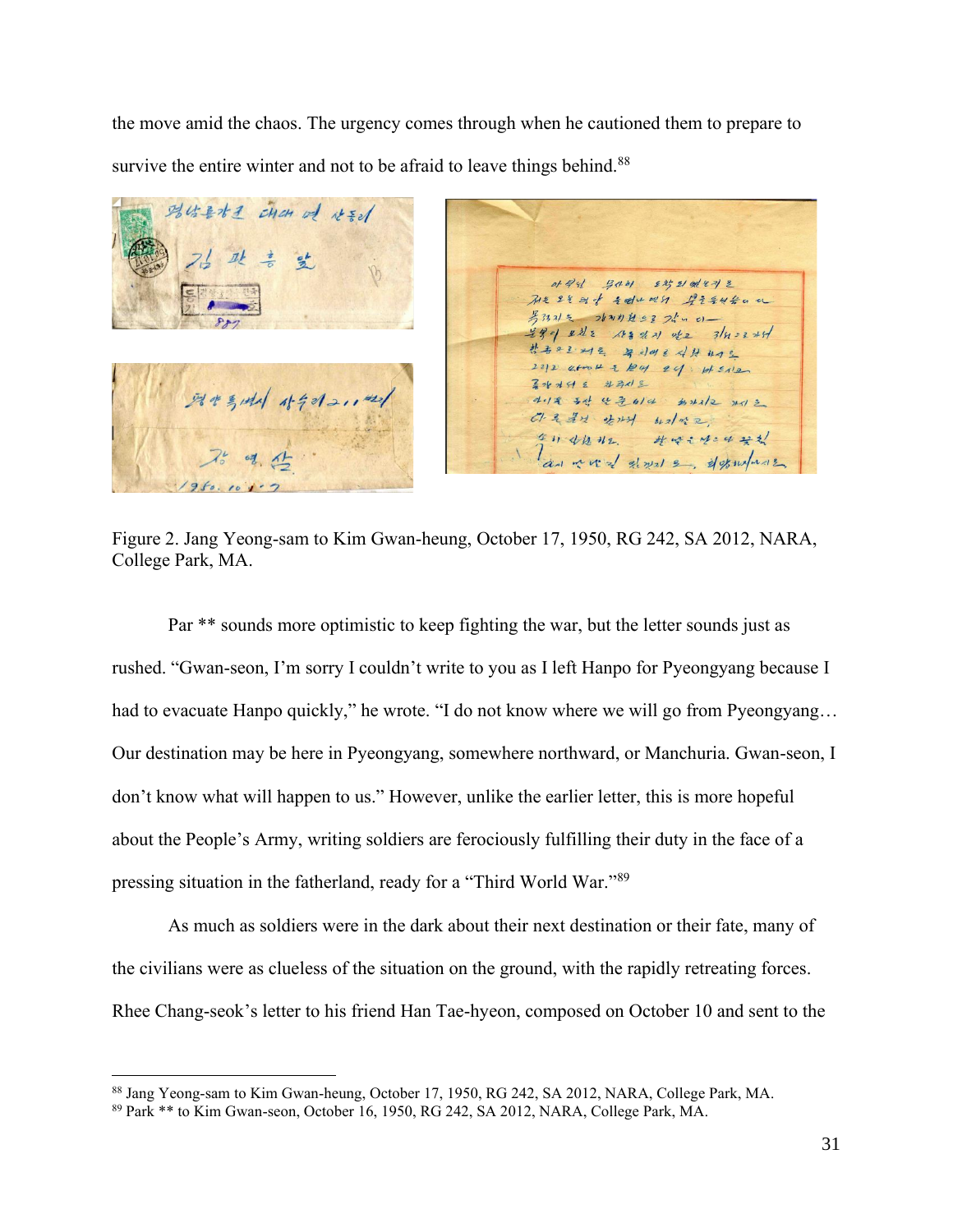South Korean city Daegu, read, "Are you well and chasing the enemies southward for the righteous war on our fatherland and to bring about the victory soon?"<sup>90</sup> Chang-seok also wrote about Tae-hyeon to his other friend and that he is in combat in Daegu and headed farther southward. Chang-seok even encouraged him to send Tae-hyeon a letter to the same KPA mailbox code that he addressed his own. These kinds of letters reveal that though the tide of war have changed weeks ago and the KPA have abandoned cities like Daegu, some in the home front were unaware of the situation that the KPA found itself after the retreat began.<sup>91</sup>

During the times when soldiers in the army could not guarantee their own safety, they perceived distant danger for those they had left behind at the home front. They did their best to contact them through one of the few means of communication available, which was to write letters, to warn them and caution them to leave their homes for safety. Yeong-sam ended this short letter, saying, "Do not reply to this letter."<sup>92</sup> This further shows how fast the circumstances were changing in the context of war. He could only hope that they would act accordingly after receiving his letter. Although similar letters warning their family and friends of the encroaching letters never reached the intended audience, they still disclose the efforts soldiers made to ensure the safety of those at the home front.

#### **No Longer Helpless, Idle, or Silent**

Soldiers and civilians shared the burden of suspension of vital communication and transportation services as well as the economic crisis throughout North Korea because of the unceasing bombings and retreating KPA soldiers. The crumbling infrastructure and economy

<sup>90</sup> Rhee Chang-seok to Han Tae-hyeon, October 10, 1950, RG 242, SA 2012, NARA, College Park, MA.

<sup>&</sup>lt;sup>91</sup> Rhee Chang-seok to Park Joo-hwan, October 10, 1950, RG 242, SA 2012, NARA, College Park, MA.

<sup>92</sup> Jang Yeong-sam to Kim Gwan-heung, October 17, 1950, RG 242, SA 2012, NARA, College Park, MA.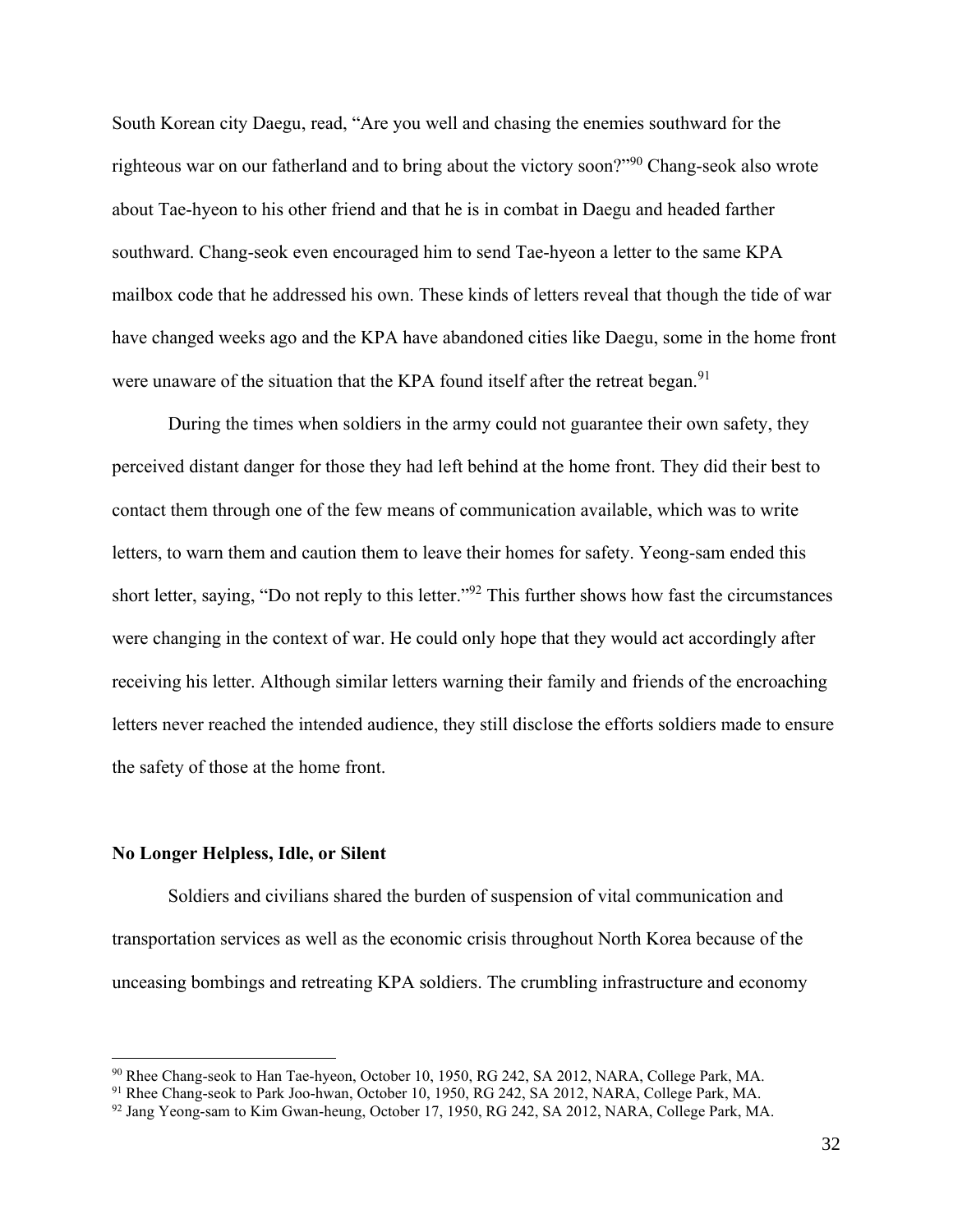throughout the country were affecting soldiers and civilians alike. Disrupted and destroyed postal services and roads impacted communication and transportation among people. There was high inflation, food shortages and lack of daily necessities. These difficulties were not contained to either the battle front or the home front. Sharing these troubles and trying to overcome them demonstrate parallel experiences between soldiers and civilians. While they shared the burden, they coped with hardship by voicing their concerns in written form and actively seeking help.

Train stations and roads in cities and villages alike were in ruins. This destruction presented significant challenges amongst the ordinary people but also between the people and the state. On October 9, Baek Myeog-deok wrote, "I wanted to send a letter sooner, but I hope you'll understand I have not been able to because there are currently considerable delays in postal delivery that it takes over a month for a letter to arrive." He advised his brother-in-law about coming to see him by writing that it would be better to come on foot because transportation via trains and cars into the Nampo region has been suspended: "Under savage US bombings, the Nampo countryside has suffered great damage, but most of the factories still stand and the Nampo district still exists. It is hard to know whether trains are running in other regions, but the Nampo Station has lost all of its trace because of enemy's air-raids."<sup>93</sup>

Ban Hyeon-soo's letter also testifies to the difficulties of staying in touch with family and friends. His letter begins with "I have written several letters home, but I have not heard any news from you and have been worried. Perhaps you have not received the letters, or I have not been receiving letters from you."<sup>94</sup> He wrote that he had even tried to send them a telegram, which did not work.<sup>95</sup> Hyeon-soo attempted all possible ways of contacting his family, but the fact that this

<sup>93</sup> Baek Myeog-deok to Rhee Chang-shin October 9, 1950, RG 242, SA 2012, NARA, College Park, MA.

<sup>94</sup> Ban Hyeon-soo to Ban Hak-soo, October 15, 1950, RG 242, SA 2012, NARA, College Park, MA.

<sup>95</sup> Ban Hyeon-soo to Ban Hak-soo, October 15, 1950, RG 242, SA 2012, NARA, College Park, MA.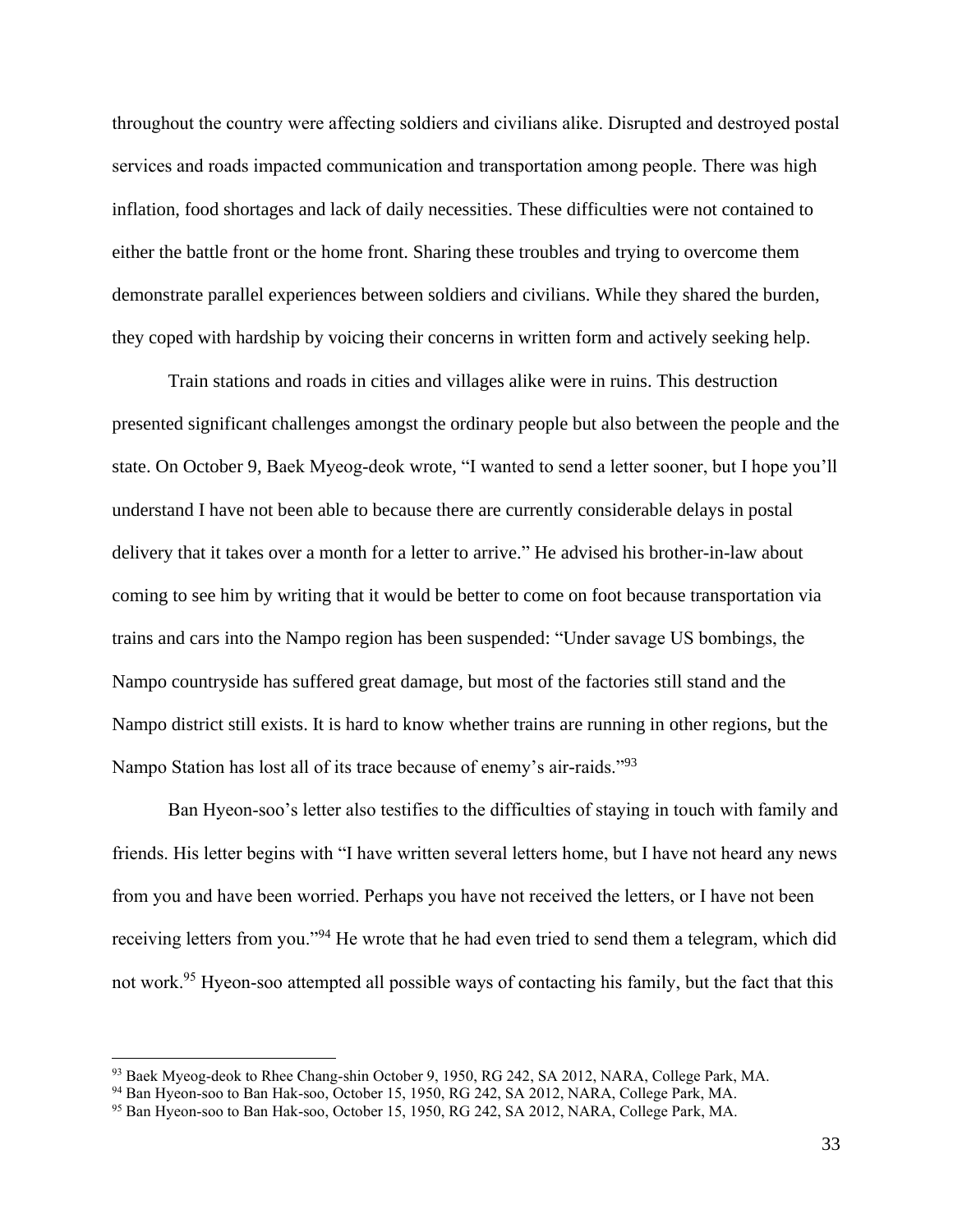letter never made it to the intended audience further confirms the challenges people, in the military or not, had to face in communicating with one another.

Kim Yeong-taek wrote to his brother, "You must be frustrated not having heard from me, but I am also frustrated for not knowing how you and your family are even though I have been sending letters because there have been difficulties in sending them out. I am sending you another letter." He explained that when he tried to send letters previously, he had trouble sending them out because the [People's] Committee was far too busy. In the same envelope, his friend Son Jong-seon wrote, "Time has flowed like water, and it has been a month since you left. Though we have received your letter, you must be frustrated for not having anything from us because the letters we do send are not properly delivered."<sup>96</sup>

Solider and civilians also shared the experiences of scarcity and shortage of common, necessary goods as well as the extreme inflation illustrated in several letters. However, they were not silent sufferers. In the act of writing letters to seek help, both soldiers and civilians objected to the status quo. This at times helped them alleviate their dreadful situations. For example, Rhee \*-Myeong wrote, "US imperialist thieves' armed intervention has brought daily bombardment which has made it difficult for us to live. One *mal* of rice in Seoul is 9,000 *won* and in Icheon it is 6,000 *won*. How are the farmers going to live?"<sup>97</sup> Towards the end of the letter, he asked his younger brother, who was also in the army, to go home and grab some clothes for him: "Although the winter is approaching, it is hard to prepare for it. As you know, it is difficult because we only have the clothes we wore when we [joined the army]. Please go home and send me underclothes, pants (*jjeubong* - derived from the French word "jupon"), and shirts. I entreat

<sup>96</sup> Kim Yeong-taek to Kim Gi-taek, September 22, 1950, RG 242, SA 2012, NARA, College Park, MA.

<sup>97</sup> Rhee \*-myeong to Rhee \*-Kyeong, September 3, 1950, RG 242, SA 2012, NARA, College Park, MA.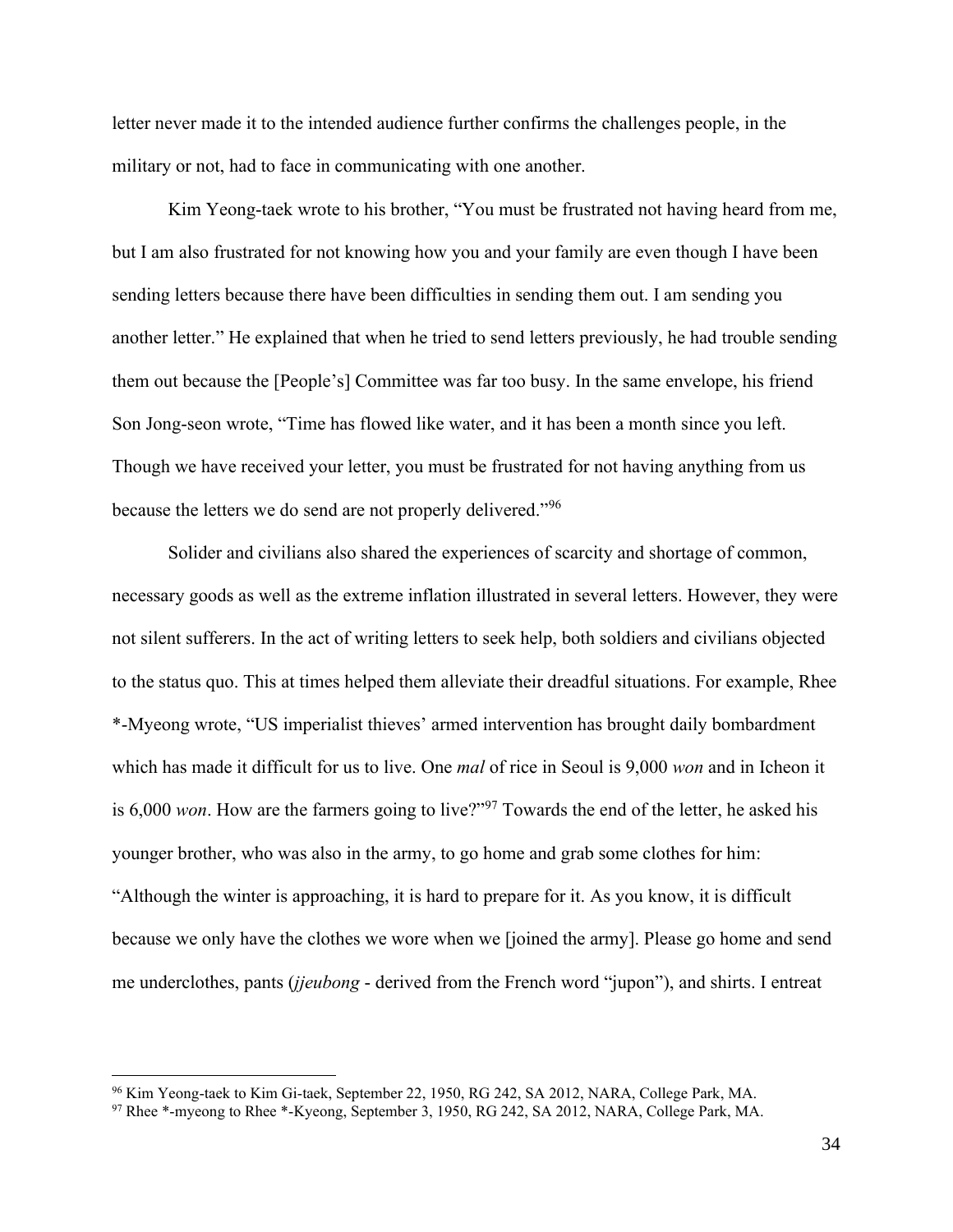you."<sup>98</sup> The letter demonstrates how even some soldiers lacked clothing to wear when in combat as the winter approached. Economic difficulties in the form of high inflation of rice price or lack of basic needs were affecting people across the country.

When soldiers' basic needs were not met and they were unable to receive or buy essential goods, they requested items or money in their letters usually from their families. Kim Joon-\*, asked Kim Choon-bok, perhaps his mother, to quickly bring to him things including foot wrappers, socks, undershirts, long underclothes, underwear, different types of cloth, gloves, some money, short-sleeve shirts, and postcards. <sup>99</sup> Hwang Myeong-soo wrote to his father, "I understand you must not have a lot of money, but I would be grateful if you could quickly send me 2,000 *won*."<sup>100</sup> Rhee Il-seok also wrote to his father, who had sent him 1,500 *won*, that he was using the money to support himself while away from home training.<sup>101</sup>

Similarly, on the home front, letters detail the everyday difficulties of paying rent, feeding children among others and their efforts to seek assistance in their letters. Baek Byeongseop, who was living with his mother, reached out to his father about their poor state. Living in isolation from his grandparents while he was still attending school, he explained in his letter, made it difficult for him and his mom alone to survive: "It will be difficult for us to live away from you. Winter is coming and hardships no less challenging will creep into our lives. We await your speedy return and wish you good health."<sup>102</sup> These letters reflect a society still heavily reliant on the husband or father as the primary breadwinner for the family, despite their military service in the Korean War.

<sup>98</sup> Rhee \*-myeong to Rhee \*-Kyeong, September 3, 1950, RG 242, SA 2012, NARA, College Park, MA.

<sup>99</sup> Kim Joon-\* to Kim Choon-bok October 15, 1950, RG 242, SA 2012, NARA, College Park, MA.

<sup>100</sup> Hwang Myeong-soo to Hwang Chang-jung, August 26, 1950, RG 242, SA 2012, NARA, College Park, MA.

<sup>101</sup> Rhee Il-seok to Rhee Won-gook, October 10, 1950, RG 242, SA 2012, NARA, College Park, MA.

<sup>&</sup>lt;sup>102</sup> Baek Byeong-seop to Baek Chang-eop. September 24, 1950, RG 242, SA 2012, NARA, College Park, MA.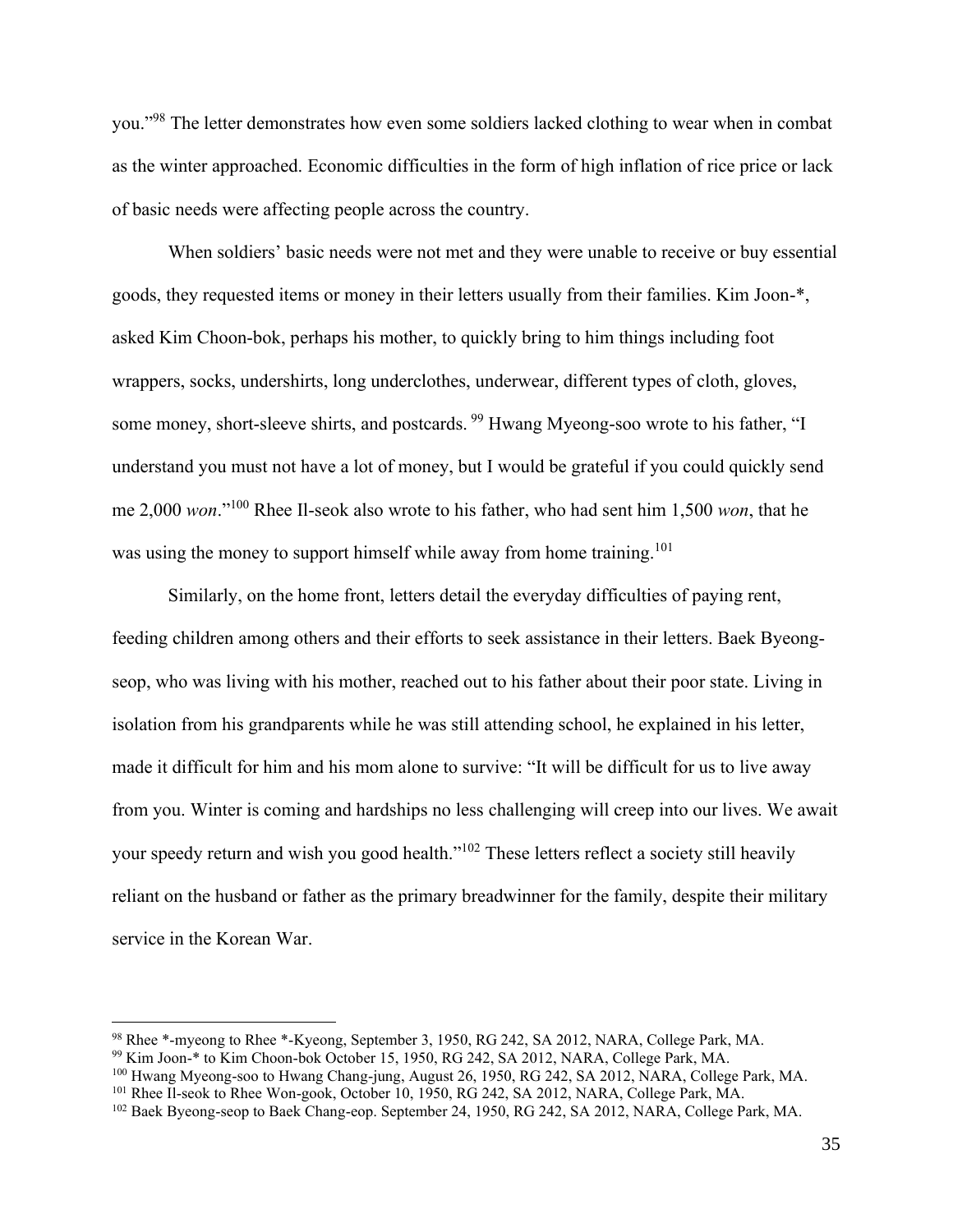The perpetual state of poverty and heavy dependence on the husbands, who were fighting in a war, indicate how people hardly had any support from the state and thus turned to one another for help. Choe Soon-ok worried for her mother, writing in her letter, "Mother, day by day the cold is encroaching upon us, and prices of all goods are gradually increasing. How difficult must it be for you to support the family under these conditions?" She offered her possessions at home, "In my trunk, there are white underclothes. Please put them on Won-geun in this cold. If there is anything in the trunk that you need, please take and use everything you find in there."<sup>103</sup> For some, this period hit some harder than others. Letters contained pitiful stories of others at the home front, usually mothers, who were left behind to care for children or support the family in the absence of their husbands. In a heart-wrenching letter, Kang Soon-Hyeok pleaded with her mother to send her husband to come and rescue her and their son from a miserable state. She wrote,

Mother, I have to leave for Pyongyang because of food shortage or else I cannot stay here. Aunt came with a basin of rice and told me that I should buy rice after I am done with this or return, but how am I supposed to buy rice when 1 mal of rice costs 1,000 won… Seong-gun's father, please come to us. A day feels like 10 years, so please send him soon. I should have stayed in Pyongyang even if I could live or die; I do not know what I was thinking when I came back to my hometown. It is a terrible place to be where I cannot even give Seong-gun a single potato when he asks for it. We would leave if it were not for all our luggage, please hurry. Seonggun looks for his grandma every day and cries day and night. There are no words to describe our current situation. We found a new house and it has been five days since we moved. Please send Seong-gun's father to us as soon as you receive the letter without a day to lose. The more I think, I am speechless and dumbfounded [by the preposterous words of the aunt]. What can one do with one basin of rice? Mother, do we not have anything? Seong-gun refuses to eat millet and there are many days where he goes to sleep on an empty stomach. Hope you know our predicament and come soon. Soon-hyeok.<sup>104</sup>

<sup>&</sup>lt;sup>103</sup> Choe Soon-ok to Kang Yi-deok, October 15, 1950, RG 242, SA 2012, NARA, College Park, MA.

<sup>104</sup> Kim Soon-hyeok to Choe Shin-seong, October 11, 1950, RG 242, SA 2012, NARA, College Park, MA.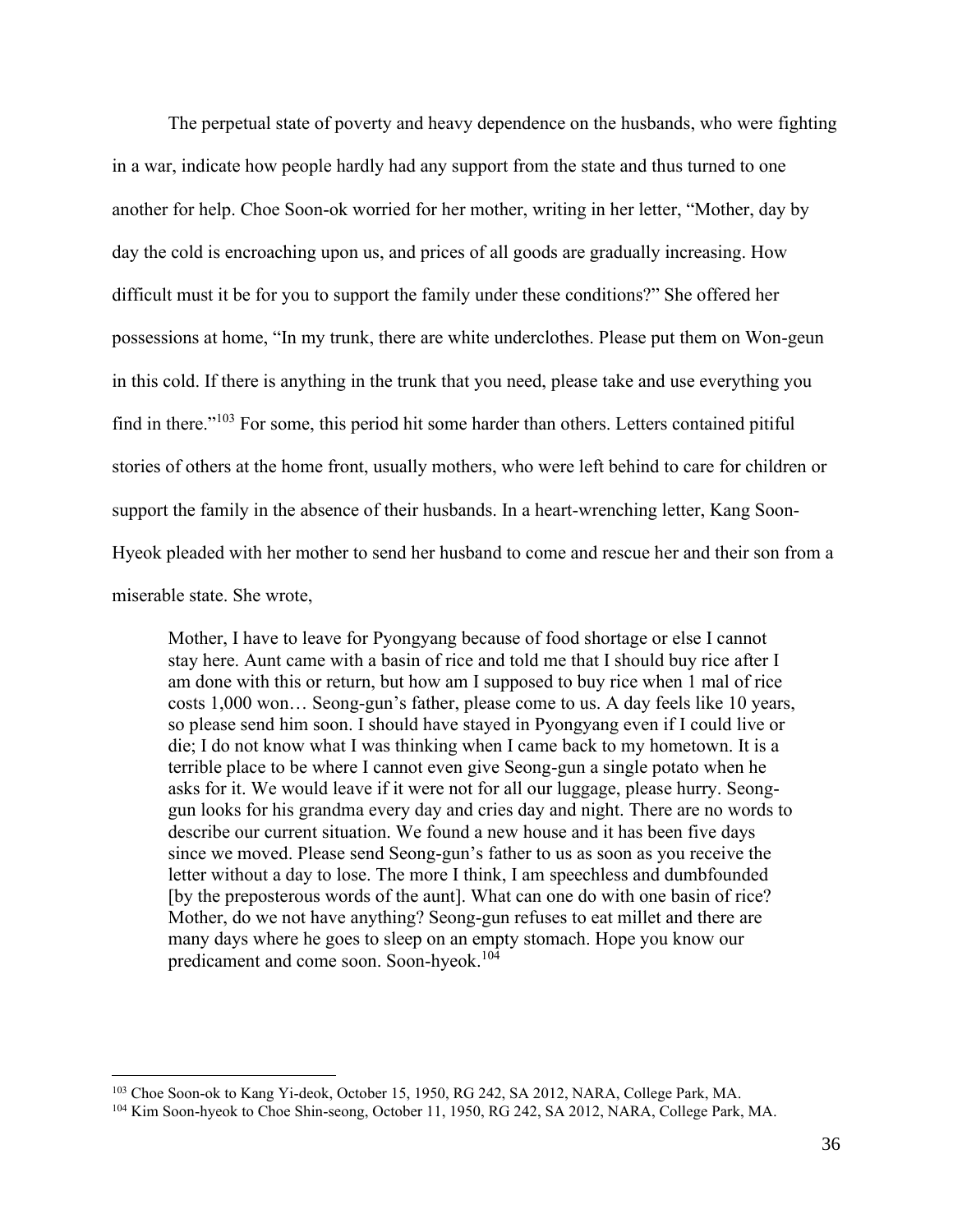Song Yeong-ja, mother of two girls, entreated her husband in the army to help support the family. Apologetically, she opened up about their poverty and that she has not been able to pay rent although the county has been sending people daily to their place. Interestingly, she noted that she has not paid rent at all in 1950, indicating that that the father has been absent since the pre-war period. The mother and her children have been so neglected without any means to support themselves despite their father's service in the military. She continued in the letter, "I cannot buy Yeong-ja (same as the mother's name) and Yeong-suk new shoes when theirs are worn out. Yeong-ja's father, though I may seem bold, I ask you to send us some money. Though you may be busy fighting in the war, please write to us often whenever you can."<sup>105</sup>

People did not just voice their needs and present their predicaments. Amid the unstable economy and perpetual shortage of food and goods, people completed the informal economy by lending their hand to those in need and supporting primarily families who lived separately. Sometimes letters illustrate people relying more on one another, who came through in the end, to make their ends meet. Letters containing gratitude and relief about assisting others from afar is a testimony that the people actively sought help and in some cases their situation improved. Mother of Yeong-ja and Yeong-suk later wrote in a different letter that "[her] heart is happy and happy again" that their father has sent the money, specifying the date she has received it.<sup>106</sup> Kim Shin-Ok also wrote to her brother, "I'm thankful that you have safely received the money I sent you previously. The eldest brother sent you the money because he is working at People's Committee in Hwanghae-do."<sup>107</sup> Despite the ever "sharpening" state of affairs in the fatherland and increasing struggle with the enemy, Kim Chang-Bong, through his letter, sent 1,000 *won* to

<sup>&</sup>lt;sup>105</sup> Son Yeong-ja to Son Geun-seop, September 13, 1950, RG 242, SA 2012, NARA, College Park, MA. <sup>106</sup>Son Yeong-ja to Son Geun-seop, September 15, 1950, RG 242, SA 2012, NARA, College Park, MA.

<sup>107</sup> Kim Shin-ok to Kim Byeon-\*, October 11, 1950, RG 242, SA 2012, NARA, College Park, MA.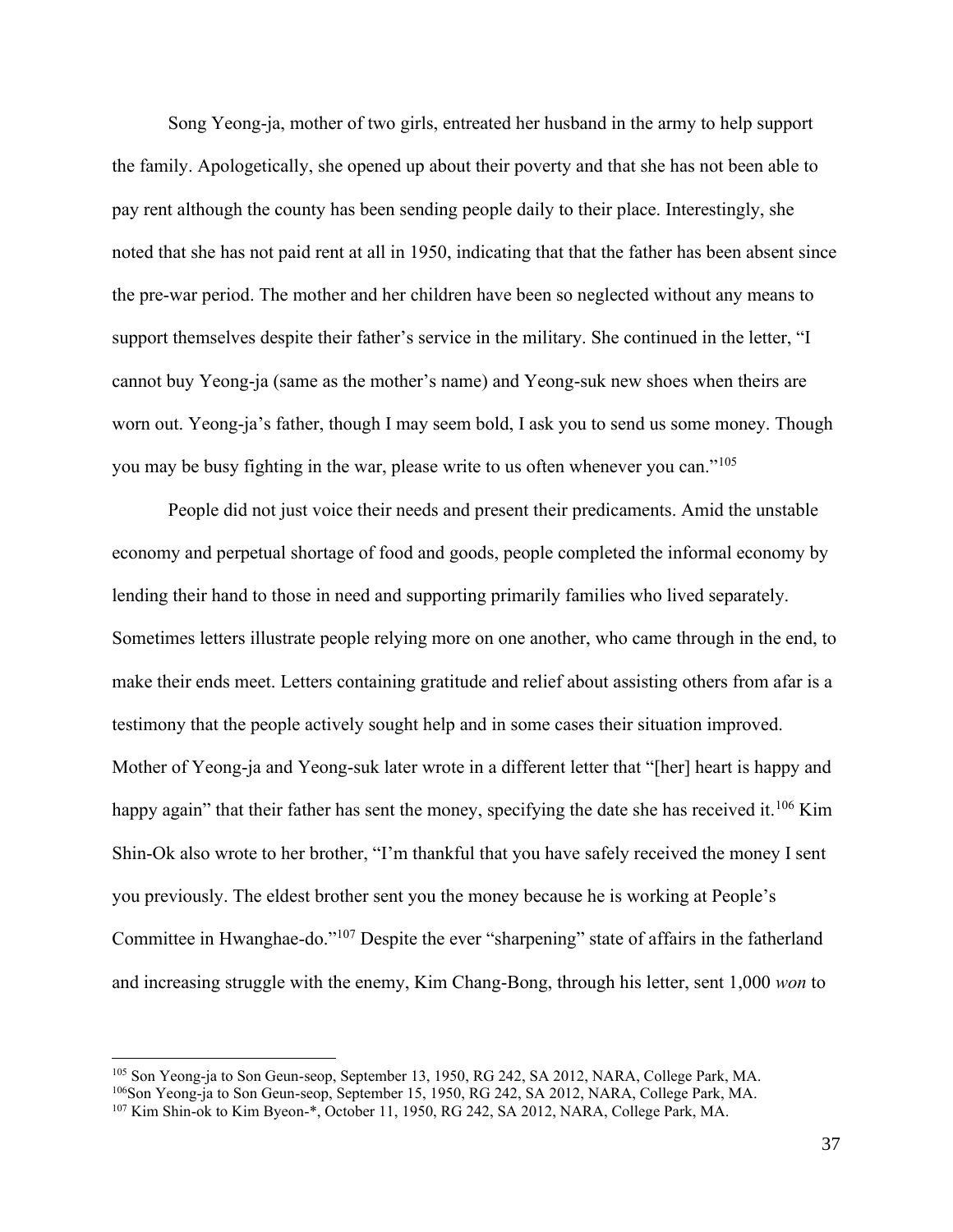support the household but also his older brother's wedding, the date for which he asked after in the same sentence.<sup>108</sup> Money orders were not necessarily sent or received in the context of hardship and poverty. In anticipation of big family celebrations, families supported each other from afar even under the conditions of war.



Figure 3. Kim Chang-bong to Kim Soo-hak (with the money order), October 9, 1950, RG 242, SA 2012, NARA, College Park, MA.

Letters also hold numerous stories of those who depended on those members of the family who were fighting in the war but also worked to earn wages to support themselves and their families. They were not helpless, idle or silent. Baek Heung-seop explained that they could not receive any food rations because the food rationing station had not yet received their brother's certificate of military service. Baek's letter shows that though some families relied on those who were serving in the army for food rations, they would demand that which was theirs as a relation to the one in the military.<sup>109</sup> Similarly, Lim Baek-jin requested his brother to send the

<sup>&</sup>lt;sup>108</sup> Kim Chang-bong to Kim Soo-hak, October 9, 1950, RG 242, SA 2012, NARA, College Park, MA.

<sup>109</sup> Baek Heung-seop to Kang Chang-Woo, October 8, 1950, RG 242, SA 2012, NARA, College Park, MA.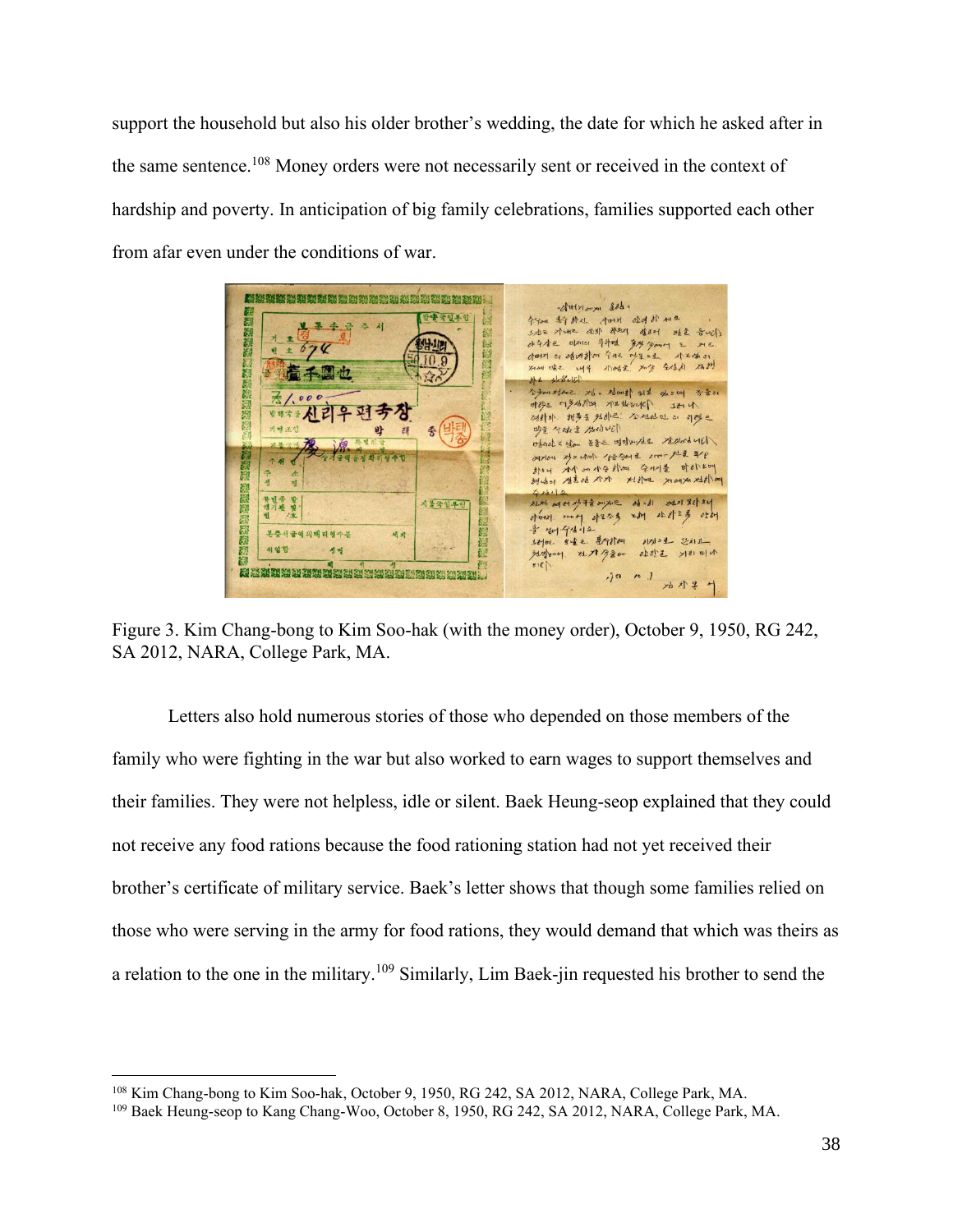certificate of military service again as they had not been able to receive it when it was initially sent. $110$ 

There were also more fortunate ones, who were fully employed and could support themselves and their family. Rhyu Il-hwa later wrote to her husband, "Four of us comrades received a little bit of award money in celebration of the fifth anniversary of the Independence Day (August 15th). Though she credited her husband "who [was] working endlessly hard for the reunification of the fatherland," she also worked, her letter reveals, at a clothing factory. She was capable of supporting herself in the absence of her husband. Il-hwa informed her husband that the city's party manager paid back 1,000 *won*. She also asked him not to worry as she was receiving all the rations on his behalf and 3,000 *won* salary.<sup>111</sup> Kim Nak-hoon wrote that the family has been receiving food rationing and a salary worth 9,000 *won* allowing the family a comfortable living.<sup>112</sup> Of course, pre-war social background determined what jobs and positions one received. Those with education, like Nak-hoon's family, could secure more stable jobs. However, people across North Korea under various circumstances actively sought help to improve their living situations and voiced their hardships in their letters.

<sup>110</sup> Lim Baek-jin to Lim Myeong-jin, October 4, 1950, RG 242, SA 2012, NARA, College Park, MA.

<sup>111</sup> Rhy Il-hwa to Hyeon Jeong-gyu, September 18, 1950, RG 242, SA 2012, NARA, College Park, MA.

<sup>112</sup> Kim Nak-hoon to Kim Hwang-won, September 10, 1950, RG 242, SA 2012, NARA, College Park, MA.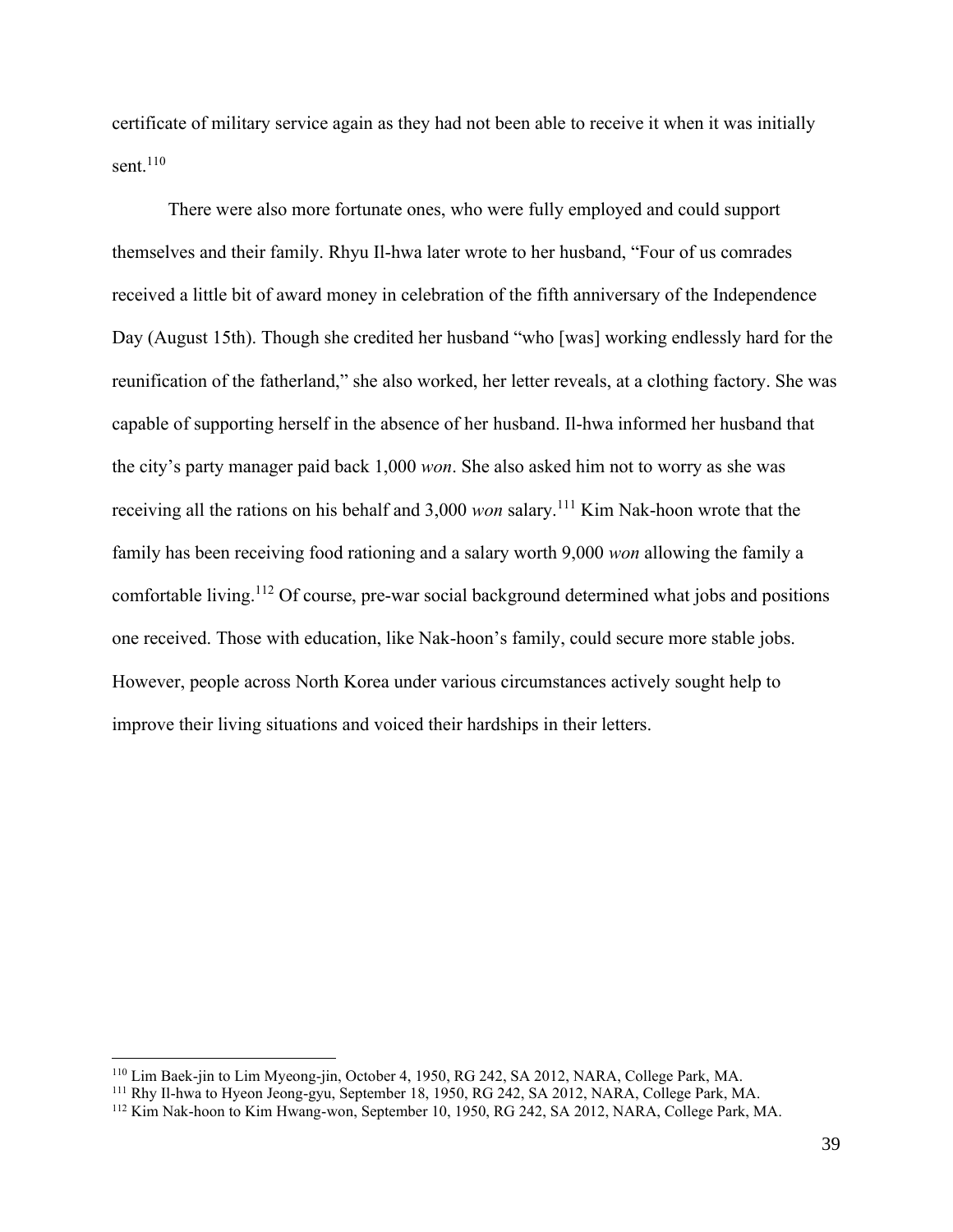### **Conclusion**

While there are large gaps in the understanding of North Korean society during the Korean War, letters written by soldiers, civilians, adults, children, and families serve as a rare window into what everyday life in North Korea was like during the conflict and how the people experienced the war. Looking at letters by soldiers and civilians reveal parallel experiences during the war that demonstrate that North Korean people actively tried to ensure a better and safer life for themselves and for their loved ones. Understanding the social climate in North Korean prior to the Korean War and recognizing soldiers and civilians' shared experiences and spaces offer new perspectives on their fluid identity that cannot be clearly placed in either the war front or the home front.



Figure 4. A picture of some of the letters taken by Yee Rem Kim. NARA, College Park, MA.

The divide between the battle front and the home front, the letters reveal, was meaningless when the war theatre was compressed, especially in the fall of 1950. Soldiers, who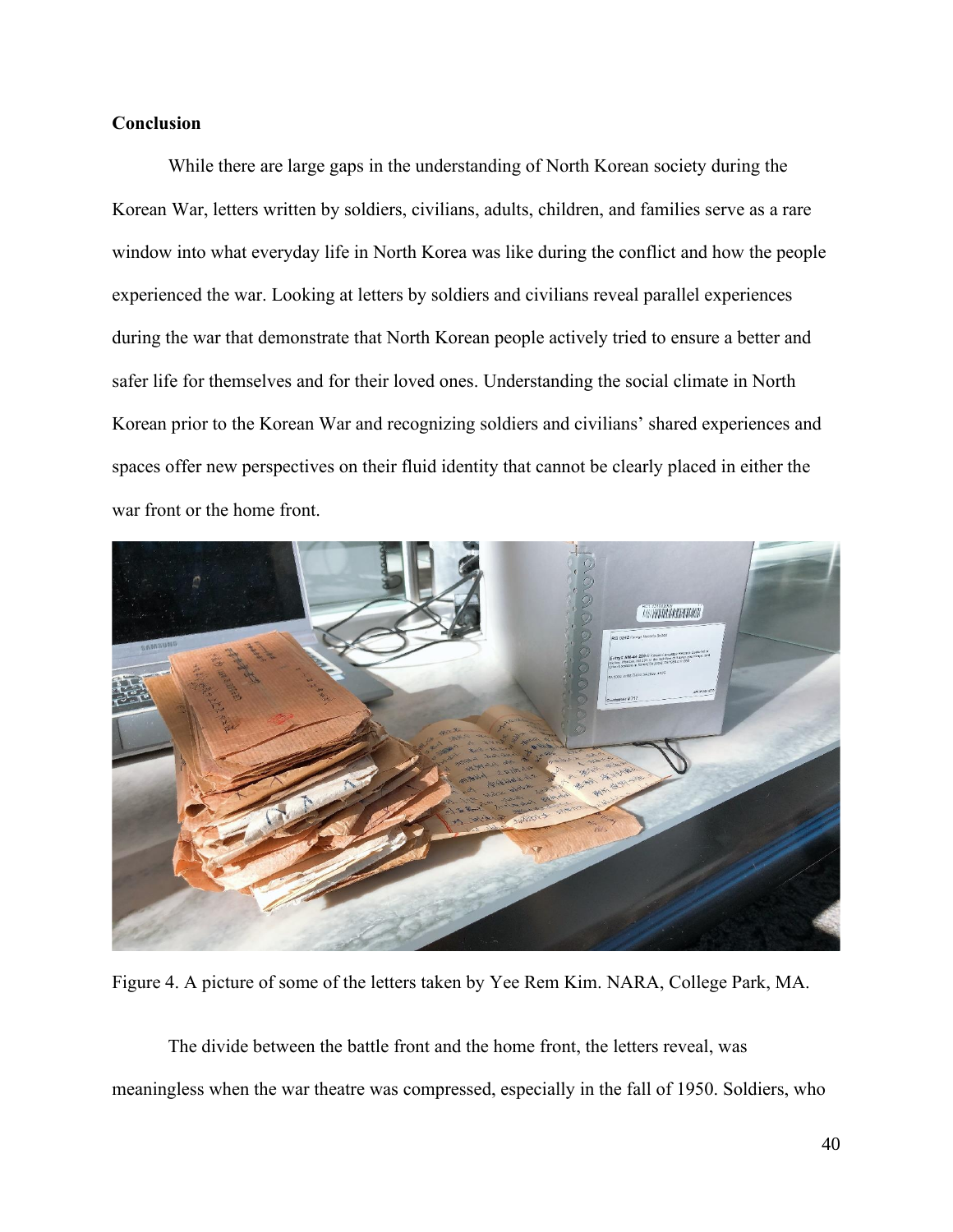still maintained ties to their life before the war and existing relationships, and civilians, who, in turn, tried to reassure the soldiers of their safety, shared the same threats from the air and on land when the KPA rapidly retreated northward and brought war home. When the KPA were in retreat, civilians, also soon to be displaced as civilian refugees, shared the same fate of uncertainty of where they were headed and what awaited them. However, through all the shared trauma, letters demonstrate how North Korean people, unlike their absence in North Korean or Korean War histories, have tried to cope and survive the war. They were vociferous in their letters about their difficult situations, actively sought help, and, more importantly, offered assistance to their families, friends, and neighbors.

Engaging personal stories found in the letters with the existing historiography on the Korean War and the North Korea broadens and enriches our understanding of the experience of the Korean War for North Korean families. Including the voices from below deviates from common narrative of the Korean War that heavily focuses on the military and political histories and narrowly defines soldiers and civilians only in their stereotypical roles. Letters, which this thesis examines, open our eyes to the everydayness – both traumas and hopes – which were shared by both soldiers and civilians.

This thesis acknowledges the fragmented nature of the letters when they are not consistent correspondences between select few and one cannot know much about the recipients or the senders beside what is provided in writing. Investigating the myriad of interests, hopes and despairs of North Korean people in the context of extreme circumstances of war helps making sense of these gaps and filling them with what the soldiers and civilians felt and experienced together in a shared space. Doing so allows North Korean people during the Korean War to speak for themselves not merely as unwavering agents of the state or silent victims.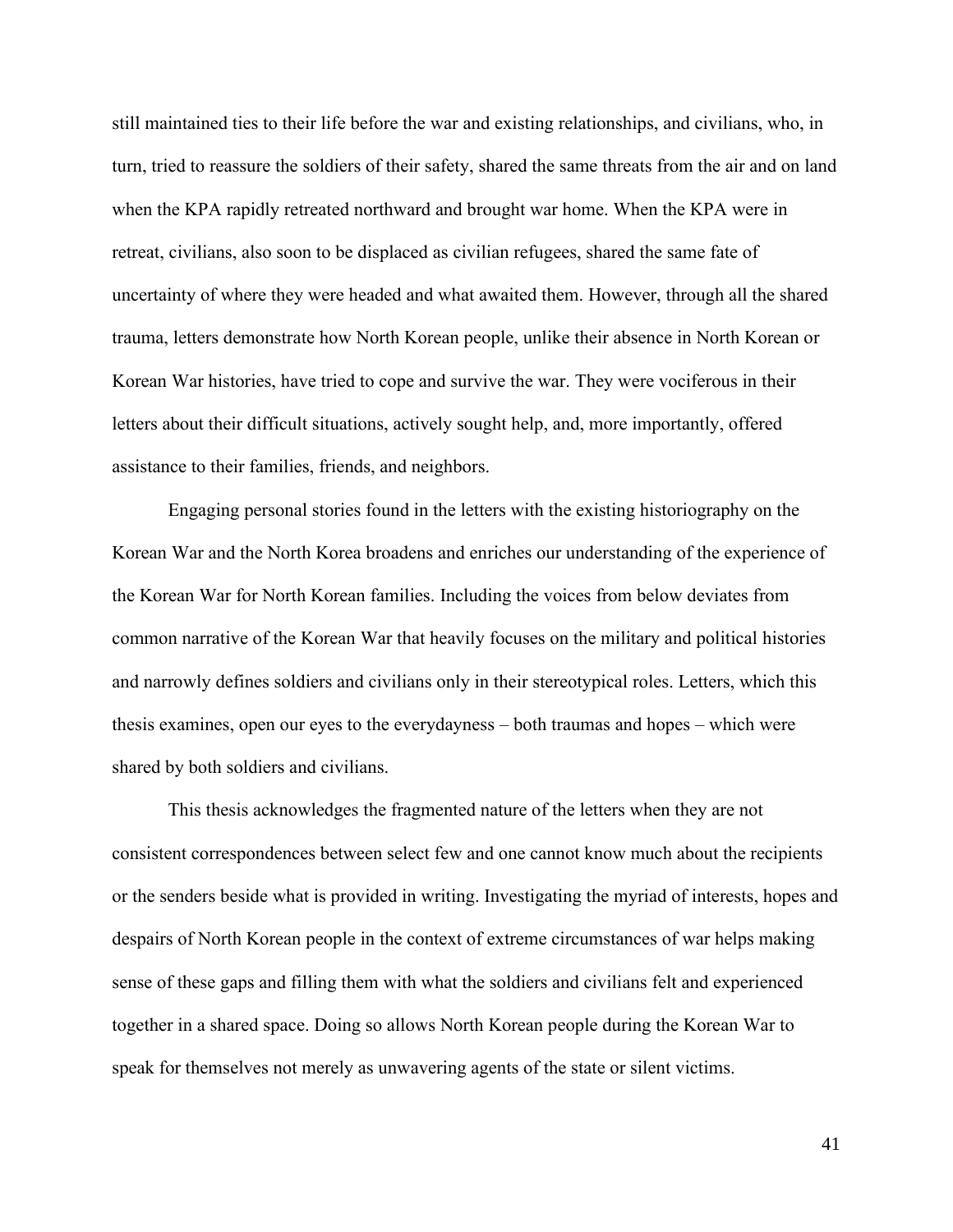#### **Bibliography**

#### **Archival Sources**

National Archives and Records Administration, College Park, Maryland, USA (NARA) Record Group 242, Shipping Advice 2009, Box 717.

#### **Secondary Sources**

- Adler, Bill, and Trace Quinn McLennan, eds. *World War II Letters: A Glimpse into the Heart of the Second World War Through the Words of Those Who Were Fighting It. New York: St.* Martin's Press, 2003.
- Armstrong, Charles. *North Korean Revolution, 1945–1950*. Ithaca: Cornell University Press, 2003.
- Brinkley, Douglas. Foreword to *War Letters: Extraordinary Correspondence from American Wars*. Edited by Andrew Carroll. New York: Scribner, 2001.
- Carroll, Andrew, ed. *War Letters: Extraordinary Correspondence from American Wars*. New York: Scribner, 2001.
- Cha, Victor. *The Impossible State: North Korea, Past and Future*. New York: Ecco, 2012.
- Cumings, Bruce. *Korea's Place in the Sun: A Modern History*. New York: W.W. Norton, 1997.
- ---. *The Origins of the Korean War Vol. 1: Liberation and the Emergence of Separate Regimes 1945-1947.* Princeton: Princeton University Press, 1981.
- Demm, Eberhard*. Censorship and Propaganda in World War I: A Comprehensive History*. London: Bloomsbury Academic, 2019.
- Earle, Rebecca. ed. *Epistolary Selves: Letters and Letter-Writers, 1600-1945.* London and New York: Routledge, 2016.
- Gonchrov, Sergei N., John W. Lewis, and Xue Litai. *Uncertain Partners: Stalin, Mao, and the Korean War*. Stanford: Stanford University Press, 1993.
- Hammerle, Christa. "'You let a weeping woman call you home?' Private Correspondence during the First World War in Austria and Germany." In Rebecca Earle. *Epistolary Selves: Letters and Letter-Writers, 1600-1945*. London and New York: Routledge, 2016.
- Han, Sung-Hoon. "Kaein p'yŏnchi-e nat'anan pukhan inmin-ŭi chŏnchaeng sŏsa" [War Epic of North Korea People expressed Personal Letters]. *Kyŏngjewa sahoe* 6 (2012): 339-372.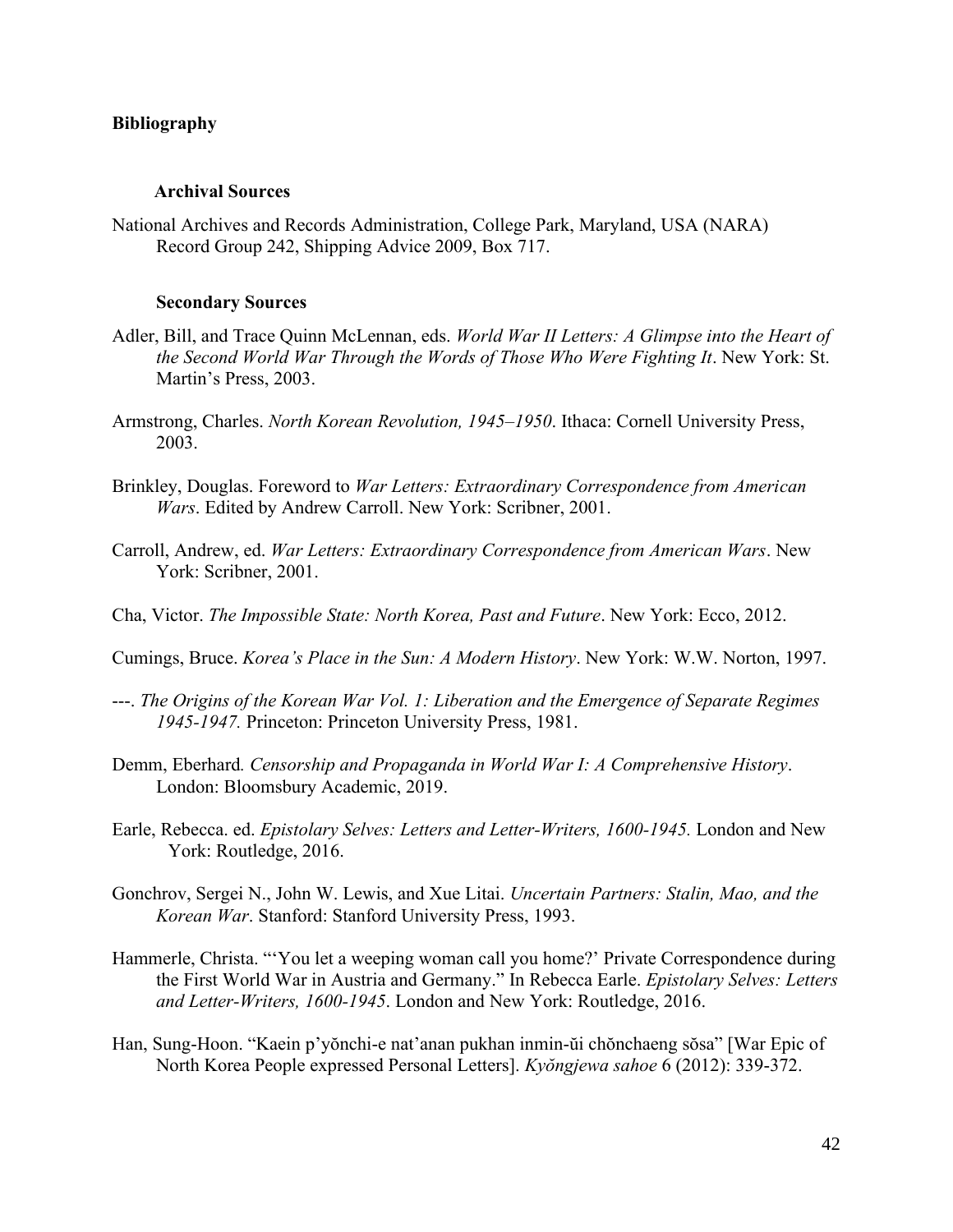- Hartley, Jenny. "'Letters are *everything* these days': mothers and letters in the Second World War." In E*pistolary Selves: Letters and Letter-Writers, 1600-1945*, edited Rebecca Earle, 183-195. London and New York: Routledge, 2016.
- Haruki, Wada. *An International History: The Korean War*. Translated by Frank Baldwin. Lanham: Rowman & Littlefield, 2014.
- Hwang, Su-kyong. *Korea's Grievous War* (University of Pennsylvania Press, 2016).
- ---. "Speaking from Ground Zero: The Bombing of North Korea in 1950." Critical Asian Studies 50 no. 4 (2018): 591-614. https://doi.org/10.1080/14672715.2018.1521704.
- Kim, Dong Choon. *The Unending Korean War: A Social History*. Translated by Sung-ok Kim. Larkspur: Tamal Vista Publication, 2009.
- ---. *The Unending Korean War: A Social History* [*Chŏnjaenggwa sahoer uriege han'gukchŏnjaengŭn muŏshiŏnna?*]. Paju: Dolbegae, 2016.
- Kim, Jae-Woong. "Puk'an Kŏn'guk sasang ch'ongdongwŏnundong-ŭi chŏn'gae-wa sŏnggyŏk" [The Development and Characteristic of the Total Mobilization Campaign of Thought for the State Building in North Korea]. *Yŏksawa hyŏnshil* 6 (2005): 237-268.
- ---. "Puk'anŭi Min'ganjawŏn Tongwŏnjŏngch'aekkwa Ilsangjŏk Tongwŏnch'ejeŭi Hyŏngsŏng (1945-1953)" [North Koreas Mobilization Policies of Civil Assets and the Making of Everyday Mobilization System (1945-1953)]. *Han'guksa yŏn-gu* 175 (2016): 239-279.
- ---. "Kaein chasŏjŏnŭl t'onghae pon haebang hu Puk'an kyoyugŭi chihyanggwa inmindŭrŭi segyegwan'gach'igwan pyŏnhwa" [The Aim of North Korean Education after Liberation Seen through the Autobiographies Written by Individuals and Transformation in Peoples World View and Values]. *Han'gukkŭnhyŏndaesahak'oe* 81 (2017): 215-249.
- Kim, Sung-bo. *Puk'anŭi yŏksa 1 – kŏn'gukkwa inminminjujuŭiŭi kyŏnghŏm (1945~1960)* [History of north Korea 1 – State-Building and the Experience of People's Democracy]. Goyang: Yŏksabip'yŏngsa, 2014.
- Kim, Suzy. *Everyday Life in the North Korean Revolution, 1945-1950*. Ithaca and London: Cornell.
- Knott, Richard. *Posted in Wartime: Letters Home from Abroad.* Barnsley: Pen & Sword Military, 2017.
- Lankov, Andre. *From Stalin to Kim Il Sung Formation of North Korea 1945–1960*. New Brunswick, N.J.: Rutgers University Press, 2002.
- Lee, Heung-hwan. ed. *Chosŏninmin-gun Up'yŏnham 4640ho*. [Korean People's Army's Mailbox No. 4060] Seoul: Samin 2012.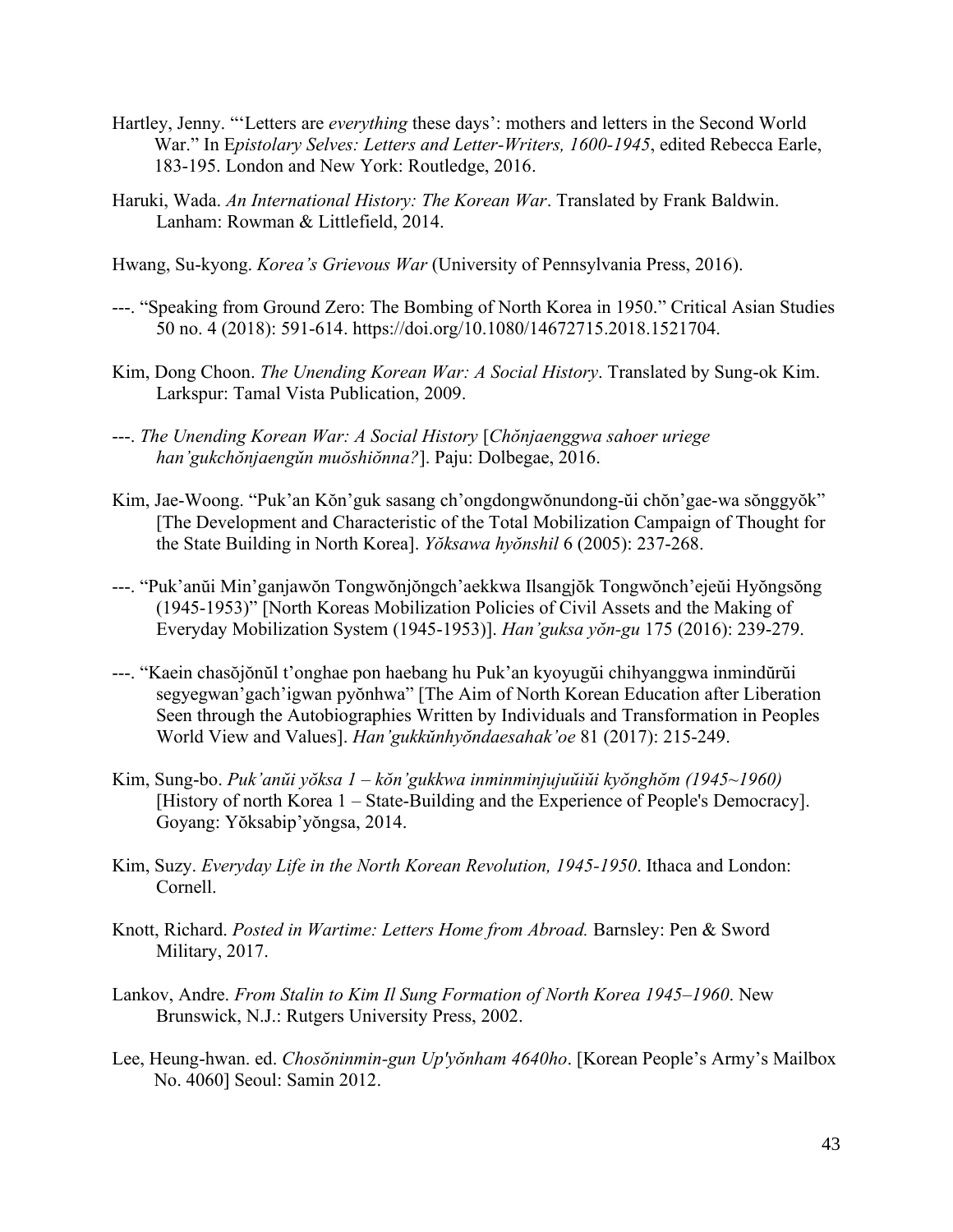- Lee, Joo-hwan. "1945-1949nyŏn Puk'an-esŏŭi munmaengt'oech'i undong yŏn'gu." [Anti-Illiteracy Campaign in North Korea, 1945-1949] *Han'guktongnibundongsayŏn-gu* 25 (2005): 339-368.
- Lee, Steven Hugh. *The Korean War*. London and New York: Routledge, 2013.
- Lee, Wan Bom. "New Directions in Korean War Studies." *The Review of Koreans Studies* 9 no. 2 (2006).
- Millett, Allen R.*The War for Korea, 1950-1953: They Came from the North*. Lawrence: University Press of Kansas, 2010.
- Niethammer, Lutz. "Zeroing in on Change: In Search of Popular Experiences in the Industrial Province in the German Democratic Republic." In *History of Everyday Life: Reconstructing Historical Experiences and Ways of Life*, edited by Alf Ludtke, 252–311. Translated by William Templer. Princeton: Princeton University Press, 1989.
- Schmid, Andre. "Historicizing North Korea." *The American Historical Review* 123 no. 2 (April 2018): 439-462.
- Scalapino, Robert A. and Chong-Sik Lee. *Communism in Korea: The Society*. Berkley: University of California Press, 1972.
- Shin, Kwang-Yeong. "The Trajectory of Anti-communism in South Korea." *Asian Journal of German and European Studies* 2, no. 3 (2017). DOI 10.1186/s40856-017-0015-4.
- Steege, Paul, Andrew Stuart Bergerson, Maureen Healy, and Pamela E. Swett. "The History of Everyday Life: A Second Chapter." *The Journal of Modern History* 80, no. 2 (June 2008): 358-378. https://www.jstor.org/stable/10.1086/588855
- Stueck, William. *The Korean War: An International History*. Princeton: Princeton University Press, 1995.
- Suh, Dae-Sook. *Kim Il Sung: The North Korean Leader*. New York: Columbia University Press, 1988.
- Turner, Stansfield. Foreword to *World War II Letters: A Glimpse into the Heart of the Second World War Through the Words of Those Who Were Fighting It.* Edited by Bill Adler and Trace Quinn McLennan. New York: St. Martin's Press, 2003.
- Ulrich, Bernd, and Benjamin Zeimann, eds. *German Soldiers in the Great War: Letters and Eyewitness Accounts.* Barnsley: Pen & Sword Military, 2010.

Vasilevska͡ia, Tatʹ͡iana. ed. *Pisʹma s fronta*. Krasnodar: Kniga, 2015.